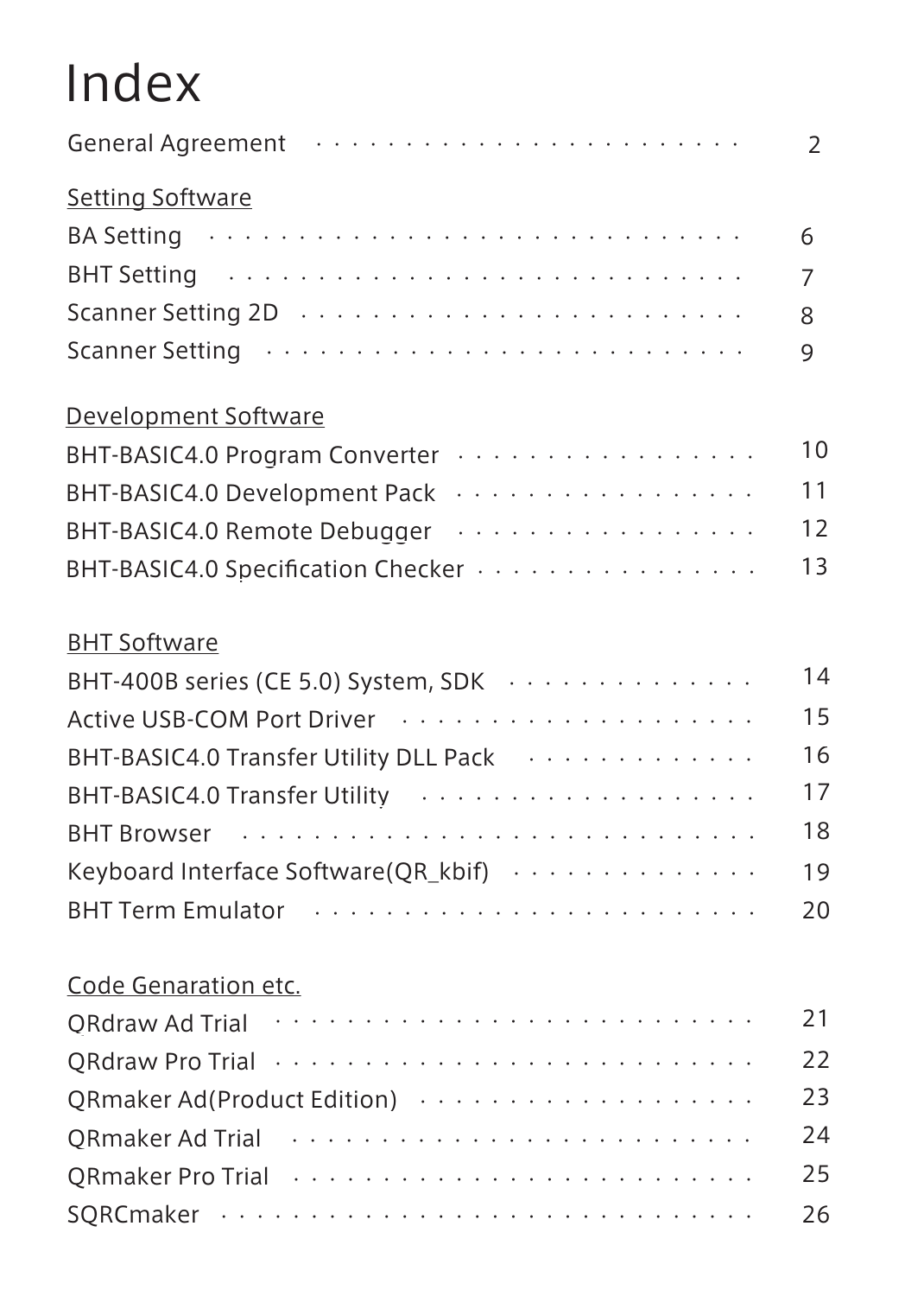## <span id="page-1-0"></span>User License Agreement

## Download User Agreement

The download screen will be displayed after agreeing to the Software User Agreement.

## NOTICE TO USER:

PLEASE READ THE FOLLOWING TERMS OF THIS AGREEMENT CAREFULLY BEFORE YOU (INCLUDING A PERSON OR A LEGAL ENTITY) USE THE DOWNLOADED DATA ("DATA"), SUCH AS MANNUALS,PRODUCT IMAGES, CATALOGUES OR CAD DATA FROM THE WEB SITE OF DENSO WAVE INCORPORATED ("DENSO WAVE").

DENSO WAVE IS WILLING TO GRANT YOU THE RIGHT TO ACCESS AND USE THE DATA ONLY IF YOU ACCEPT ALL OF THE TERMS OF THIS AGREEMENT. BY CLICKING THE DOWNLOADED ICON AND ACCESSING THE DATA, YOU ACKNOWLEDGE THAT YOU HAVE READ THIS AGRREEMENT, UNDERSTAND IT, AND AGREE TO BE BOUND BY IT.

DENSO WAVE INCORPORATED

# License Agreement for Online Use of Electronic Data

## 1. License

DENSO WAVE grants you the right to access and use the Data during your period of use. You may download , access and use the Data for the sole purpose of evaluating or using DENSO WAVE products covered by the Data. You shall not use the Data for any purpose other than the said purpose.

## 2. Restrictions

- 1. You may use, copy or distribute the Data as it is for your own personal use, research, internal business use or for corporate sales promotion purposes, but in no case for sale or in any way for user own commercial benefit.
- 2. Except as provided above, you shall not use, copy or distribute the Data. In order to protect the integrity and attribution of the Data, you shall not modify the Data, in whole or in part, including, but not limited to, change or remove the contents, obscure or modify any copyright or proprietary notices contained in the Data.
- 3. You shall not translate all or part of sample program to source code, distribute such code to any third party, nor release it.
- 4. This License shall not grant you any rights such as copyright, the other intellectual property right and know-how other than the rights granted under this Agreement.

#### 3. Ownership

You understand and acknowledge that the Data(s) are protected by copyright and DENSO WAVE reserves all rights of the Data.

#### 4. Breach/Termination

If you breach any term of this Agreement, this Agreement will terminate automatically, and the License and your right to access and use the Data may also terminate without prior notice to you. Further, in the event of a termination, you shall destroy, erase or return all of the Data including its copies immediately after such termination.

# 5. Warranty Disclaimer /Liability Limitation

DENSO WAVE MAKES NO WARRANTIES WITH RESPECT TO THE DATA, INCLUDING BUT NOT LIMITED TO THE WARRANTIES OF ACCURACY, COMPLETENESS, COMPATIBILITY, USEFULNESS AND NON-INFRINGEMENT OF THE RIGHTS POSSESSED BY ANY THIRD PARTY. DENSO WAVE SHALL NOT BE LIABLE FOR ANY DIRECT, INDIRECT, SPECIAL, INCIDENTAL, CONSEQUENTIAL OR OTHER DAMAGES ARISING OUT OF OR RESULTING FROM THE USE OF THE DATA.

## 6. Governing Law

This Agreement shall be governed as to all matters including validity, construction and performance, by and under the laws of Japan.

#### 7. Miscellaneous

1. You shall promptly notify DENSO WAVE of any copyright infringement or unauthorized use of the Data which comes to your attention.

2. The terms of this Agreement are subject to change without notice.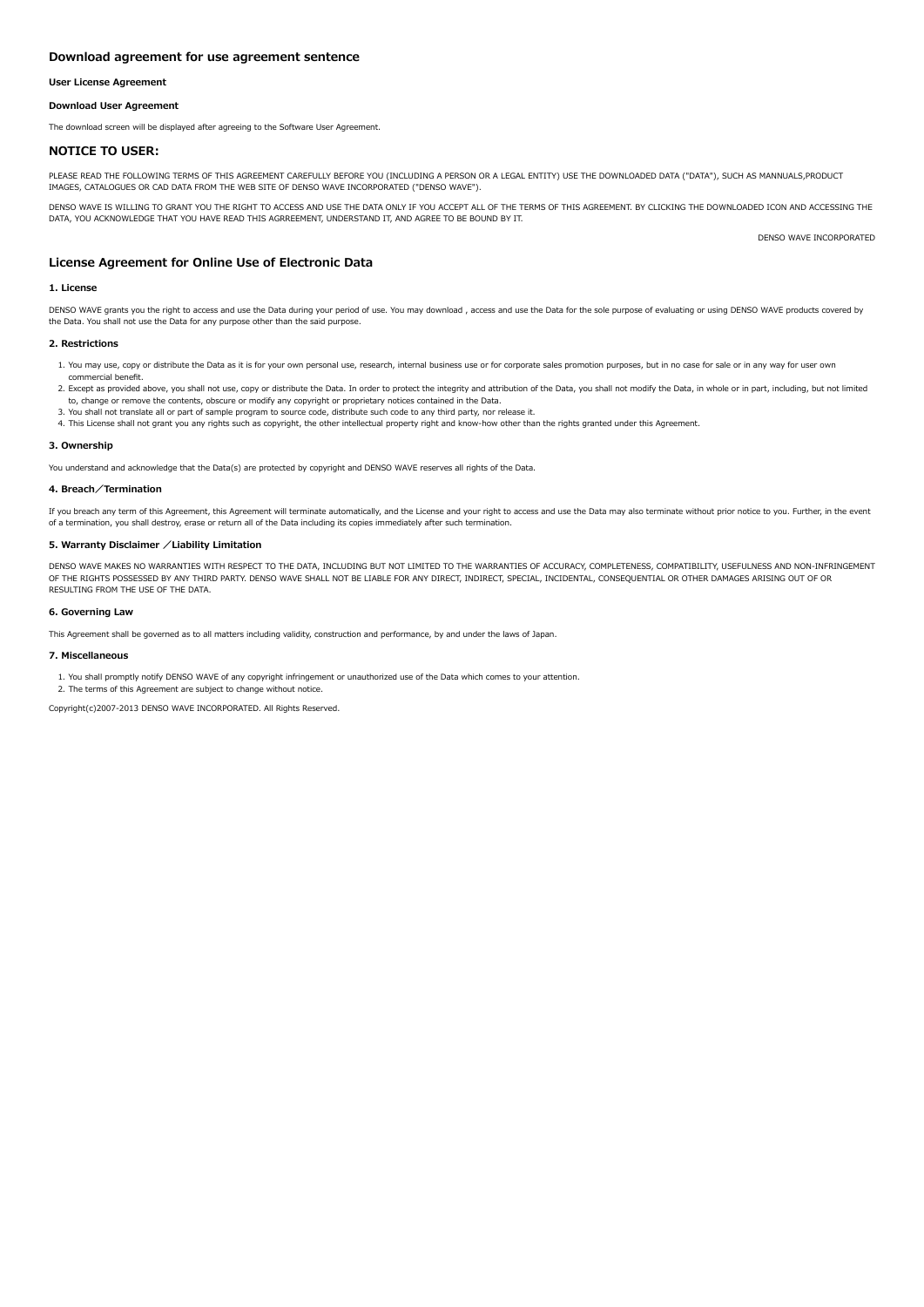## User License Agreement

## NOTICE TO USER:

PLEASE READ THE FOLLOWING LICENSE AGREEMENT CAREFULLY. THIS SOFTWARE PRODUCT DOWNLOADED FROM THE WEB SITE ("SOFTWARE"), INCLUDING ANY DOCUMENT RELATED THERETO, IS PROTECTED BY COPYRIGHT LAWS AND INTERNATIONAL TREATIES. YOU (INCLUDING A PERSON OR A LEGAL ENTITY) ACKNOWLEDGE THAT YOU HAVE READ THIS AGREEMENT, UNDERSTAND IT AND AGREE TO ALL OF THE TERMS AND CONDITIONS OF THE LICENSE AGREEMENT BY DOWNLOADING OR USING ANY PART OR ALL OF THIS SOFTWARE.

IF YOU DO NOT AGREE TO ANY OF THE TERMS AND CONDITIONS OF THE LICENSE AGREEMENT, PLEASE CLICK "DISAGREE" AND DO NOT DOWNLOAD THIS SOFTWARE.

DENSO WAVE INCORPORATED

# License Agreement for Software Download

#### 1. License

DENSO WAVE INCORPORATED ("DENSO WAVE") grants you a non-exclusive, non-transferable license to access, down load, install and use the Software for the sole purpose of incorporating the Software into our products such as bar-code products, 2D-code products, IC card products, RFID products and such products option, and using it ("Purpose").

#### 2. Restrictions

- 1. You shall not (and shall not permit other person or entity to) download, copy nor use the Software for any purpose other than the Purpose.
- 2. You shall not rent, lease, sell, sublicense, assign, or otherwise transfer the Software to any third party.
- 3. You shall not (and shall not permit other person or entity to) reverse engineer, decompile, disassemble, merge, modify or translate the Software, nor use the Software for any commercial purpose.
- 4. You shall not (and shall not permit other person or entity to) remove nor obscure DENSO WAVE' s copyrights, trademark or other proprietary notices or legends from any of the materials of the Software. 5. You shall not use any software, products, technology and/or service provided by DENSO WAVE or software, products, technology or service developed, manufactured, or derived by using them for the design, development, manufacture, preservation or use of mass destructive weapons such as nuclear, chemical, biological weapons or missiles or any other purposes that disturb international peace and security. You shall not re-sell, re-transfer, re-export, rent or sub-license of those products, nor re-transfer such software, technology or service by yourselves.
- 6. You shall not access, download, use, export, email, or transmit the Software in violation of export control laws, restrictions or regulations of Japan, U.S., or any other governments. You agree to comply with all these rules, and not to directly or indirectly export, make available or provide the Software and its copy without export licenses of Japan, U.S. or any other foreign governments if necessary.

## 3. Ownership

All title to the Software and all copyrights, trade secrets and other proprietary rights therein are owned and reserved solely by DENSO WAVE .

#### 4. Breach/Termination

Unauthorized download, copy or use of the Software may result in severe civil and criminal penalties, and will be prosecuted to the maximum extent possible. If you fail to comply with any terms and conditions of this Agreement, all your rights granted hereunder shall automatically terminate and you shall destroy, erase or return all of the Software from all media in your ownership or control.

## 5. Warranty Disclaimer/Liability Limitation

THE SOFTWARE IS PROVIDED "AS IS" WITHOUT ANY KIND OF WARRANTY OF ANY PURPOSE. THE SUPPLY OF THE SOFTWARE OR THE GRANT OF RIGHT HEREUNDER BY DENSO WAVE SHALL NOT IMPLY ANY WARRANTY AGAINST INFRINGEMENT OF INTELLECTUAL PROPERTY RIGHTS HELD BY THIRD PARTIES. DENSO WAVE MAKES NO REPRESENTATIONS NOR WARRANTIES OF MERCHANTABILITY OR FITNESS OF THE SOFTWARE FOR ANY PARTICULAR PURPOSE.

DENSO WAVE ASSUMES NO RESPONSIBILITY FOR THE APPLICATION OF, ERRORS NOR OMISSION IN THE SOFTWARE. IN NO EVENT SHALL DENSO WAVE BE LIABLE FOR ANY DIRECT, INDIRECT, SPECIAL, INCIDENTAL, CONSEQUENTIAL OR OTHER DAMAGES ARISING OUT OF OR RESULTING FROM ANY PART OF THE SOFTWARE, THE DOWNLOAD, COPY OR USE THEREOF OR INABILITY TO USE THE SOFTWARE,<br>FURTHERMORE, DENSO WAVE SHALL NOT BE LIABLE FOR ANY OF DATA OR EQUIPMENT, COST OF RECOVERING THE SOFTWARE, DATA OR EQUIPMENT, THE COSTS OF SUBSTITUTE SOFTWARE, MEDIA, DATA OR EQUIPMENT OR OTHER SIMILAR COSTS, AND SHALL BE FULLY INDEMNIFIED FROM ANY CLAIM ASSERTED BY YOU OR THIRD PARTIES.

#### 6. Governing Law

This Agreement shall be governed as to all matters including validity, construction and performance, by and under the laws of Japan.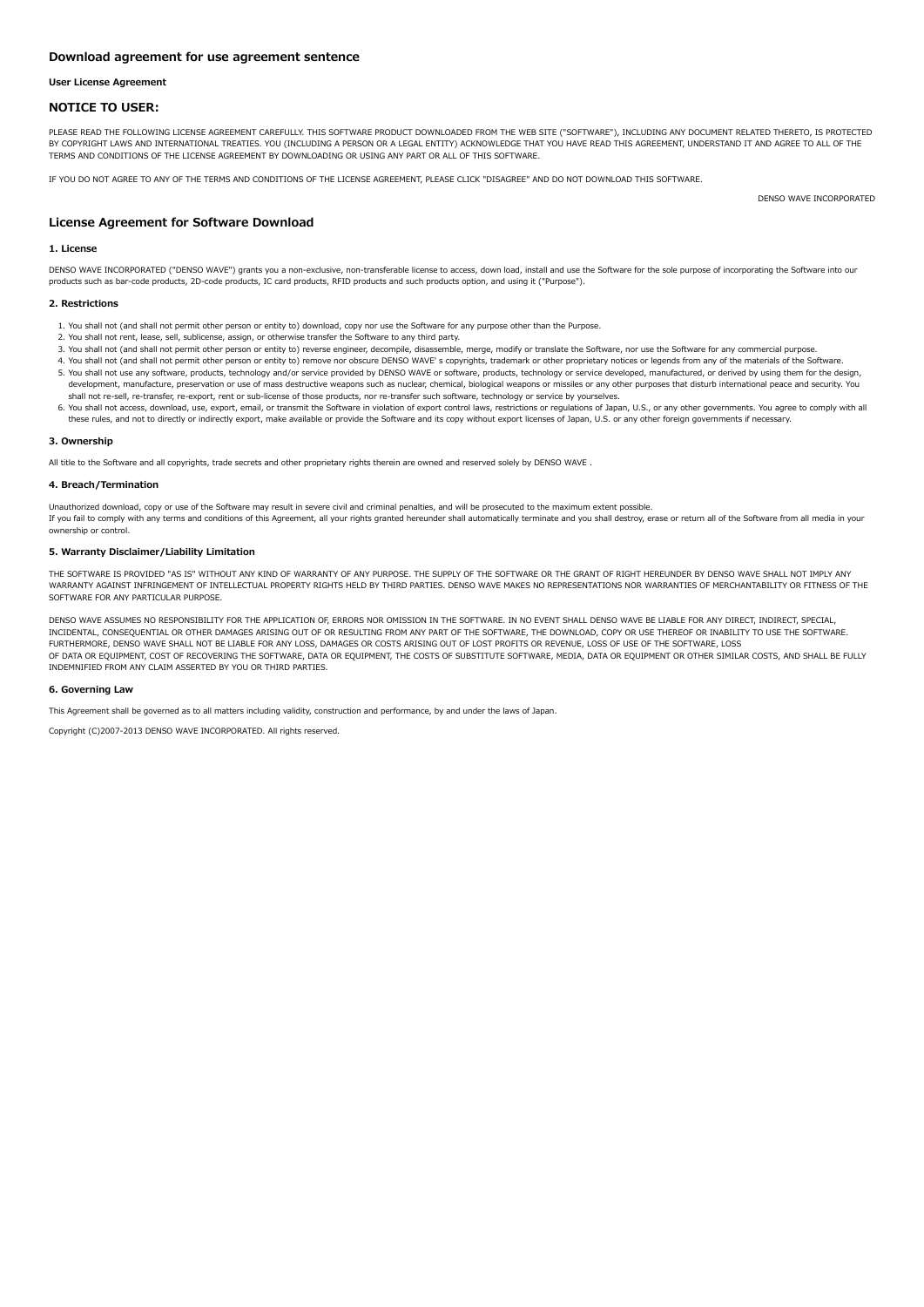#### User License Agreement

## NOTICE TO USER:

PLEASE READ THE FOLLOWING LICENSE AGREEMENT CAREFULLY. THIS SOFTWARE PRODUCT DOWNLOADED FROM THE WEB SITE ("SOFTWARE"), INCLUDING ANY DOCUMENT RELATED THERETO, IS PROTECTED BY COPYRIGHT LAWS AND INTERNATIONAL TREATIES. YOU (INCLUDING A PERSON OR A LEGAL ENTITY) ACKNOWLEDGE THAT YOU HAVE READ THIS AGREEMENT, UNDERSTAND IT AND AGREE TO ALL OF THE TERMS AND CONDITIONS OF THE LICENSE AGREEMENT BY DOWNLOADING OR USING ANY PART OR ALL OF THIS SOFTWARE.

IF YOU DO NOT AGREE TO ANY OF THE TERMS AND CONDITIONS OF THE LICENSE AGREEMENT, PLEASE CLICK "DISAGREE" AND DO NOT DOWNLOAD THIS SOFTWARE.

IN THE CASE YOU USE THE SOFTWARE AS PRODUCT EDITION, YOU NEED TO PURCHASE A LICENSE CERTIFICATE PRIOR TO SUCH USE AND FOLLOW THE INSTRUCTIOS OF THE LICENSE CERTIFICATE. TRIAL EDITION MAY BE DIFFERRENT IN USE PERIOD PER SOFTWARE.

License Agreement for Software Download

#### 1. License

DENSO WAVE INCORPORATED ("DENSO WAVE") grants you a non-exclusive, non-transferable license to access, download, use the Software into your computer(s) ,and use for the sole purpose of using our products or making/executing application programs (hereinafter called the "Purpose").

#### 2. Restrictions

- 1. You shall not (and shall not permit other person or entity to) download, copy nor use the Software for any purpose other than the Purpose.
- 2. You shall not rent, lease, sell, sublicense, assign, or otherwise transfer the Software to any third party.
- 3. You shall not (and shall not permit other person or entity to) reverse engineer, decompile, disassemble, merge, modify or translate the Software, nor use the Software for any commercial purpose.
- 4. You shall not (and shall not permit other person or entity to) remove nor obscure DENSO WAVE's copyrights, trademark or other proprietary notices or legends from any of the materials of the Software. 5. You shall not use any software, products, technology and/or service provided by DENSO WAVE or software, products, technology or service developed, manufactured, or derived by using them for the design, development, manufacture, preservation or use of mass destructive weapons such as nuclear, chemical, biological weapons or missiles or any other purposes that disturb international peace and security. You shall not re-sell, re-transfer, re-export, rent or sub-license of those products, nor re-transfer such software, technology or service by yourselves.
- 6. You shall not access, download, use, export, email, or transmit the Software in violation of export control laws, restrictions or regulations of Japan, U.S., or any other governments. You agree to comply with all these rules, and not to directly or indirectly export, make available or provide the Software and its copy without export licenses of Japan, U.S. or any other foreign governments if necessary.

#### 3. Ownership

All title to the Software and all copyrights, trade secrets and other proprietary rights therein are owned and reserved solely by DENSO WAVE .

#### 4. Breach/Termination

Unauthorized download, copy or use of the Software may result in severe civil and criminal penalties, and will be prosecuted to the maximum extent possible. If you fail to comply with any terms and conditions of this Agreement, all your rights granted hereunder shall automatically terminate and you shall destroy, erase or return all of the Software from all media in your ownership or control.

## 5. Warranty Disclaimer/Liability Limitation

THE SOFTWARE IS PROVIDED "AS IS" WITHOUT ANY KIND OF WARRANTY OF ANY PURPOSE. THE SUPPLY OF THE SOFTWARE OR THE GRANT OF RIGHT HEREUNDER BY DENSO WAVE SHALL NOT IMPLY ANY WARRANTY AGAINST INFRINGEMENT OF INTELLECTUAL PROPERTY RIGHTS HELD BY THIRD PARTIES. DENSO WAVE MAKES NO REPRESENTATIONS NOR WARRANTIES OF MERCHANTABILITY OR FITNESS OF THE SOFTWARE FOR ANY PARTICULAR PURPOSE.

DENSO WAVE ASSUMES NO RESPONSIBILITY FOR THE APPLICATION OF, ERRORS NOR OMISSION IN THE SOFTWARE. IN NO EVENT SHALL DENSO WAVE BE LIABLE FOR ANY DIRECT, INDIRECT, SPECIAL, INCIDENTAL, CONSEQUENTIAL OR OTHER DAMAGES ARISING OUT OF OR RESULTING FROM ANY PART OF THE SOFTWARE, THE DOWNLOAD, COPY OR USE THEREOF OR INABILITY TO USE THE SOFTWARE,<br>FURTHERMORE, DENSO WAVE SHALL NOT BE LIABLE FOR ANY OF DATA OR EQUIPMENT, COST OF RECOVERING THE SOFTWARE, DATA OR EQUIPMENT, THE COSTS OF SUBSTITUTE SOFTWARE, MEDIA, DATA OR EQUIPMENT OR OTHER SIMILAR COSTS, AND SHALL BE FULLY INDEMNIFIED FROM ANY CLAIM ASSERTED BY YOU OR THIRD PARTIES.

#### 6. Governing Law

This Agreement shall be governed as to all matters including validity, construction and performance, by and under the laws of Japan.

Copyright (C) 2007-2013 DENSO WAVE INCORPORATED. All rights reserved.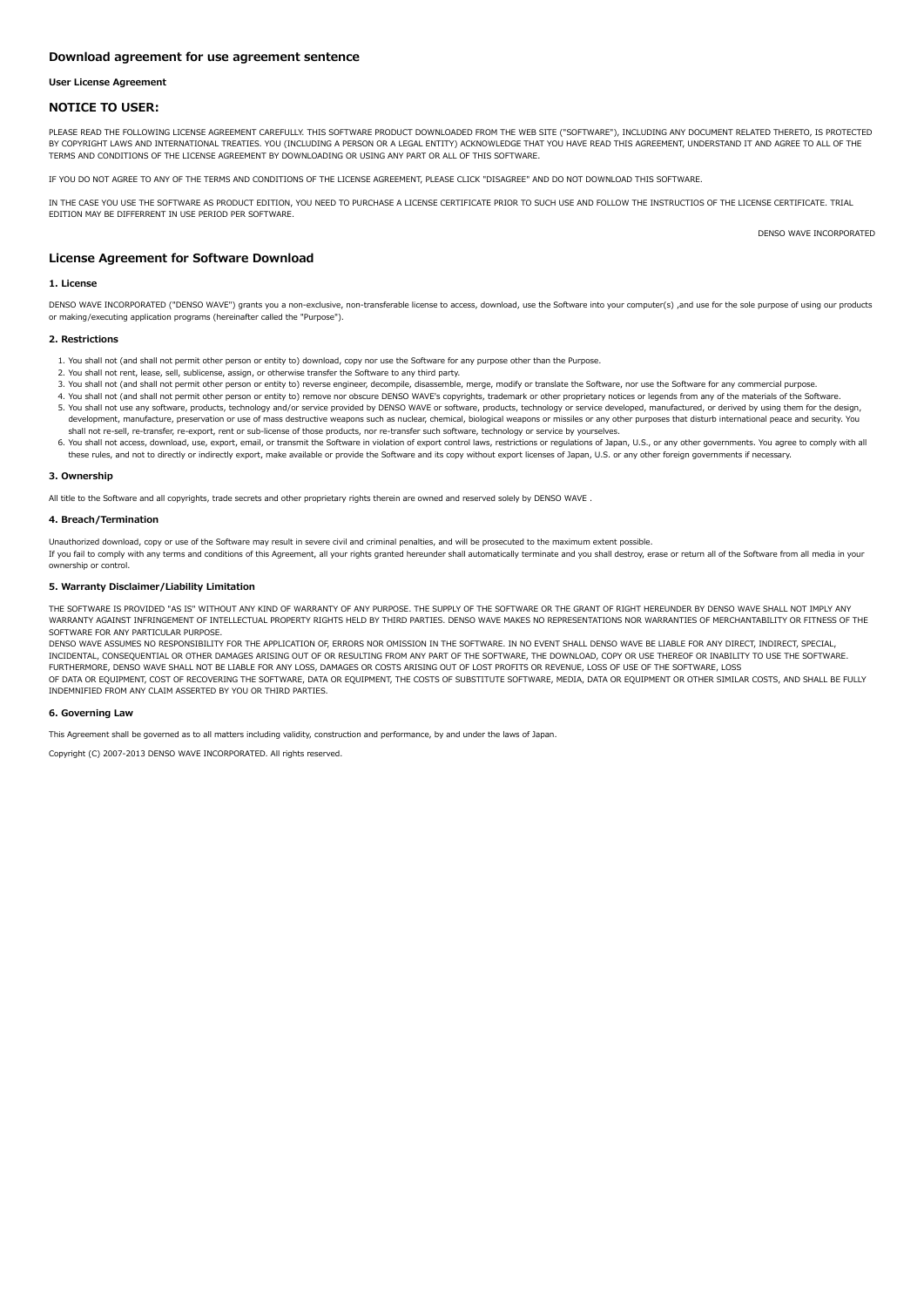#### Software Agreement

#### Download User Agreement

The download screen will be displayed after agreeing to the Software User Agreement.

## NOTICE TO USER:

Please read the following License Agreement carefully. The License Agreement is a contract. This software product, including any document related thereto, is protected by copyright laws and international treaties. You must agree to all of the terms and conditions of the License Agreement before installing or using any part or all of this software. By installing or using any part or all of this software, you agree to be bound by all of the terms and conditions of the License Agreement.

If you do not agree to any of the terms and conditions of the License Agreement, please click "Disagree" and do not download this software.

DENSO WAVE INCORPORATED

## License Agreement For Software

This Software, including any electronic documentation related thereto, downloaded to your hard disk or other media (hereinafter called the "Software") is the copyrighted work of DENSO WAVE INCORPORATED(hereinafter called "DENSO"). Under this Agreement, DENSO is the licensor of the Software and you are the licensee of the Software. If you downloaded the Software as a person, "you" herein means a person who downloaded the Software, and if you downloaded the Software as a agent of any legal entity to which such agent belongs, "you" herein means such legal entity including such agent who downloaded the Software. By installing, copying or using the Software, even in part, you agree to be bound by the terms and conditions of this Agreement. If you do not agree to any of the terms and conditions of this<br>Agreement, do no

Unauthorized install, copy or use of the Software may result in severe civil and criminal penalties, and will be prosecuted to the maximum extent possible. All title to the Software and all copyrights, trade secrets and other proprietary rights therein are owned and reserved solely by DENSO.

This Agreement shall take effect on the day you have downloaded the Software.

### 1. Limited License

DENSO grants you a non-exclusive, non-transferable license to install, copy and use the Software for the sole purpose of using DENSO scanners.

All your rights granted hereunder shall automatically terminate if you fail to comply with any terms and conditions of this Agreement.

This software is subject to the terms and conditions of the accompanying end user license terms. This software is provided only for use with, and for licensed end users of, the BHT-700 Windows Mobile. Any other use of this software is strictly prohibited and may subject you to legal action.

#### 2. Restrictions

- 1. You shall not (and shall not permit other person or entity to) install, copy nor use the Software for any purpose other than Purpose.
- 2. You shall not (and shall not permit other person or entity to) rent, lease, sell, sublicense, assign, nor otherwise transfer the Software or this Agreement.
- 3. You shall not (and shall not permit other person or entity to) reverse engineer, decompile, disassemble, merge, modify or translate the Software, nor use the Software for any commercial purpose.
- 4. You shall not (and shall not permit other person or entity to) remove nor obscure DENSO's copyrights, trademark or other proprietary notices or legends from any of the materials of the Software. 5. You shall destroy or erase all of the Software from all media in your ownership or control if you fail to comply with any terms and conditions of this Agreement.
- 6. You shall not use any software, products, technology and/or service provided by DENSO WAVE or software, products, technology or service developed, manufactured, or derived by using them for the design, development, manufacture, preservation or use of mass destructive weapons such as nuclear, chemical, biological weapons or missiles or any other purposes that disturb international peace and security. You
- shall not re-sell, re-transfer, re-export, rent or sub-license of those products, nor re-transfer such software, technology or service by yourselves. 7. You shall not access, download, use, export, email, or transmit the software provided on the DENSO Web site in violation of export control laws, restrictions or regulations of Japan, U.S., or any other governments. You agree to comply with all these rules, and not to directly or indirectly export, make available or provide the DENSO's software and its copy without export licenses of Japan, U.S. or any other foreign governments if necessary.

#### 3. Disclaimer of Warranty; Limitation of Liability

THE SOFTWARE IS PROVIDED "AS IS" WITHOUT ANY KIND OF WARRANTY OF ANY PURPOSE. THE SUPPLY OF THE SOFTWARE OR THE GRANT OF RIGHT HEREUNDER BY DENSO SHALL NOT IMPLY ANY WARRANTY AGAINST INFRINGEMENT OF INTELLECTUAL PROPERTY RIGHTS HELD BY THIRD PARTIES. DENSO MAKES NO REPRESENTATIONS NOR WARRANTIES OF MERCHANTABILITY OR FITNESS OF THE SOFTWARE FOR ANY PARTICULAR PURPOSE.

DENSO ASSUMES NO RESPONSIBILITY FOR THE APPLICATION OF, ERRORS NOR OMISSION IN THE SOFTWARE. IN NO EVENT SHALL DENSO BE LIABLE FOR ANY DIRECT, INDIRECT, SPECIAL, INCIDENTAL, CONSEQUENTIAL OR OTHER DAMAGES ARISING OUT OF OR RESULTING FROM ANY PART OF THE SOFTWARE, THE INSTALLATION, COPY OR USE THEREOF OR INABILITY TO USE THE SOFTWARE. FURTHERMORE, DENSO SHALL NOT BE LIABLE FOR ANY LOSS, DAMAGES OR COSTS ARISING OUT OF LOST PROFITS OR REVENUE, LOSS OF USE OF THE SOFTWARE, LOSS<br>OF DATA OR EOUIPMENT, COST OF RECOVERING THE SOFTWARE, DATA OR EOUIPMENT. THE COSTS OF SUBS INDEMNIFIED FROM ANY CLAIM ASSERTED BY YOU OR THIRD PARTIES.

#### 4. Governing Law

This Agreement shall be governed as to all matters including validity, construction and performance, by and under the laws of Japan.

## 5. Trademarks

BHT referenced herein is trademark or registered trademark of DENSO WAVE INCORPORATED.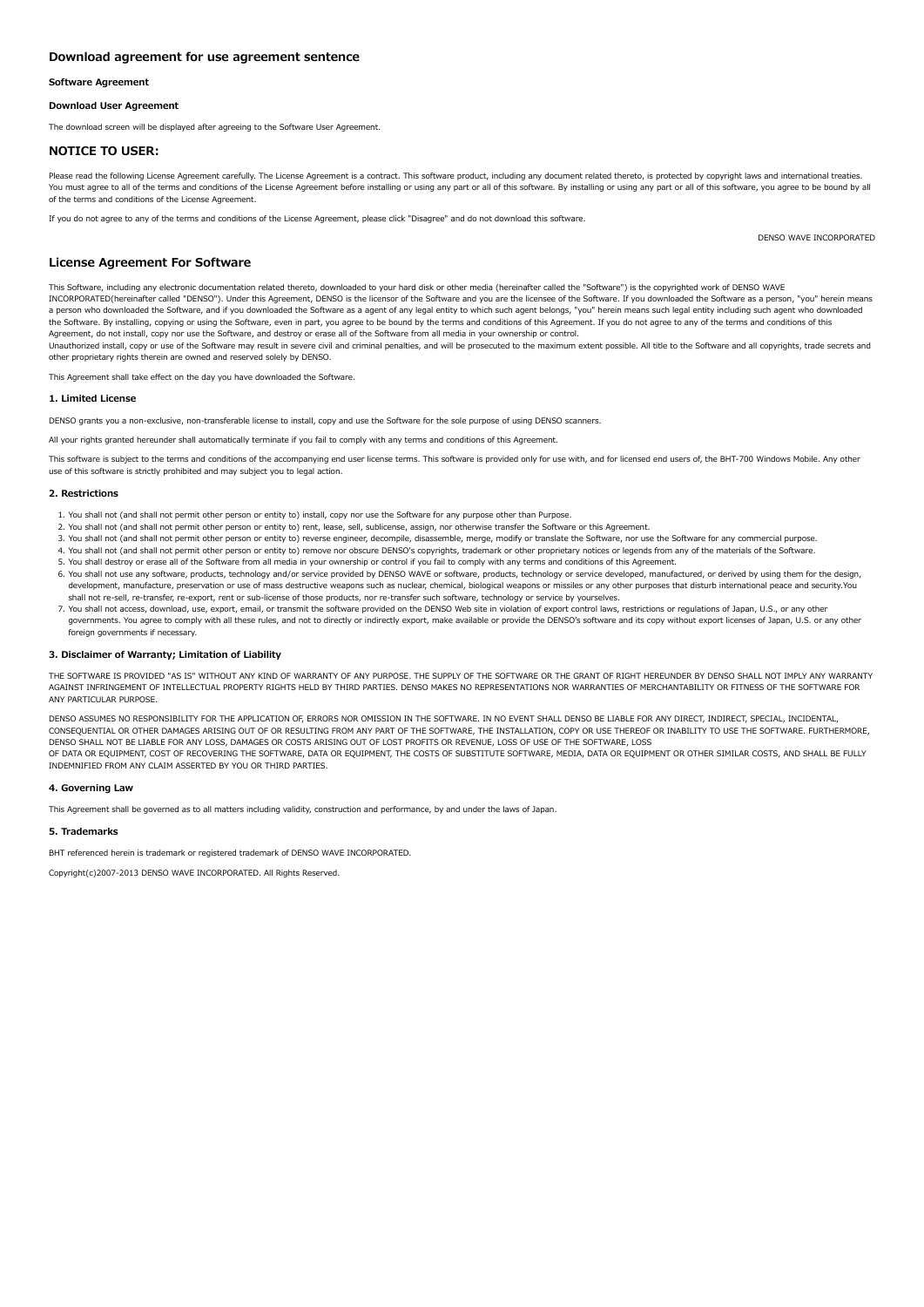## <span id="page-5-0"></span>BA Setting [Handy Scanner, Communication unit]

## Download User Agreement

The download screen will be displayed after agreeing to the Software User Agreement.

# NOTICE TO USER:

Please read the following License Agreement carefully. The License Agreement is a contract. This software product of "BA10-Setting Software", including any document related thereto, is protected by copyright laws and international treaties. You must agree to all of the terms and conditions of the License Agreement before installing or using any part or all of this software. By installing or using any part or all of this software, you agree to be bound by all of the terms and conditions of the License Agreement.

If you do not agree to any of the terms and conditions of the License Agreement, please click "Disagree" and do not download this software.

## License Agreement For BA10-Setting Software

This software product of BA10-Setting Software, including any document related thereto, packed in this package (the "Software") is the copyrighted work of DENSO WAVE INCORPORATED ("DENSO") and its licensor. Under this Agreement, the Software is licensed to you by DENSO subject to the terms and conditions below, not sold nor assigned to you by DENSO.

If you use the Software as a natural person, "you" herein means such natural person, and if you use the Software as an officer, employee, agent or other member (including a partner of a partnership) of any legal entity, "you" herein means such legal entity.

This Agreement shall take effect as from the day you install any part or all of the Software.

#### 1. Limited License

DENSO grants you a non-exclusive license to install the Software into a single computer in your possession or under your control ("Computer"), and to use the Software for the sole purpose to adjust, modify or change the software-related feature(s) and/or data of DENSO's communication adapter model BA10, which is purchased from DENSO, ("Purpose").

#### 2. Restrictions

- 1. You shall not install the Software for any purpose other than Purpose, and shall not use the Software for any purpose other than Purpose.
- 2. You shall not use the Software with any computer other than Computer via a computer network or any other method.
- 3. You shall not rent, lease, sell, sublicense, assign, or otherwise transfer the Software or this Agreement to any third party; provided, however, that you may assign all of the Software and this Agreement, not part thereof, to your assignee perpetually subject to agreement of such assignee to all of the terms and conditions of this Agreement.
- 4. You shall not copy, reverse engineer, decompile, disassemble, merge, modify or translate the Software. However, you may make one copy of the Software for the sole purpose to make a backup of the Software. 5. You shall not remove nor obscure DENSO's copyrights, trademarks or other proprietary notices or legends from any of the materials of the Software.
- 6. You shall not use any software, products, technology and/or service provided by DENSO WAVE or software, products, technology or service developed, manufactured, or derived by using them for the design, development, manufacture, preservation or use of mass destructive weapons such as nuclear, chemical, biological weapons or missiles or any other purposes that disturb international peace and security.You shall not re-sell, re-transfer, re-export, rent or sub-license of those products, nor re-transfer such software, technology or service by yourselves.
- 7. You shall not access, download, use, export, email, or transmit the software provided on the DENSO Web site in violation of export control laws, restrictions or regulations of Japan, U.S., or any other governments. You agree to comply with all these rules, and not to directly or indirectly export, make available or provide the DENSO's software and its copy without export licenses of Japan, U.S. or any other foreign governments if necessary.

## 3. Violation of this Agreement

Unauthorized install, copy or use of the Software may result in severe civil and criminal penalties, and will be prosecuted to the maximum extent possible.

All your rights granted hereunder shall automatically terminate if you fail to comply with any terms and conditions of this Agreement. You shall destroy or erase all of the Software from all media in your possession or under your control if you fail to comply with any terms and conditions of this Agreement. The termination of this Agreement shall not prejudice any rights and remedies that DENSO may have against you.

## 4. Disclaimer of Warranty; Limitation of Liability

THE SOFTWARE IS PROVIDED "AS IS" WITHOUT ANY KIND OF WARRANTY OF ANY PURPOSE. THE SUPPLY OF THE SOFTWARE OR THE GRANT OF RIGHTS HEREUNDER BY DENSO SHALL NOT IMPLY ANY WARRANTY AGAINST INFRINGEMENT OF INTELLECTUAL PROPERTY RIGHTS HELD BY A THIRD PARTY. DENSO MAKES NO REPRESENTATIONS NOR WARRANTIES OF MERCHANTABILITY OR FITNESS FOR A PARTICULAR PURPOSE.

DENSO ASSUMES NO RESPONSIBILITY FOR THE APPLICATION OF, ERRORS NOR OMISSION IN THE SOFTWARE. IN NO EVENT SHALL DENSO BE LIABLE FOR ANY DIRECT, INDIRECT, SPECIAL, INCIDENTAL, CONSEQUENTIAL, PUNITIVE OR OTHER DAMAGES ARISING OUT OF OR RESULTING FROM ANY PART OF THE SOFTWARE, THE INSTALLATION OR COPY OF THE SOFTWARE, THE USE OF THE SOFTWARE, OR INABILITY TO USE THE SOFTWARE.

FURTHERMORE, DENSO SHALL NOT BE LIABLE FOR ANY LOSS, DAMAGES OR COSTS ARISING OUT OF LOST PROFITS OR REVENUE, LOSS OF USE OF THE SOFTWARE, LOSS OF DATA OR EQUIPMENT, COST OF RECOVERING THE SOFTWARE, DATA OR EQUIPMENT, THE COSTS OF SUBSTITUTE THE SOFTWARE, MEDIA, DATA OR EQUIPMENT OR OTHER SIMILAR COSTS, AND SHALL BE FULLY INDEMNIFIED FROM ANY CLAIM ASSERTED BY YOU OR ANY THIRD PARTY.

As some jurisdictions may not allow to exclude implied warranties, some of the exclusions above may not apply to you. Please check your local laws for any restriction or limitation regarding the exclusion of such implied warranties

#### 5. Governing Law

This Agreement shall be governed as to all matters including validity, construction and performance, by and under the laws of Japan, without reference to its conflicts of law principles.

## 6. Arbitration

Any disputes arising out of this Agreement shall be finally settled by arbitration in accordance with the Rules of Conciliation and Arbitration of the International Chamber of Commerce. The award of arbitration shall be final and binding upon the parties. Arbitration shall be held in Tokyo, Japan.

Copyright(c)2007-2013 DENSO WAVE INCORPORATED. All Rights Reserved.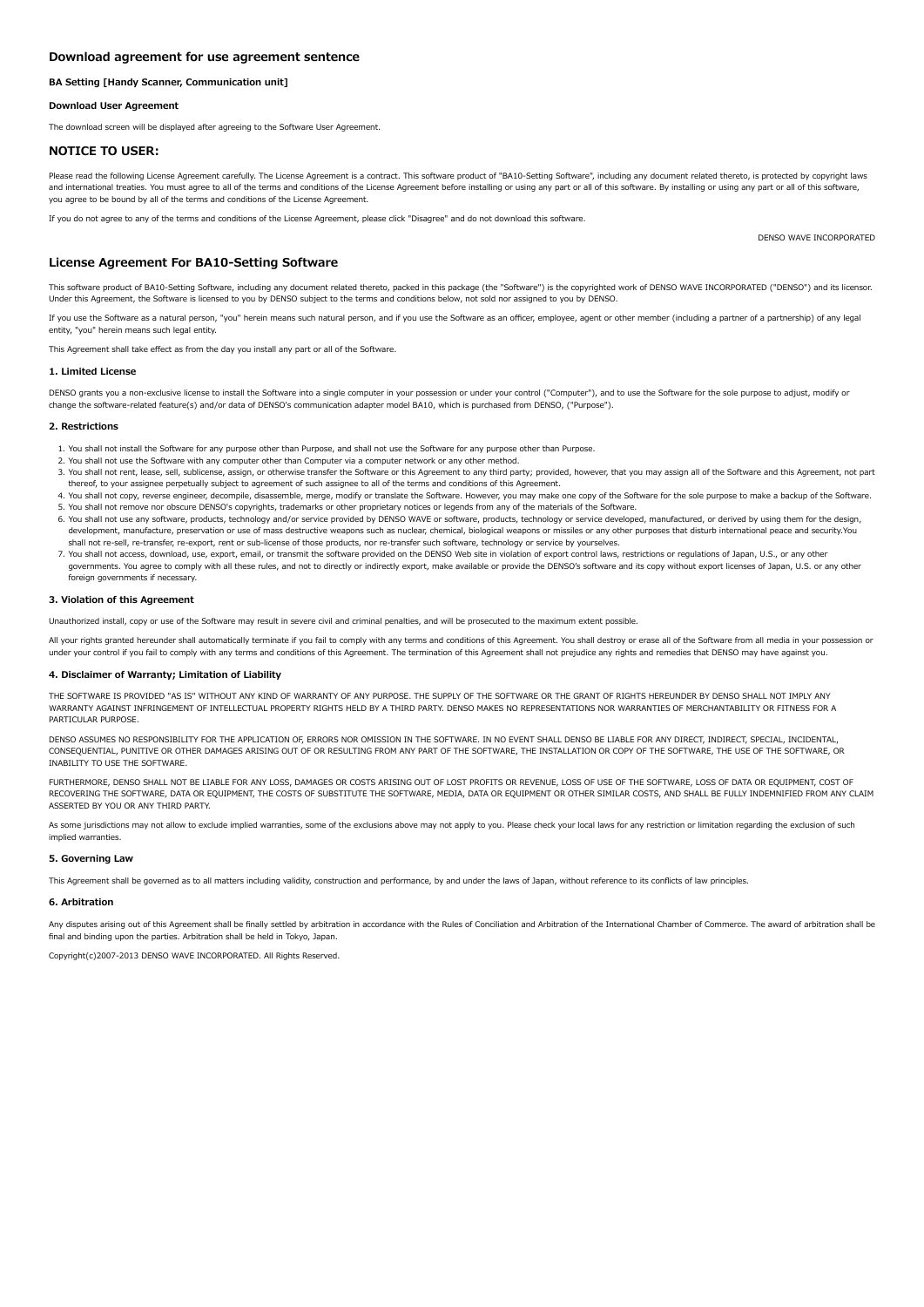## <span id="page-6-0"></span>BHT Setting [BHT]

#### Download User Agreement

The download screen will be displayed after agreeing to the Software User Agreement.

## NOTICE TO USER:

Please read the following License Agreement carefully.

## The License Agreement is a contract. This software product of "BHT Setting Software", including any document related thereto, is protected by copyright laws and international treaties. You must agree to all of the terms and conditions of the License Agreement before installing or using any part or all of this software. By installing or using any part or all of this software, you agree to be bound by all of the terms and conditions of the License Agreement.

If you do not agree to any of the terms and conditions of the License Agreement, please click "Disagree" and do not download this software.

DENSO WAVE INCORPORATED

# License Agreement For BHT Setting Software

This software product of BHT Setting Software, including any document related thereto, packed in this package (the "Software") is the copyrighted work of DENSO WAVE INCORPORATED ("DENSO") and its licensor. Under this Agreement, the Software is licensed to you by DENSO subject to the terms and conditions below, not sold nor assigned to you by DENSO. If you use the Software as a natural person, "you" herein means such natural person, and if you use the Software as an officer, employee, agent or other member (including a partner of a partnership) of any legal entity, "you" herein means such legal entity. This Agreement shall take effect as from the day you install any part or all of the Software.

#### 1. Limited License

DENSO grants you a non-exclusive license to install the Software into a single computer in your possession or under your control ("Computer"), and to use the Software for the sole purpose to adjust, modify or change the software-related feature(s) and/or data of DENSO's bar code handy terminal("BHT"), which are purchased from DENSO, ("Purpose").

## 2. Restrictions

- 1. You shall not install the Software for any purpose other than Purpose, and shall not use the Software for any purpose other than Purpose.
- 2. You shall not use the Software with any computer other than Computer via a computer network or any other method.
- 3. You shall not rent, lease, sell, sublicense, assign, or otherwise transfer the Software or this Agreement to any third party; provided, however, that you may assign all of the Software and this Agreement, not part thereof, to your assignee perpetually subject to agreement of such assignee to all of the terms and conditions of this Agreement.
- 4. You shall not copy, reverse engineer, decompile, disassemble, merge, modify or translate the Software. However, you may make one copy of the Software for the sole purpose to make a backup of the Software. 5. You shall not remove nor obscure DENSO's copyrights, trademarks or other proprietary notices or legends from any of the materials of the Software.
- 6. You shall not use any software, products, technology and/or service provided by DENSO WAVE or software, products, technology or service developed, manufactured, or derived by using them for the design, development, manufacture, preservation or use of mass destructive weapons such as nuclear, chemical, biological weapons or missiles or any other purposes that disturb international peace and security. You shall not re-sell, re-transfer, re-export, rent or sub-license of those products, nor re-transfer such software, technology or service by yourselves.
- 7. You shall not access, download, use, export,email, or transmit the software provided on the DENSO Web site in violation of export control laws, restrictions or regulations of Japan, U.S., or any other governments. You agree to comply with all these rules, and not to directly or indirectly export, make available or provide the DENSO? software and its copy without export licenses of Japan, U.S. or any other foreign governments if necessary.

#### 3. Violation of this Agreement

Unauthorized install, copy or use of the Software may result in severe civil and criminal penalties, and will be prosecuted to the maximum extent possible. All your rights granted hereunder shall automatically terminate if you fail to comply with any terms and conditions of this Agreement. You shall destroy or erase all of the Software from all media in your possession or under your control if you fail to comply with any terms and conditions of this Agreement.The termination of this Agreement shall not prejudice any rights and remedies that DENSO may have against you.

#### 4. Disclaimer of Warranty; Limitation of Liability

THE SOFTWARE IS PROVIDED "AS IS" WITHOUT ANY KIND OF WARRANTY OF ANY PURPOSE. THE SUPPLY OF THE SOFTWARE OR THE GRANT OF RIGHTS HEREUNDER BY DENSO SHALL NOT IMPLY ANY WARRANTY AGAINST INFRINGEMENT OF INTELLECTUAL PROPERTY RIGHTS HELD BY A THIRD PARTY. DENSO MAKES NO REPRESENTATIONS NOR WARRANTIES OF MERCHANTABILITY OR FITNESS FOR A PARTICULAR PURPOSE.

DENSO ASSUMES NO RESPONSIBILITY FOR THE APPLICATION OF, ERRORS NOR OMISSION IN THE SOFTWARE. IN NO EVENT SHALL DENSO BE LIABLE FOR ANY DIRECT, INDIRECT, SPECIAL, INCIDENTAL, CONSEQUENTIAL, PUNITIVE OR OTHER DAMAGES ARISING OUT OF OR RESULTING FROM ANY PART OF THE SOFTWARE, THE INSTALLATION OR COPY OF THE SOFTWARE, THE USE OF THE SOFTWARE, OR INABILITY TO USE THE SOFTWARE.

FURTHERMORE, DENSO SHALL NOT BE LIABLE FOR ANY LOSS, DAMAGES OR COSTS ARISING OUT OF LOST PROFITS OR REVENUE, LOSS OF USE OF THE SOFTWARE, LOSS OF DATA OR EQUIPMENT, COST OF RECOVERING THE SOFTWARE, DATA OR EQUIPMENT, THE COSTS OF SUBSTITUTE THE SOFTWARE, MEDIA, DATA OR EQUIPMENT OR OTHER SIMILAR COSTS, AND SHALL BE FULLY INDEMNIFIED FROM ANY CLAIM ASSERTED BY YOU OR ANY THIRD PARTY.

As some jurisdictions may not allow to exclude implied warranties, some of the exclusions above may not apply to you. Please check your local laws for any restriction or limitation regarding the exclusion of such implied warranties.

## 5. Governing Law

This Agreement shall be governed as to all matters including validity, construction and performance, by and under the laws of Japan, without reference to its conflicts of law principles

# 6. Arbitration

Any disputes arising out of this Agreement shall be finally settled by arbitration in accordance with the Rules of Conciliation and Arbitration of the International Chamber of Commerce. The award of arbitration shall be final and binding upon the parties. Arbitration shall be held in Tokyo, Japan.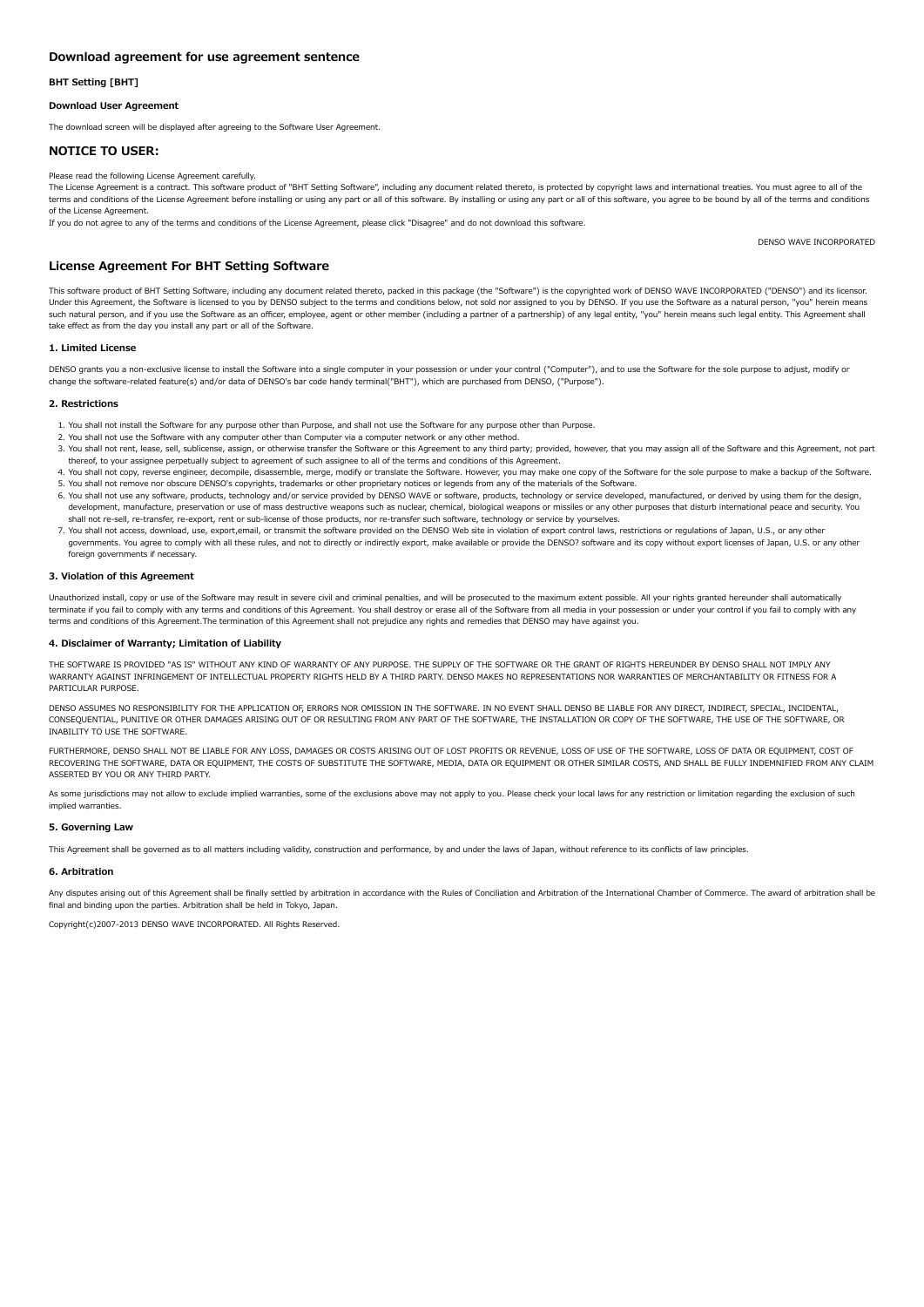## <span id="page-7-0"></span>Scanner Setting 2D [Handy Scanner, Communication unit]

## Download User Agreement

The download screen will be displayed after agreeing to the Software User Agreement.

# NOTICE TO USER:

Please read the following License Agreement carefully. The License Agreement is a contract. This software product of "Scanner Setting 2D" Software, including any document related thereto, is protected by copyright laws and international treaties. You must agree to all of the terms and conditions of the License Agreement before installing or using any part or all of this software. By installing or using any part or all of this software, you agree to be bound by all of the terms and conditions of the License Agreement.

If you do not agree to any of the terms and conditions of the License Agreement, please click "Disagree" and do not download this software.

## License Agreement For "Scanner Setting 2D" Software

This software product of "Scanner Setting 2D" Software, including any document related thereto, packed in this package (the "Software") is the copyrighted work of DENSO WAVE INCORPORATED ("DENSO") and its licensor. Under this Agreement, the Software is licensed to you by DENSO subject to the terms and conditions below, not sold nor assigned to you by DENSO.

If you use the Software as a natural person, "you" herein means such natural person, and if you use the Software as an officer, employee, agent or other member (including a partner of a partnership) of any legal entity, "you" herein means such legal entity.

This Agreement shall take effect as from the day you install any part or all of the Software.

#### 1. Limited License

DENSO grants you a non-exclusive license to install the Software into a single computer in your possession or under your control ("Computer"), and to use the Software for the sole purpose to adjust, modify or change the software-related feature(s) and/or data of DENSO's handy-scanner model GT10/AT10/QK11, which is purchased from DENSO, ("Purpose").

#### 2. Restrictions

- 1. You shall not install the Software for any purpose other than Purpose, and shall not use the Software for any purpose other than Purpose.
- 2. You shall not use the Software with any computer other than Computer via a computer network or any other method.
- 3. You shall not rent, lease, sell, sublicense, assign, or otherwise transfer the Software or this Agreement to any third party; provided, however, that you may assign all of the Software and this Agreement, not part thereof, to your assignee perpetually subject to agreement of such assignee to all of the terms and conditions of this Agreement.
- 4. You shall not copy, reverse engineer, decompile, disassemble, merge, modify or translate the Software. However, you may make one copy of the Software for the sole purpose to make a backup of the Software. 5. You shall not remove nor obscure DENSO's copyrights, trademarks or other proprietary notices or legends from any of the materials of the Software.
- 6. You shall not use any software, products, technology and/or service provided by DENSO WAVE or software, products, technology or service developed, manufactured, or derived by using them for the design, development, manufacture, preservation or use of mass destructive weapons such as nuclear, chemical, biological weapons or missiles or any other purposes that disturb international peace and security.You shall not re-sell, re-transfer, re-export, rent or sub-license of those products, nor re-transfer such software, technology or service by yourselves.
- 7. You shall not access, download, use, export, email, or transmit the software provided on the DENSO Web site in violation of export control laws, restrictions or regulations of Japan, U.S., or any other governments. You agree to comply with all these rules, and not to directly or indirectly export, make available or provide the DENSO's software and its copy without export licenses of Japan, U.S. or any other foreign governments if necessary.

## 3. Violation of this Agreement

Unauthorized install, copy or use of the Software may result in severe civil and criminal penalties, and will be prosecuted to the maximum extent possible.

All your rights granted hereunder shall automatically terminate if you fail to comply with any terms and conditions of this Agreement. You shall destroy or erase all of the Software from all media in your possession or under your control if you fail to comply with any terms and conditions of this Agreement. The termination of this Agreement shall not prejudice any rights and remedies that DENSO may have against you.

## 4. Disclaimer of Warranty; Limitation of Liability

THE SOFTWARE IS PROVIDED "AS IS" WITHOUT ANY KIND OF WARRANTY OF ANY PURPOSE. THE SUPPLY OF THE SOFTWARE OR THE GRANT OF RIGHTS HEREUNDER BY DENSO SHALL NOT IMPLY ANY WARRANTY AGAINST INFRINGEMENT OF INTELLECTUAL PROPERTY RIGHTS HELD BY A THIRD PARTY. DENSO MAKES NO REPRESENTATIONS NOR WARRANTIES OF MERCHANTABILITY OR FITNESS FOR A PARTICULAR PURPOSE.

DENSO ASSUMES NO RESPONSIBILITY FOR THE APPLICATION OF, ERRORS NOR OMISSION IN THE SOFTWARE. IN NO EVENT SHALL DENSO BE LIABLE FOR ANY DIRECT, INDIRECT, SPECIAL, INCIDENTAL, CONSEQUENTIAL, PUNITIVE OR OTHER DAMAGES ARISING OUT OF OR RESULTING FROM ANY PART OF THE SOFTWARE, THE INSTALLATION OR COPY OF THE SOFTWARE, THE USE OF THE SOFTWARE, OR INABILITY TO USE THE SOFTWARE.

FURTHERMORE, DENSO SHALL NOT BE LIABLE FOR ANY LOSS, DAMAGES OR COSTS ARISING OUT OF LOST PROFITS OR REVENUE, LOSS OF USE OF THE SOFTWARE, LOSS OF DATA OR EQUIPMENT, COST OF RECOVERING THE SOFTWARE, DATA OR EQUIPMENT, THE COSTS OF SUBSTITUTE THE SOFTWARE, MEDIA, DATA OR EQUIPMENT OR OTHER SIMILAR COSTS, AND SHALL BE FULLY INDEMNIFIED FROM ANY CLAIM ASSERTED BY YOU OR ANY THIRD PARTY.

As some jurisdictions may not allow to exclude implied warranties, some of the exclusions above may not apply to you. Please check your local laws for any restriction or limitation regarding the exclusion of such implied warranties

#### 5. Governing Law

This Agreement shall be governed as to all matters including validity, construction and performance, by and under the laws of Japan, without reference to its conflicts of law principles.

## 6. Arbitration

Any disputes arising out of this Agreement shall be finally settled by arbitration in accordance with the Rules of Conciliation and Arbitration of the International Chamber of Commerce. The award of arbitration shall be final and binding upon the parties. Arbitration shall be held in Tokyo, Japan.

Copyright(c)2007-2013 DENSO WAVE INCORPORATED. All Rights Reserved.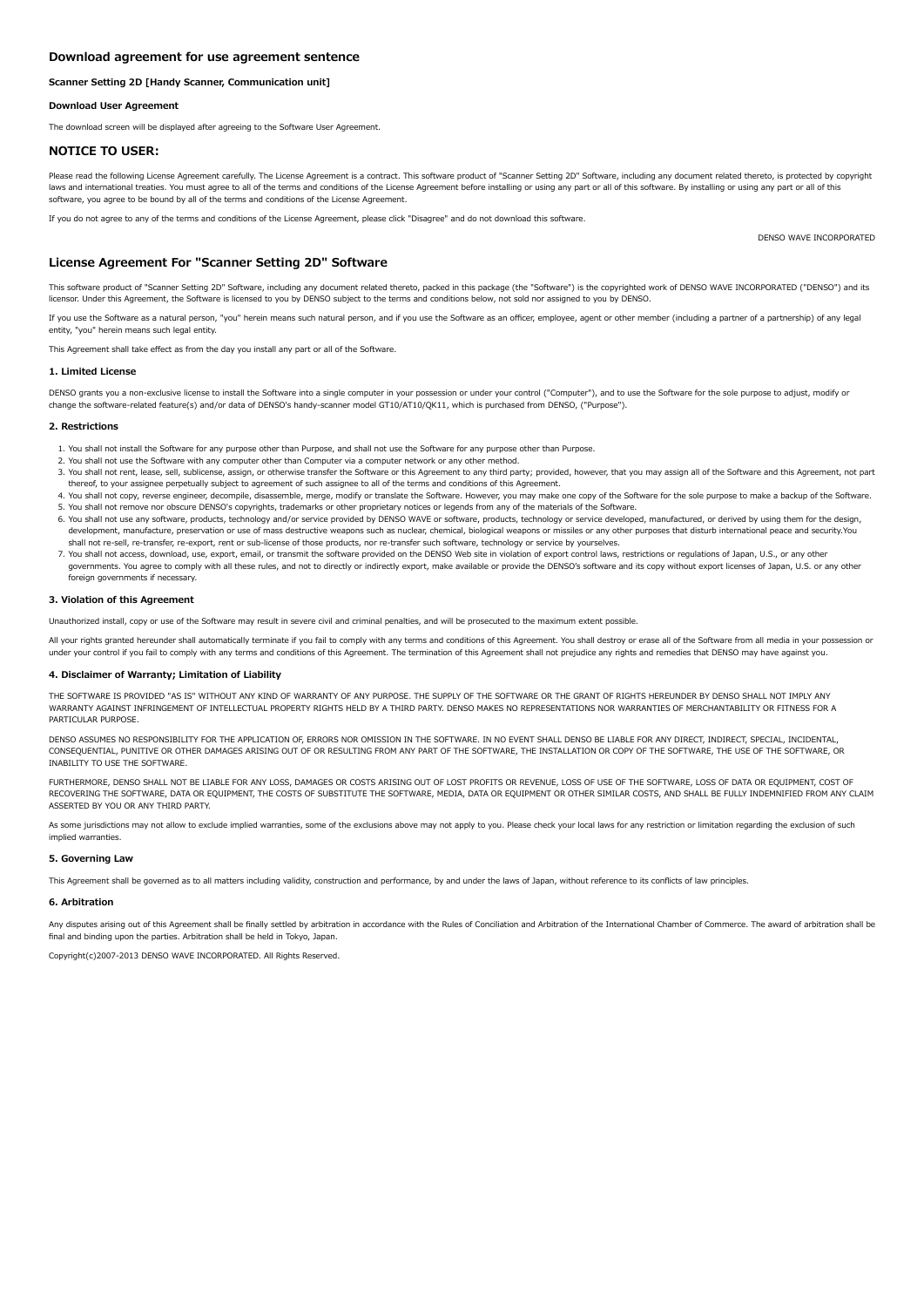## Scanner Setting [Handy Scanner, Communication unit]

## Download User Agreement

The download screen will be displayed after agreeing to the Software User Agreement.

# NOTICE TO USER:

Please read the following License Agreement carefully. The License Agreement is a contract. This software product of "GT10B-Setting Software", including any document related thereto, is protected by copyright laws and international treaties. You must agree to all of the terms and conditions of the License Agreement before installing or using any part or all of this software. By installing or using any part or all of this software, a you agree to be bound by all of the terms and conditions of the License Agreement.

If you do not agree to any of the terms and conditions of the License Agreement, please click "Disagree" and do not download this software.

## License Agreement For GT10B-Setting Software

This software product of GT10B-Setting Software, including any document related thereto, packed in this package (the "Software") is the copyrighted work of DENSO WAVE INCORPORATED ("DENSO") and its licensor. Under this Agreement, the Software is licensed to you by DENSO subject to the terms and conditions below, not sold nor assigned to you by DENSO.

If you use the Software as a natural person, "you" herein means such natural person, and if you use the Software as an officer, employee, agent or other member (including a partner of a partnership) of any legal entity, "you" herein means such legal entity.

This Agreement shall take effect as from the day you install any part or all of the Software.

#### 1. Limited License

DENSO grants you a non-exclusive license to install the Software into a single computer in your possession or under your control ("Computer"), and to use the Software for the sole purpose to adjust, modify or change the software-related feature(s) and/or data of DENSO's handy-scanner model GT10, which is purchased from DENSO, ("Purpose").

#### 2. Restrictions

- 1. You shall not install the Software for any purpose other than Purpose, and shall not use the Software for any purpose other than Purpose.
- 2. You shall not use the Software with any computer other than Computer via a computer network or any other method.
- 3. You shall not rent, lease, sell, sublicense, assign, or otherwise transfer the Software or this Agreement to any third party; provided, however, that you may assign all of the Software and this Agreement, not part thereof, to your assignee perpetually subject to agreement of such assignee to all of the terms and conditions of this Agreement.
- 4. You shall not copy, reverse engineer, decompile, disassemble, merge, modify or translate the Software. However, you may make one copy of the Software for the sole purpose to make a backup of the Software. 5. You shall not remove nor obscure DENSO's copyrights, trademarks or other proprietary notices or legends from any of the materials of the Software.
- 6. You shall not use any software, products, technology and/or service provided by DENSO WAVE or software, products, technology or service developed, manufactured, or derived by using them for the design, development, manufacture, preservation or use of mass destructive weapons such as nuclear, chemical, biological weapons or missiles or any other purposes that disturb international peace and security.You shall not re-sell, re-transfer, re-export, rent or sub-license of those products, nor re-transfer such software, technology or service by yourselves.
- 7. You shall not access, download, use, export, email, or transmit the software provided on the DENSO Web site in violation of export control laws, restrictions or regulations of Japan, U.S., or any other governments. You agree to comply with all these rules, and not to directly or indirectly export, make available or provide the DENSO's software and its copy without export licenses of Japan, U.S. or any other foreign governments if necessary.

## 3. Violation of this Agreement

Unauthorized install, copy or use of the Software may result in severe civil and criminal penalties, and will be prosecuted to the maximum extent possible.

All your rights granted hereunder shall automatically terminate if you fail to comply with any terms and conditions of this Agreement. You shall destroy or erase all of the Software from all media in your possession or under your control if you fail to comply with any terms and conditions of this Agreement. The termination of this Agreement shall not prejudice any rights and remedies that DENSO may have against you.

## 4. Disclaimer of Warranty; Limitation of Liability

THE SOFTWARE IS PROVIDED "AS IS" WITHOUT ANY KIND OF WARRANTY OF ANY PURPOSE. THE SUPPLY OF THE SOFTWARE OR THE GRANT OF RIGHTS HEREUNDER BY DENSO SHALL NOT IMPLY ANY WARRANTY AGAINST INFRINGEMENT OF INTELLECTUAL PROPERTY RIGHTS HELD BY A THIRD PARTY. DENSO MAKES NO REPRESENTATIONS NOR WARRANTIES OF MERCHANTABILITY OR FITNESS FOR A PARTICULAR PURPOSE.

DENSO ASSUMES NO RESPONSIBILITY FOR THE APPLICATION OF, ERRORS NOR OMISSION IN THE SOFTWARE. IN NO EVENT SHALL DENSO BE LIABLE FOR ANY DIRECT, INDIRECT, SPECIAL, INCIDENTAL, CONSEQUENTIAL, PUNITIVE OR OTHER DAMAGES ARISING OUT OF OR RESULTING FROM ANY PART OF THE SOFTWARE, THE INSTALLATION OR COPY OF THE SOFTWARE, THE USE OF THE SOFTWARE, OR INABILITY TO USE THE SOFTWARE.

FURTHERMORE, DENSO SHALL NOT BE LIABLE FOR ANY LOSS, DAMAGES OR COSTS ARISING OUT OF LOST PROFITS OR REVENUE, LOSS OF USE OF THE SOFTWARE, LOSS OF DATA OR EQUIPMENT, COST OF RECOVERING THE SOFTWARE, DATA OR EQUIPMENT, THE COSTS OF SUBSTITUTE THE SOFTWARE, MEDIA, DATA OR EQUIPMENT OR OTHER SIMILAR COSTS, AND SHALL BE FULLY INDEMNIFIED FROM ANY CLAIM ASSERTED BY YOU OR ANY THIRD PARTY.

As some jurisdictions may not allow to exclude implied warranties, some of the exclusions above may not apply to you. Please check your local laws for any restriction or limitation regarding the exclusion of such implied warranties

#### 5. Governing Law

This Agreement shall be governed as to all matters including validity, construction and performance, by and under the laws of Japan, without reference to its conflicts of law principles.

## 6. Arbitration

Any disputes arising out of this Agreement shall be finally settled by arbitration in accordance with the Rules of Conciliation and Arbitration of the International Chamber of Commerce. The award of arbitration shall be final and binding upon the parties. Arbitration shall be held in Tokyo, Japan.

Copyright(c)2007-2013 DENSO WAVE INCORPORATED. All Rights Reserved.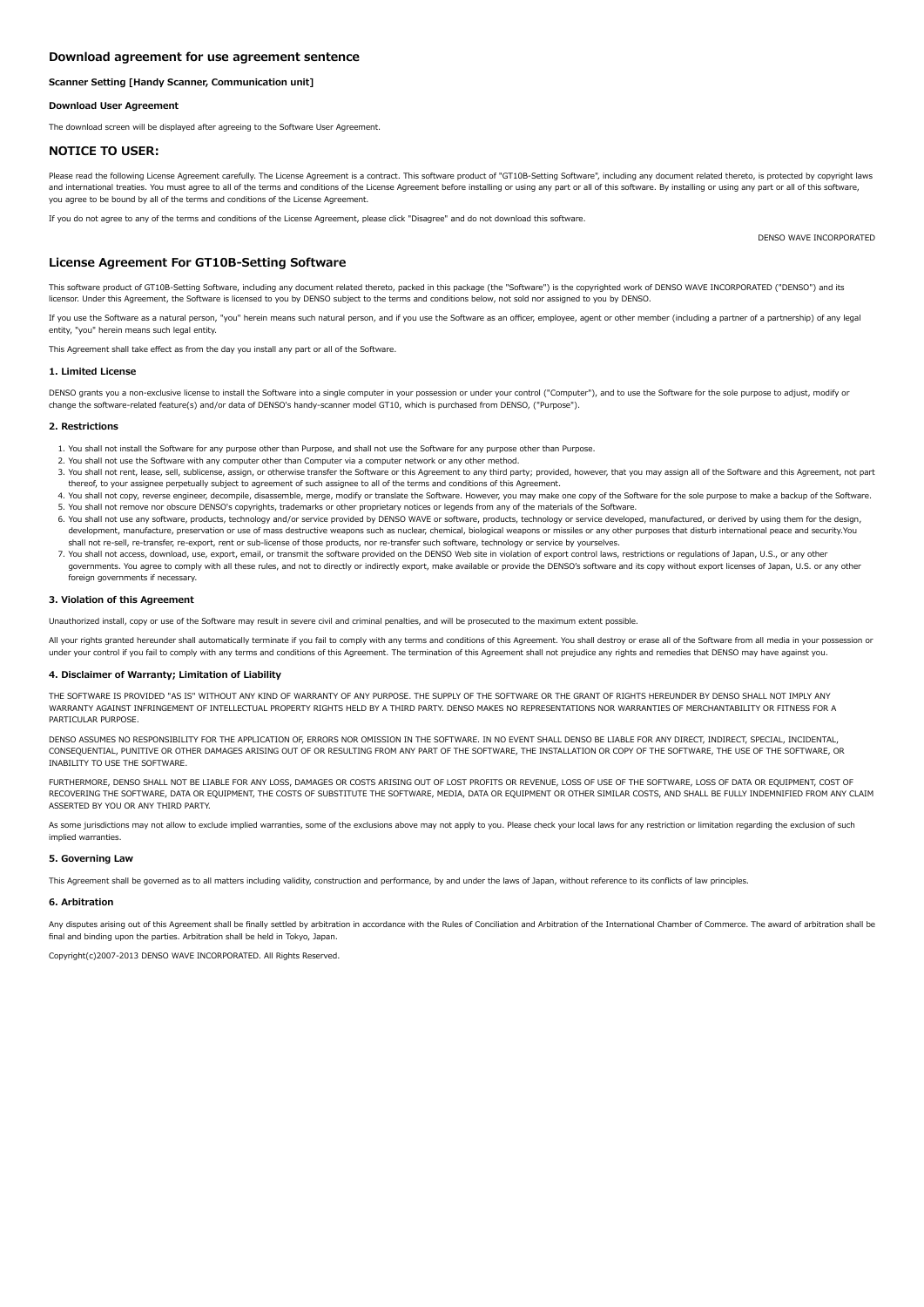# <span id="page-9-0"></span>BHT-BASIC4.0 Program Converter [BHT]

## Download User Agreement

The download screen will be displayed after agreeing to the Software User Agreement.

# NOTICE TO USER:

Please read the following License Agreement carefully. The License Agreement is a contract. This software product of "BHT-BASIC4.0 Program Converter", including any document related thereto, is protected by copyright laws and international treaties. You must agree to all of the terms and conditions of the License Agreement before installing or using any part or all of this software. By installing or using any part or all of this software, you agree to be bound by all of the terms and conditions of the License Agreement.

If you do not agree to any of the terms and conditions of the License Agreement, please click "Disagree" and do not download this software.

## License Agreement For BHT-BASIC4.0 Program Converter

This software product of BHT-BASIC4.0 Program Converter software, including any document related thereto, packed in this package (the "Software") is the copyrighted work of DENSO WAVE INCORPORATED ("DENSO") and its licensor. Under this Agreement, the Software is licensed to you by DENSO subject to the terms and conditions below, not sold nor assigned to you by DENSO.

If you use the Software as a natural person, "you" herein means such natural person, and if you use the Software as an officer, employee, agent or other member (including a partner of a partnership) of any legal entity, "you" herein means such legal entity.

This Agreement shall take effect as from the day you install any part or all of the Software.

#### 1. Limited License

DENSO grants you a non-exclusive license to install the Software into a single computer in your possession or under your control ("Computer"), and to use the Software for the sole purpose to adjust, modify or change the application software you have developed for DENSO's handy-terminal model BHT-300, which is purchased from DENSO("Purpose").

#### 2. Restrictions

- 1. You shall not install the Software for any purpose other than Purpose, and shall not use the Software for any purpose other than Purpose.
- 2. You shall not use the Software with any computer other than Computer via a computer network or any other method.
- 3. You shall not rent, lease, sell, sublicense, assign, or otherwise transfer the Software or this Agreement to any third party; provided, however, that you may assign all of the Software and this Agreement, not part thereof, to your assignee perpetually subject to agreement of such assignee to all of the terms and conditions of this Agreement.
- 4. You shall not copy, reverse engineer, decompile, disassemble, merge, modify or translate the Software. However, you may make one copy of the Software for the sole purpose to make a backup of the Software. 5. You shall not remove nor obscure DENSO's copyrights, trademarks or other proprietary notices or legends from any of the materials of the Software.
- 6. You shall not use any software, products, technology and/or service provided by DENSO WAVE or software, products, technology or service developed, manufactured, or derived by using them for the design, development, manufacture, preservation or use of mass destructive weapons such as nuclear, chemical, biological weapons or missiles or any other purposes that disturb international peace and security.You shall not re-sell, re-transfer, re-export, rent or sub-license of those products, nor re-transfer such software, technology or service by yourselves.
- 7. You shall not access, download, use, export, email, or transmit the software provided on the DENSO Web site in violation of export control laws, restrictions or regulations of Japan, U.S., or any other governments. You agree to comply with all these rules, and not to directly or indirectly export, make available or provide the DENSO's software and its copy without export licenses of Japan, U.S. or any other foreign governments if necessary.

## 3. Violation of this Agreement

Unauthorized install, copy or use of the Software may result in severe civil and criminal penalties, and will be prosecuted to the maximum extent possible.

All your rights granted hereunder shall automatically terminate if you fail to comply with any terms and conditions of this Agreement. You shall destroy or erase all of the Software from all media in your possession or under your control if you fail to comply with any terms and conditions of this Agreement. The termination of this Agreement shall not prejudice any rights and remedies that DENSO may have against you.

## 4. Disclaimer of Warranty; Limitation of Liability

THE SOFTWARE IS PROVIDED "AS IS" WITHOUT ANY KIND OF WARRANTY OF ANY PURPOSE. THE SUPPLY OF THE SOFTWARE OR THE GRANT OF RIGHTS HEREUNDER BY DENSO SHALL NOT IMPLY ANY WARRANTY AGAINST INFRINGEMENT OF INTELLECTUAL PROPERTY RIGHTS HELD BY A THIRD PARTY. DENSO MAKES NO REPRESENTATIONS NOR WARRANTIES OF MERCHANTABILITY OR FITNESS FOR A PARTICULAR PURPOSE.

DENSO ASSUMES NO RESPONSIBILITY FOR THE APPLICATION OF, ERRORS NOR OMISSION IN THE SOFTWARE. IN NO EVENT SHALL DENSO BE LIABLE FOR ANY DIRECT, INDIRECT, SPECIAL, INCIDENTAL, CONSEQUENTIAL, PUNITIVE OR OTHER DAMAGES ARISING OUT OF OR RESULTING FROM ANY PART OF THE SOFTWARE, THE INSTALLATION OR COPY OF THE SOFTWARE, THE USE OF THE SOFTWARE, OR INABILITY TO USE THE SOFTWARE.

FURTHERMORE, DENSO SHALL NOT BE LIABLE FOR ANY LOSS, DAMAGES OR COSTS ARISING OUT OF LOST PROFITS OR REVENUE, LOSS OF USE OF THE SOFTWARE, LOSS OF DATA OR EQUIPMENT, COST OF RECOVERING THE SOFTWARE, DATA OR EQUIPMENT, THE COSTS OF SUBSTITUTE THE SOFTWARE, MEDIA, DATA OR EQUIPMENT OR OTHER SIMILAR COSTS, AND SHALL BE FULLY INDEMNIFIED FROM ANY CLAIM ASSERTED BY YOU OR ANY THIRD PARTY.

As some jurisdictions may not allow to exclude implied warranties, some of the exclusions above may not apply to you. Please check your local laws for any restriction or limitation regarding the exclusion of such implied warranties

#### 5. Governing Law

This Agreement shall be governed as to all matters including validity, construction and performance, by and under the laws of Japan, without reference to its conflicts of law principles.

## 6. Arbitration

Any disputes arising out of this Agreement shall be finally settled by arbitration in accordance with the Rules of Conciliation and Arbitration of the International Chamber of Commerce. The award of arbitration shall be final and binding upon the parties. Arbitration shall be held in Tokyo, Japan.

Copyright(c)2007-2013 DENSO WAVE INCORPORATED. All Rights Reserved.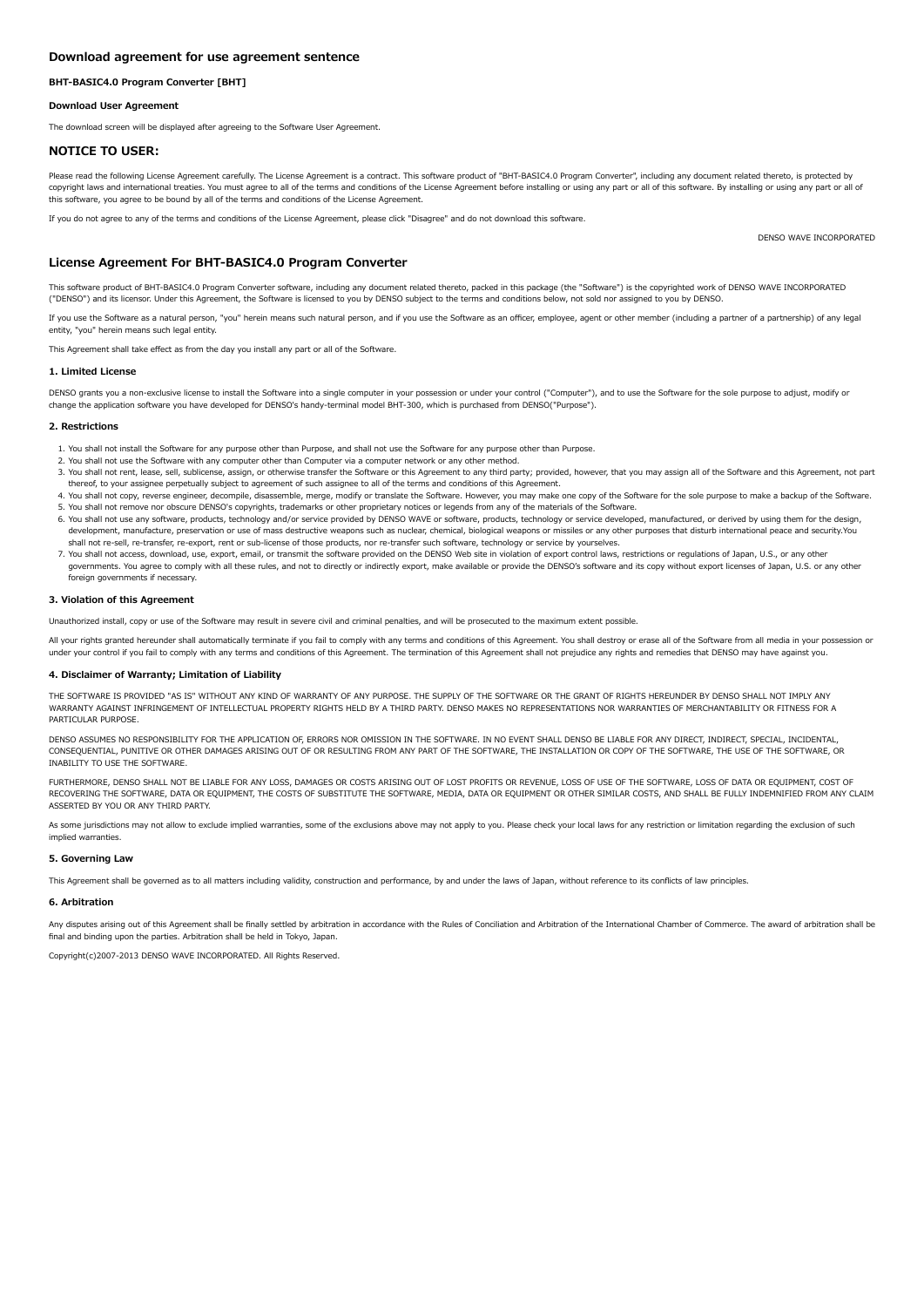# <span id="page-10-0"></span>BHT-BASIC4.0 Development Pack [BHT]

## Download User Agreement

The download screen will be displayed after agreeing to the Software User Agreement.

# NOTICE TO USER:

Please read the following License Agreement carefully. The License Agreement is a contract. This software product of BHT BASIC4.0 Development Pack, including any document related thereto, is protected by copyright laws and international treaties. You must agree to all of the terms and conditions of the License Agreement before installing or using any part or all of this software. By installing or using any part or all of this software, you agree to be bound by all of the terms and conditions of the License Agreement.

If you do not agree to any of the terms and conditions of the License Agreement, please click "Disagree" and do not download this software.

DENSO WAVE INCORPORATED

## License Agreement For BHT BASIC4.0 Development Pack Software

This software, including any electronic documentation related thereto, downloaded to your hard disk or other media (hereinafter called the "Software") is the copyrighted work of DENSO WAVE INCORPORATED (hereinafter called "DENSO"). Under this Agreement, DENSO is the licensor of the Software and you are the licensee of the Software. If you downloaded the Software as a person, "you" herein means a person who downloaded the Software, and if you downloaded the Software as a agent of any legal entity to which such agent belongs, "you" herein means such legal entity including such agent who downloaded the Software. By installing, copying or using the Software, even in part, you agree to be bound by the terms and conditions of this Agreement. If you do not agree to any of the terms and conditions of this Agreement, do not install, copy n

Unauthorized install, copy or use of the Software may result in severe civil and criminal penalties, and will be prosecuted to the maximum extent possible. All title to the Software and all copyrights, trade secrets and other proprietary rights therein are owned and reserved solely by DENSO.

This Agreement shall take effect on the day you have downloaded the Software.

#### 1. Limited License

DENSO grants you non-exclusive and non-transferable rights to install the Software into one certain computer in your possession or under your control ("Computer") and to use the Software for the sole purpose to develop and/or maintain programs that can run with a Bar Code Handy Terminal ("BHT") manufactured by DENSO ("Purpose").

All your rights granted hereunder shall automatically terminate if you fail to comply with any terms and conditions of this Agreement.

#### 2. Restrictions

- 1. You shall not (and shall not permit other person or entity to) install, copy nor use the Software for any purpose other than Purpose.
- 2. You shall not (and shall not permit other person or entity to) rent, lease, sell, sublicense, assign, nor otherwise transfer the Software or this Agreement.
- 3. You shall not (and shall not permit other person or entity to) reverse engineer, decompile, disassemble, merge, modify or translate the Software, nor use the Software for any commercial purpose.
- 4. You shall not (and shall not permit other person or entity to) remove nor obscure DENSO's copyrights, trademark or other proprietary notices or legends from any of the materials of the Software.
- 5. You shall destroy or erase all of the Software from all media in your ownership or control if you fail to comply with any terms and conditions of this Agreement.
- 6. You shall not use any software, products, technology and/or service provided by DENSO WAVE or software, products, technology or service developed, manufactured, or derived by using them for the design, development, manufacture, preservation or use of mass destructive weapons such as nuclear, chemical, biological weapons or missiles or any other purposes that disturb international peace and security.You shall not re-sell, re-transfer, re-export, rent or sub-license of those products, nor re-transfer such software, technology or service by yourselves.
- 7. You shall not access, download, use, export, email, or transmit the software provided on the DENSO Web site in violation of export control laws, restrictions or regulations of Japan, U.S., or any other governments. You agree to comply with all these rules, and not to directly or indirectly export, make available or provide the DENSO's software and its copy without export licenses of Japan, U.S. or any other foreign governments if necessary.

#### 3. Disclaimer of Warranty; Limitation of Liability

THE SOFTWARE IS PROVIDED "AS IS" WITHOUT ANY KIND OF WARRANTY OF ANY PURPOSE. THE SUPPLY OF THE SOFTWARE OR THE GRANT OF RIGHT HEREUNDER BY DENSO SHALL NOT IMPLY ANY WARRANTY AGAINST INFRINGEMENT OF INTELLECTUAL PROPERTY RIGHTS HELD BY THIRD PARTIES. DENSO MAKES NO REPRESENTATIONS NOR WARRANTIES OF MERCHANTABILITY OR FITNESS OF THE SOFTWARE FOR ANY PARTICULAR PURPOSE.

DENSO ASSUMES NO RESPONSIBILITY FOR THE APPLICATION OF, ERRORS NOR OMISSION IN THE SOFTWARE. IN NO EVENT SHALL DENSO BE LIABLE FOR ANY DIRECT, INDIRECT, SPECIAL, INCIDENTAL, CONSEQUENTIAL OR OTHER DAMAGES ARISING OUT OF OR RESULTING FROM ANY PART OF THE SOFTWARE, THE INSTALLATION, COPY OR USE THEREOF OR INABILITY TO USE THE SOFTWARE. FURTHERMORE,<br>DENSO SHALL NOT BE LIABLE FOR ANY LOSS, DAMAGES OF DATA OR EQUIPMENT, COST OF RECOVERING THE SOFTWARE, DATA OR EQUIPMENT, THE COSTS OF SUBSTITUTE SOFTWARE, MEDIA, DATA OR EQUIPMENT OR OTHER SIMILAR COSTS, AND SHALL BE FULLY INDEMNIFIED FROM ANY CLAIM ASSERTED BY YOU OR THIRD PARTIES.

## 4. Governing Law

This Agreement shall be governed as to all matters including validity, construction and performance, by and under the laws of Japan.

#### 5. Trademarks

BHT referenced herein is trademark or registered trademark of DENSO WAVE INCORPORATED.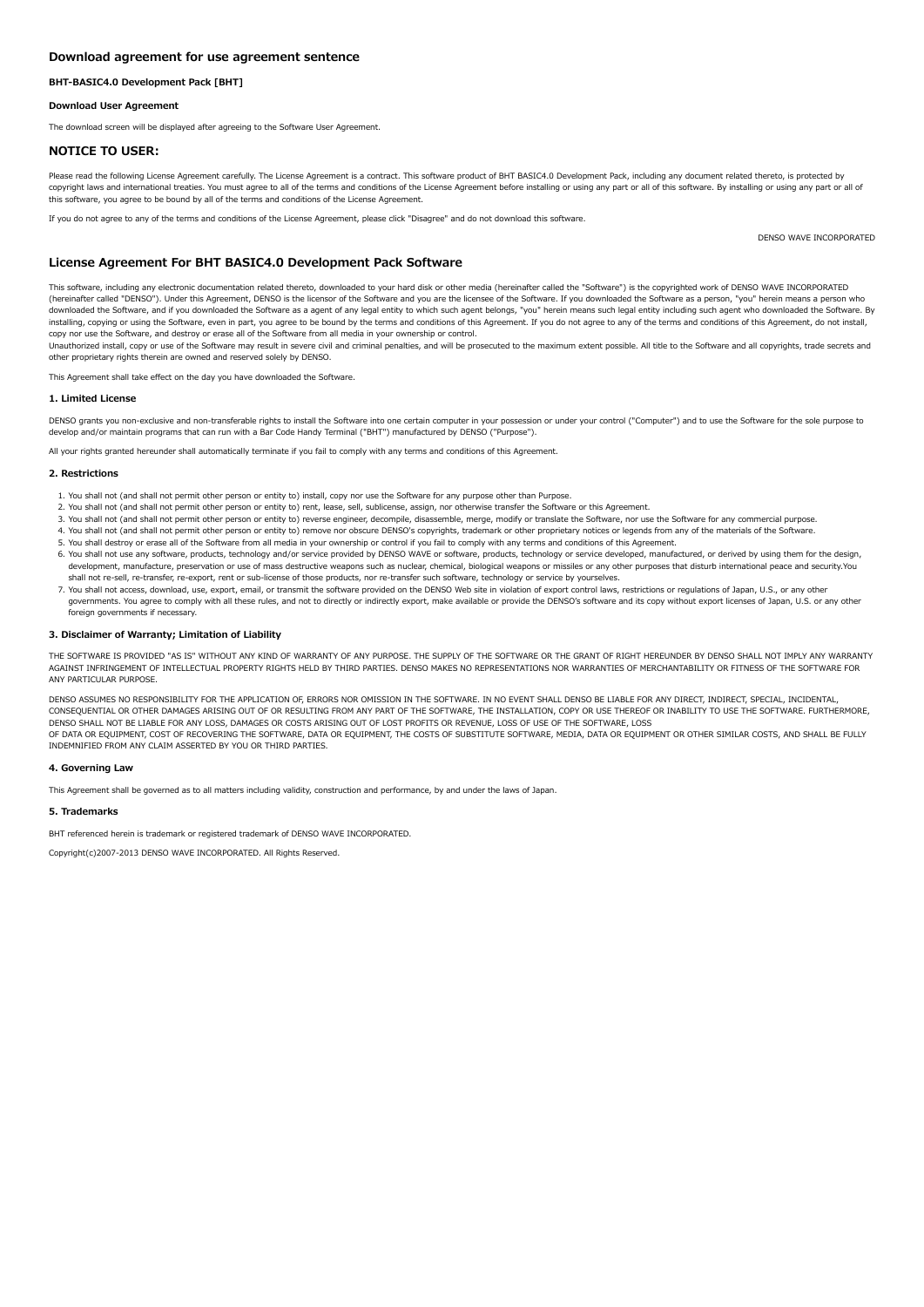# <span id="page-11-0"></span>BHT-BASIC4.0 Remote Debugger [BHT]

# Download User Agreement

The download screen will be displayed after agreeing to the Software User Agreement.

# NOTICE TO USER:

Please read the following License Agreement carefully. The License Agreement is a contract. This software product of BHT BASIC4.0 Remote Debugger, including any document related thereto, is protected by copyright laws and international treaties. You must agree to all of the terms and conditions of the License Agreement before installing or using any part or all of this software. By installing or using any part or all of this software, you agree to be bound by all of the terms and conditions of the License Agreement.

If you do not agree to any of the terms and conditions of the License Agreement, please click "Disagree" and do not download this software.

DENSO WAVE INCORPORATED

## License Agreement For BHT BASIC4.0 Remote Debugger Software

This software, including any electronic documentation related thereto, downloaded to your hard disk or other media (hereinafter called the "Software") is the copyrighted work of DENSO WAVE INCORPORATED (hereinafter called "DENSO"). Under this Agreement, DENSO is the licensor of the Software and you are the licensee of the Software. If you downloaded the Software as a person, "you" herein means a person who downloaded the Software, and if you downloaded the Software as a agent of any legal entity to which such agent belongs, "you" herein means such legal entity including such agent who downloaded the Software. By installing, copying or using the Software, even in part, you agree to be bound by the terms and conditions of this Agreement. If you do not agree to any of the terms and conditions of this Agreement, do not install, copy n

Unauthorized install, copy or use of the Software may result in severe civil and criminal penalties, and will be prosecuted to the maximum extent possible. All title to the Software and all copyrights, trade secrets and other proprietary rights therein are owned and reserved solely by DENSO.

This Agreement shall take effect on the day you have downloaded the Software.

#### 1. Limited License

DENSO grants you non-exclusive and non-transferable rights to install the Software into one certain computer in your possession or under your control ("Computer") and to use the Software for the sole purpose to develop and/or maintain programs that can run with a Bar Code Handy Terminal ("BHT") manufactured by DENSO ("Purpose").

All your rights granted hereunder shall automatically terminate if you fail to comply with any terms and conditions of this Agreement.

#### 2. Restrictions

- 1. You shall not (and shall not permit other person or entity to) install, copy nor use the Software for any purpose other than Purpose.
- 2. You shall not (and shall not permit other person or entity to) rent, lease, sell, sublicense, assign, nor otherwise transfer the Software or this Agreement.
- 3. You shall not (and shall not permit other person or entity to) reverse engineer, decompile, disassemble, merge, modify or translate the Software, nor use the Software for any commercial purpose.
- 4. You shall not (and shall not permit other person or entity to) remove nor obscure DENSO's copyrights, trademark or other proprietary notices or legends from any of the materials of the Software.
- 5. You shall destroy or erase all of the Software from all media in your ownership or control if you fail to comply with any terms and conditions of this Agreement.
- 6. You shall not use any software, products, technology and/or service provided by DENSO WAVE or software, products, technology or service developed, manufactured, or derived by using them for the design, development, manufacture, preservation or use of mass destructive weapons such as nuclear, chemical, biological weapons or missiles or any other purposes that disturb international peace and security.You shall not re-sell, re-transfer, re-export, rent or sub-license of those products, nor re-transfer such software, technology or service by yourselves.
- 7. You shall not access, download, use, export, email, or transmit the software provided on the DENSO Web site in violation of export control laws, restrictions or regulations of Japan, U.S., or any other governments. You agree to comply with all these rules, and not to directly or indirectly export, make available or provide the DENSO's software and its copy without export licenses of Japan, U.S. or any other foreign governments if necessary.

#### 3. Disclaimer of Warranty; Limitation of Liability

THE SOFTWARE IS PROVIDED "AS IS" WITHOUT ANY KIND OF WARRANTY OF ANY PURPOSE. THE SUPPLY OF THE SOFTWARE OR THE GRANT OF RIGHT HEREUNDER BY DENSO SHALL NOT IMPLY ANY WARRANTY AGAINST INFRINGEMENT OF INTELLECTUAL PROPERTY RIGHTS HELD BY THIRD PARTIES. DENSO MAKES NO REPRESENTATIONS NOR WARRANTIES OF MERCHANTABILITY OR FITNESS OF THE SOFTWARE FOR ANY PARTICULAR PURPOSE.

DENSO ASSUMES NO RESPONSIBILITY FOR THE APPLICATION OF, ERRORS NOR OMISSION IN THE SOFTWARE. IN NO EVENT SHALL DENSO BE LIABLE FOR ANY DIRECT, INDIRECT, SPECIAL, INCIDENTAL, CONSEQUENTIAL OR OTHER DAMAGES ARISING OUT OF OR RESULTING FROM ANY PART OF THE SOFTWARE, THE INSTALLATION, COPY OR USE THEREOF OR INABILITY TO USE THE SOFTWARE. FURTHERMORE,<br>DENSO SHALL NOT BE LIABLE FOR ANY LOSS, DAMAGES OF DATA OR EQUIPMENT, COST OF RECOVERING THE SOFTWARE, DATA OR EQUIPMENT, THE COSTS OF SUBSTITUTE SOFTWARE, MEDIA, DATA OR EQUIPMENT OR OTHER SIMILAR COSTS, AND SHALL BE FULLY INDEMNIFIED FROM ANY CLAIM ASSERTED BY YOU OR THIRD PARTIES.

## 4. Governing Law

This Agreement shall be governed as to all matters including validity, construction and performance, by and under the laws of Japan.

#### 5. Trademarks

BHT referenced herein is trademark or registered trademark of DENSO WAVE INCORPORATED.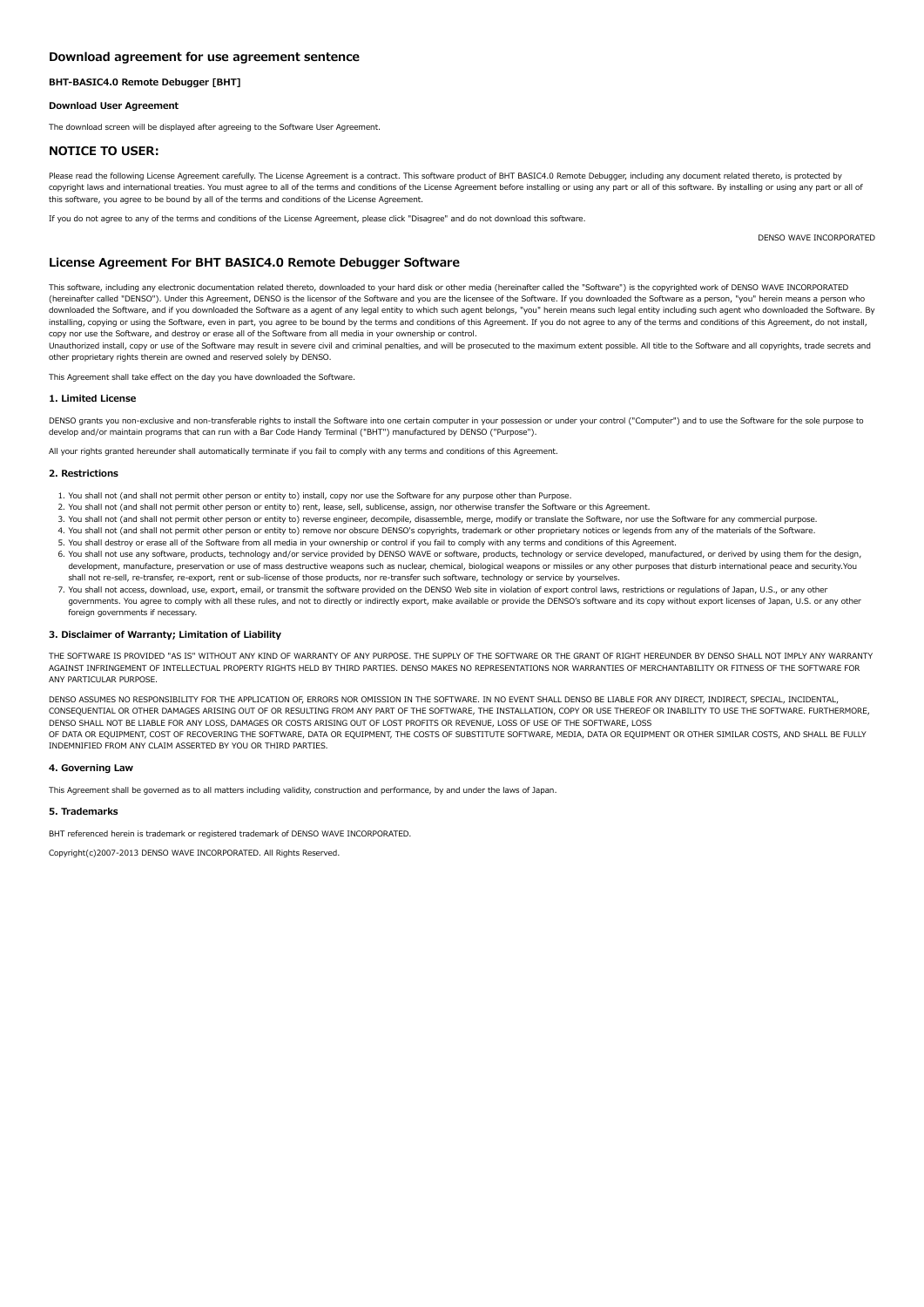# <span id="page-12-0"></span>BHT-BASIC4.0 Specification Checker [BHT]

## Download User Agreement

The download screen will be displayed after agreeing to the Software User Agreement.

# NOTICE TO USER:

Please read the following License Agreement carefully. The License Agreement is a contract. This software product of "BHT-BASIC4.0 Specification Checker", including any document related thereto, is protected by copyright laws and international treaties. You must agree to all of the terms and conditions of the License Agreement before installing or using any part or all of this software. By installing or using any part or all of this software, you agree to be bound by all of the terms and conditions of the License Agreement.

If you do not agree to any of the terms and conditions of the License Agreement, please click "Disagree" and do not download this software.

## License Agreement For BHT-BASIC4.0 Specification Checker

This software product of BHT-BASIC4.0 Specification Checker software, including any document related thereto, packed in this package (the "Software") is the copyrighted work of DENSO WAVE INCORPORATED ("DENSO") and its licensor. Under this Agreement, the Software is licensed to you by DENSO subject to the terms and conditions below, not sold nor assigned to you by DENSO.

If you use the Software as a natural person, "you" herein means such natural person, and if you use the Software as an officer, employee, agent or other member (including a partner of a partnership) of any legal entity, "you" herein means such legal entity.

This Agreement shall take effect as from the day you install any part or all of the Software.

#### 1. Limited License

DENSO grants you a non-exclusive license to install the Software into a single computer in your possession or under your control ("Computer"), and to use the Software for the sole purpose to adjust, modify or change the application software you have developed for DENSO's handy-terminal model BHT-300, which is purchased from DENSO("Purpose").

#### 2. Restrictions

- 1. You shall not install the Software for any purpose other than Purpose, and shall not use the Software for any purpose other than Purpose.
- 2. You shall not use the Software with any computer other than Computer via a computer network or any other method.
- 3. You shall not rent, lease, sell, sublicense, assign, or otherwise transfer the Software or this Agreement to any third party; provided, however, that you may assign all of the Software and this Agreement, not part thereof, to your assignee perpetually subject to agreement of such assignee to all of the terms and conditions of this Agreement.
- 4. You shall not copy, reverse engineer, decompile, disassemble, merge, modify or translate the Software. However, you may make one copy of the Software for the sole purpose to make a backup of the Software. 5. You shall not remove nor obscure DENSO's copyrights, trademarks or other proprietary notices or legends from any of the materials of the Software.
- 6. You shall not use any software, products, technology and/or service provided by DENSO WAVE or software, products, technology or service developed, manufactured, or derived by using them for the design, development, manufacture, preservation or use of mass destructive weapons such as nuclear, chemical, biological weapons or missiles or any other purposes that disturb international peace and security.You shall not re-sell, re-transfer, re-export, rent or sub-license of those products, nor re-transfer such software, technology or service by yourselves.
- 7. You shall not access, download, use, export, email, or transmit the software provided on the DENSO Web site in violation of export control laws, restrictions or regulations of Japan, U.S., or any other governments. You agree to comply with all these rules, and not to directly or indirectly export, make available or provide the DENSO's software and its copy without export licenses of Japan, U.S. or any other foreign governments if necessary.

## 3. Violation of this Agreement

Unauthorized install, copy or use of the Software may result in severe civil and criminal penalties, and will be prosecuted to the maximum extent possible.

All your rights granted hereunder shall automatically terminate if you fail to comply with any terms and conditions of this Agreement. You shall destroy or erase all of the Software from all media in your possession or under your control if you fail to comply with any terms and conditions of this Agreement. The termination of this Agreement shall not prejudice any rights and remedies that DENSO may have against you.

## 4. Disclaimer of Warranty; Limitation of Liability

THE SOFTWARE IS PROVIDED "AS IS" WITHOUT ANY KIND OF WARRANTY OF ANY PURPOSE. THE SUPPLY OF THE SOFTWARE OR THE GRANT OF RIGHTS HEREUNDER BY DENSO SHALL NOT IMPLY ANY WARRANTY AGAINST INFRINGEMENT OF INTELLECTUAL PROPERTY RIGHTS HELD BY A THIRD PARTY. DENSO MAKES NO REPRESENTATIONS NOR WARRANTIES OF MERCHANTABILITY OR FITNESS FOR A PARTICULAR PURPOSE.

DENSO ASSUMES NO RESPONSIBILITY FOR THE APPLICATION OF, ERRORS NOR OMISSION IN THE SOFTWARE. IN NO EVENT SHALL DENSO BE LIABLE FOR ANY DIRECT, INDIRECT, SPECIAL, INCIDENTAL, CONSEQUENTIAL, PUNITIVE OR OTHER DAMAGES ARISING OUT OF OR RESULTING FROM ANY PART OF THE SOFTWARE, THE INSTALLATION OR COPY OF THE SOFTWARE, THE USE OF THE SOFTWARE, OR INABILITY TO USE THE SOFTWARE.

FURTHERMORE, DENSO SHALL NOT BE LIABLE FOR ANY LOSS, DAMAGES OR COSTS ARISING OUT OF LOST PROFITS OR REVENUE, LOSS OF USE OF THE SOFTWARE, LOSS OF DATA OR EQUIPMENT, COST OF RECOVERING THE SOFTWARE, DATA OR EQUIPMENT, THE COSTS OF SUBSTITUTE THE SOFTWARE, MEDIA, DATA OR EQUIPMENT OR OTHER SIMILAR COSTS, AND SHALL BE FULLY INDEMNIFIED FROM ANY CLAIM ASSERTED BY YOU OR ANY THIRD PARTY.

As some jurisdictions may not allow to exclude implied warranties, some of the exclusions above may not apply to you. Please check your local laws for any restriction or limitation regarding the exclusion of such implied warranties

## 5. Governing Law

This Agreement shall be governed as to all matters including validity, construction and performance, by and under the laws of Japan, without reference to its conflicts of law principles.

## 6. Arbitration

Any disputes arising out of this Agreement shall be finally settled by arbitration in accordance with the Rules of Conciliation and Arbitration of the International Chamber of Commerce. The award of arbitration shall be final and binding upon the parties. Arbitration shall be held in Tokyo, Japan.

Copyright(c)2007-2013 DENSO WAVE INCORPORATED. All Rights Reserved.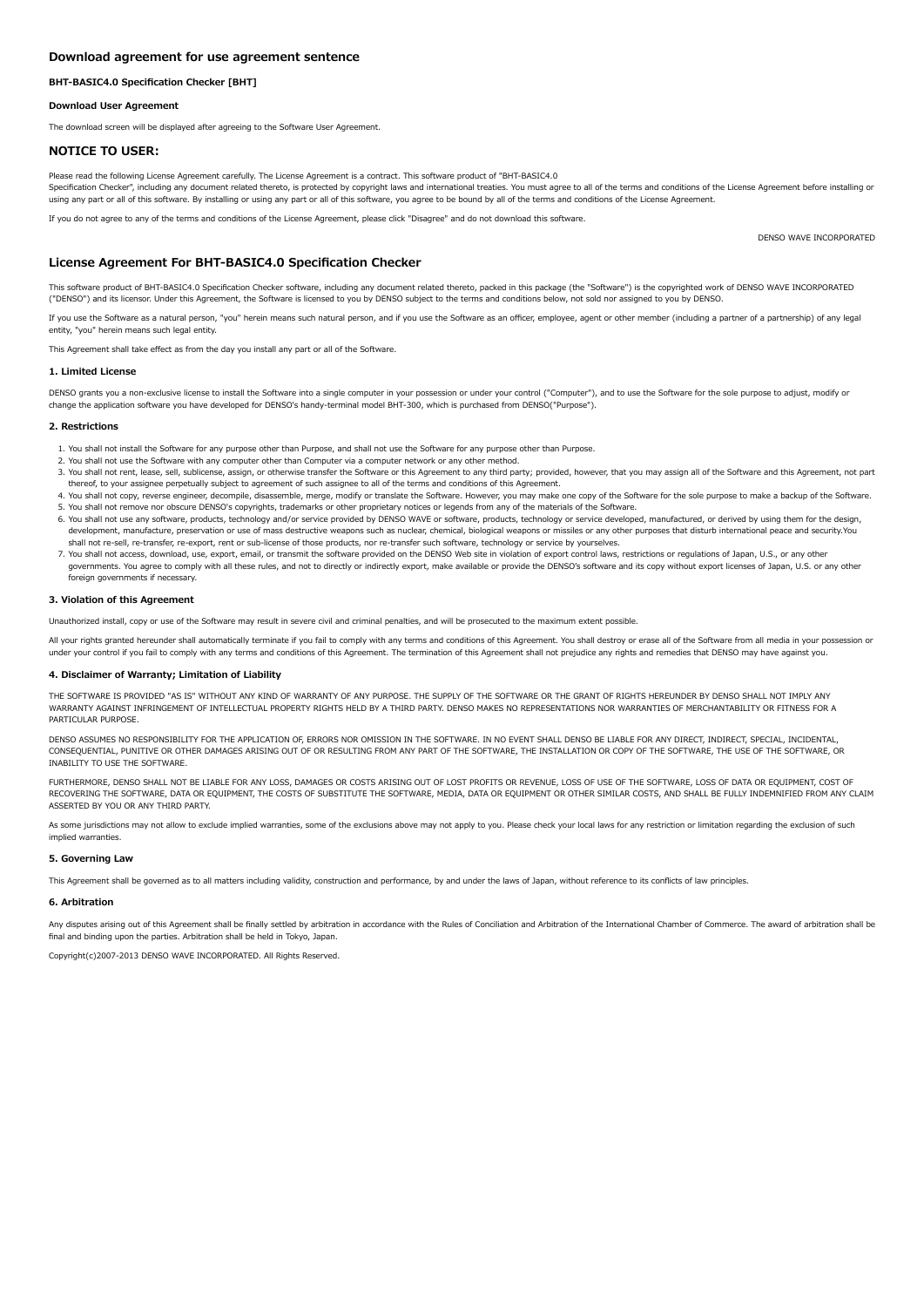## <span id="page-13-0"></span>BHT-400B series (CE 5.0) System, SDK [BHT with WindowsCE]

## Download User Agreement

The download screen will be displayed after agreeing to the Software User Agreement.

## NOTICE TO USER:

Please read the following License Agreement carefully. The License Agreement is a contract. This software product, including any document related thereto, is protected by copyright laws and international treaties. You must agree to all of the terms and conditions of the License Agreement before installing or using any part or all of this software. By installing or using any part or all of this software, you agree to be bound by all of the terms and conditions of the License Agreement.

If you do not agree to any of the terms and conditions of the License Agreement, please click "I do not agree" and do not download this software.

DENSO WAVE INCORPORATED

## License Agreement For Software

This Software, including any electronic documentation related thereto, downloaded to your hard disk or other media (hereinafter called the "Software") is the copyrighted work of DENSO WAVE INCORPORATED(hereinafter called "DENSO"). Under this Agreement, DENSO is the licensor of the Software and you are the licensee of the Software. If you downloaded the Software as a person, "you" herein means a person who downloaded the Software, and if you downloaded the Software as a agent of any legal entity to which such agent belongs, "you" herein means such legal entity including such agent who downloaded the Software. By installing, copying or using the Software, even in part, you agree to be bound by the terms and conditions of this Agreement. If you do not agree to any of the terms and conditions of this Agreement, do no

Unauthorized install, copy or use of the Software may result in severe civil and criminal penalties, and will be prosecuted to the maximum extent possible. All title to the Software and all copyrights, trade secrets and other proprietary rights therein are owned and reserved solely by DENSO.

This Agreement shall take effect on the day you have downloaded the Software.

### 1. Limited License

DENSO grants you a non-exclusive, non-transferable license to install, copy and use the Software for the sole purpose of using DENSO scanners.

All your rights granted hereunder shall automatically terminate if you fail to comply with any terms and conditions of this Agreement.

#### 2. Restrictions

- 1. You shall not (and shall not permit other person or entity to) install, copy nor use the Software for any purpose other than Purpose.
- 2. You shall not (and shall not permit other person or entity to) rent, lease, sell, sublicense, assign, nor otherwise transfer the Software or this Agreement.
- 3. You shall not (and shall not permit other person or entity to) reverse engineer, decompile, disassemble, merge, modify or translate the Software, nor use the Software for any commercial purpose.
- 4. You shall not (and shall not permit other person or entity to) remove nor obscure DENSO's copyrights, trademark or other proprietary notices or legends from any of the materials of the Software.
- 5. You shall destroy or erase all of the Software from all media in your ownership or control if you fail to comply with any terms and conditions of this Agreement. 6. You shall not use any software, products, technology and/or service provided by DENSO WAVE or software, products, technology or service developed, manufactured, or derived by using them for the design,<br>development, manu
- shall not re-sell, re-transfer, re-export, rent or sub-license of those products, nor re-transfer such software, technology or service by yourselves. 7. You shall not access, download, use, export, email, or transmit the software provided on the DENSO Web site in violation of export control laws, restrictions or regulations of Japan, U.S., or any other
- governments. You agree to comply with all these rules, and not to directly or indirectly export, make available or provide the DENSO's software and its copy without export licenses of Japan, U.S. or any other foreign governments if necessary.

## 3. Disclaimer of Warranty; Limitation of Liability

THE SOFTWARE IS PROVIDED "AS IS" WITHOUT ANY KIND OF WARRANTY OF ANY PURPOSE. THE SUPPLY OF THE SOFTWARE OR THE GRANT OF RIGHT HEREUNDER BY DENSO SHALL NOT IMPLY ANY WARRANTY AGAINST INFRINGEMENT OF INTELLECTUAL PROPERTY RIGHTS HELD BY THIRD PARTIES. DENSO MAKES NO REPRESENTATIONS NOR WARRANTIES OF MERCHANTABILITY OR FITNESS OF THE SOFTWARE FOR ANY PARTICULAR PURPOSE.

DENSO ASSUMES NO RESPONSIBILITY FOR THE APPLICATION OF, ERRORS NOR OMISSION IN THE SOFTWARE. IN NO EVENT SHALL DENSO BE LIABLE FOR ANY DIRECT, INDIRECT, SPECIAL, INCIDENTAL, CONSEQUENTIAL OR OTHER DAMAGES ARISING OUT OF OR RESULTING FROM ANY PART OF THE SOFTWARE, THE INSTALLATION, COPY OR USE THEREOF OR INABILITY TO USE THE SOFTWARE. FURTHERMORE,<br>DENSO SHALL NOT BE LIABLE FOR ANY LOSS, DAMAGES OF DATA OR EQUIPMENT, COST OF RECOVERING THE SOFTWARE, DATA OR EQUIPMENT, THE COSTS OF SUBSTITUTE SOFTWARE, MEDIA, DATA OR EQUIPMENT OR OTHER SIMILAR COSTS, AND SHALL BE FULLY INDEMNIFIED FROM ANY CLAIM ASSERTED BY YOU OR THIRD PARTIES.

#### 4. Governing Law

This Agreement shall be governed as to all matters including validity, construction and performance, by and under the laws of Japan.

#### 5. Trademarks

BHT referenced herein is trademark or registered trademark of DENSO WAVE INCORPORATED.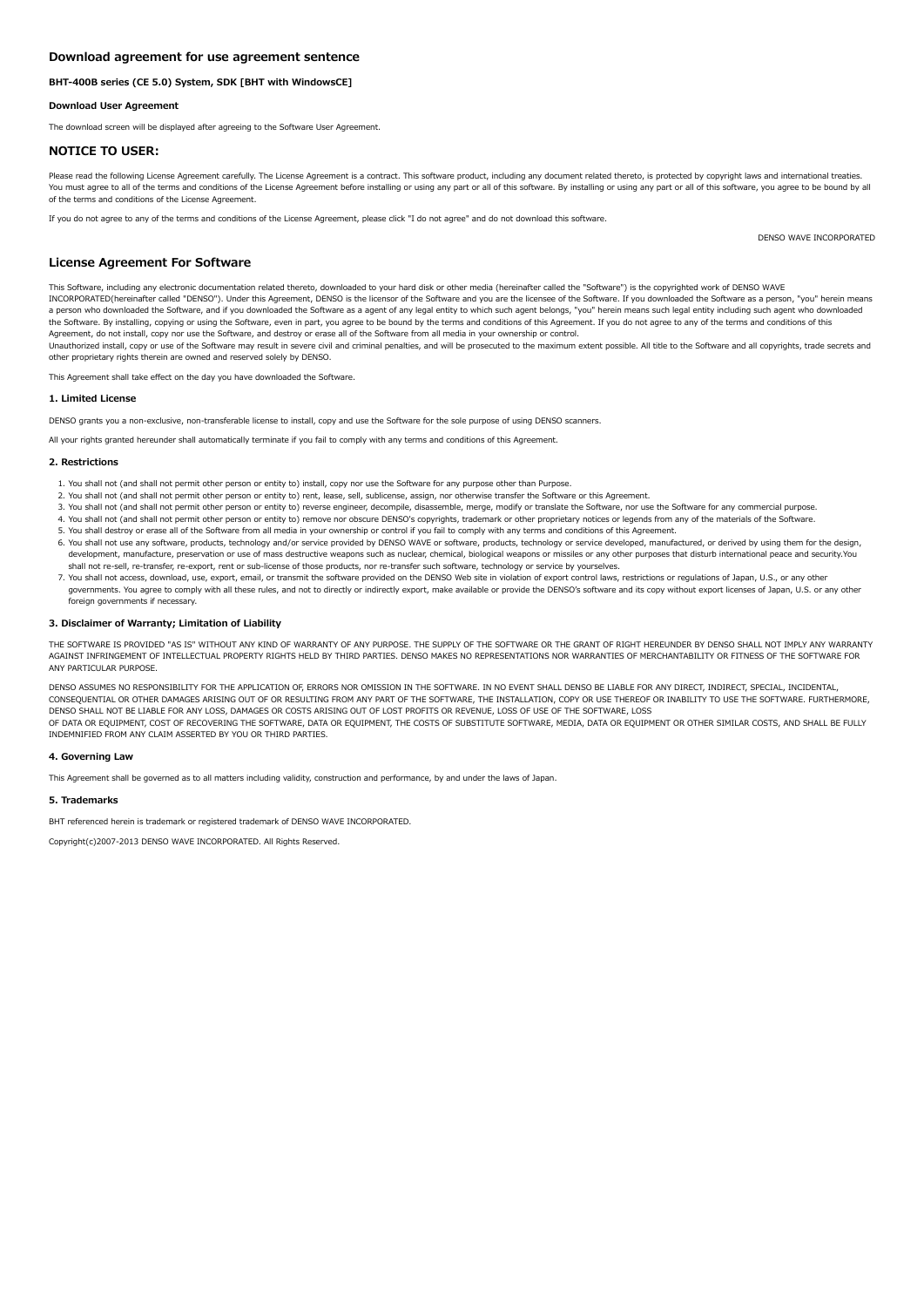## <span id="page-14-0"></span>Active USB-COM Port Driver [Handy Scanner, Communication unit]

Download User Agreement

The download screen will be displayed after agreeing to the Software User Agreement.

# NOTICE TO USER:

Please read the following License Agreement carefully. The License Agreement is a contract. This software product of "Active USB-COM Port Driver", including any document related thereto, is protected by copyright laws and international treaties. You must agree to all of the terms and conditions of the License Agreement before installing or using any part or all of this software. By installing or using any part or all of this software, you agree to be bound by all of the terms and conditions of the License Agreement.

If you do not agree to any of the terms and conditions of the License Agreement, please click "I do not agree" and do not download this software.

## License Agreement For Active USB-COM Port Driver

This software product of Active USB-COM Port Driver, including any document related thereto, packed in this package (the "Software") is the copyrighted work of DENSO WAVE INCORPORATED ("DENSO") and its licensor. Under this Agreement, the Software is licensed to you by DENSO subject to the terms and conditions below, not sold nor assigned to you by DENSO.

If you use the Software as a natural person, "you" herein means such natural person, and if you use the Software as an officer, employee, agent or other member (including a partner of a partnership) of any legal entity, "you" herein means such legal entity.

This Agreement shall take effect as from the day you install any part or all of the Software.

#### 1. Limited License

DENSO grants you a non-exclusive license to install the Software into computers in your possession or under your control ("Computer"), and to use the Software for the sole purpose to connect DENSO's handyscanner model and communication unit, which are purchased from DENSO, ("Purpose").

## $2. R$

- 1. You shall not install the Software for any purpose other than Purpose, and shall not use the Software for any purpose other than Purpose.
- 2. You shall not rent, lease, sell, sublicense, assign, or otherwise transfer the Software or this Agreement to any third party; provided, however, that you may assign all of the Software and this Agreement, not part thereof, to your assignee perpetually subject to agreement of such assignee to all of the terms and conditions of this Agreement.
- 3. You shall not copy, reverse engineer, decompile, disassemble, merge, modify or translate the Software. However, you may make one copy of the Software for the sole purpose to make a backup of the Software. 4. You shall not remove nor obscure DENSO's copyrights, trademarks or other proprietary notices or legends from any of the materials of the Software.
- 5. You shall not use any software, products, technology and/or service provided by DENSO WAVE or software, products, technology or service developed, manufactured, or derived by using them for the design, development, manufacture, preservation or use of mass destructive weapons such as nuclear, chemical, biological weapons or missiles or any other purposes that disturb international peace and security.You shall not re-sell, re-transfer, re-export, rent or sub-license of those products, nor re-transfer such software, technology or service by yourselves.
- 6. You shall not access, download, use, export, email, or transmit the software provided on the DENSO Web site in violation of export control laws, restrictions or regulations of Japan, U.S., or any other governments. You agree to comply with all these rules, and not to directly or indirectly export, make available or provide the DENSO's software and its copy without export licenses of Japan, U.S. or any other foreign governments if necessary.

#### 3. Violation of this Agreement

Unauthorized install, copy or use of the Software may result in severe civil and criminal penalties, and will be prosecuted to the maximum extent possible.

All your rights granted hereunder shall automatically terminate if you fail to comply with any terms and conditions of this Agreement. You shall destroy or erase all of the Software from all media in your possession or under your control if you fail to comply with any terms and conditions of this Agreement. The termination of this Agreement shall not prejudice any rights and remedies that DENSO may have against you.

#### 4. Disclaimer of Warranty; Limitation of Liability

THE SOFTWARE IS PROVIDED "AS IS" WITHOUT ANY KIND OF WARRANTY OF ANY PURPOSE. THE SUPPLY OF THE SOFTWARE OR THE GRANT OF RIGHTS HEREUNDER BY DENSO SHALL NOT IMPLY ANY WARRANTY AGAINST INFRINGEMENT OF INTELLECTUAL PROPERTY RIGHTS HELD BY A THIRD PARTY. DENSO MAKES NO REPRESENTATIONS NOR WARRANTIES OF MERCHANTABILITY OR FITNESS FOR A PARTICULAR PURPOSE.

DENSO ASSUMES NO RESPONSIBILITY FOR THE APPLICATION OF, ERRORS NOR OMISSION IN THE SOFTWARE. IN NO EVENT SHALL DENSO BE LIABLE FOR ANY DIRECT, INDIRECT, SPECIAL, INCIDENTAL, CONSEQUENTIAL, PUNITIVE OR OTHER DAMAGES ARISING OUT OF OR RESULTING FROM ANY PART OF THE SOFTWARE, THE INSTALLATION OR COPY OF THE SOFTWARE, THE USE OF THE SOFTWARE, OR INABILITY TO USE THE SOFTWARE.

FURTHERMORE, DENSO SHALL NOT BE LIABLE FOR ANY LOSS, DAMAGES OR COSTS ARISING OUT OF LOST PROFITS OR REVENUE, LOSS OF USE OF THE SOFTWARE, LOSS OF DATA OR EQUIPMENT, COST OF RECOVERING THE SOFTWARE, DATA OR EQUIPMENT, THE COSTS OF SUBSTITUTE THE SOFTWARE, MEDIA, DATA OR EQUIPMENT OR OTHER SIMILAR COSTS, AND SHALL BE FULLY INDEMNIFIED FROM ANY CLAIM ASSERTED BY YOU OR ANY THIRD PARTY.

As some jurisdictions may not allow to exclude implied warranties, some of the exclusions above may not apply to you. Please check your local laws for any restriction or limitation regarding the exclusion of such implied warranties.

#### 5. Governing Law

This Agreement shall be governed as to all matters including validity, construction and performance, by and under the laws of Japan, without reference to its conflicts of law principles.

#### 6. Arbitration

Any disputes arising out of this Agreement shall be finally settled by arbitration in accordance with the Rules of Conciliation and Arbitration of the International Chamber of Commerce. The award of arbitration shall be final and binding upon the parties. Arbitration shall be held in Tokyo, Japan.

Copyright(c)2007-2013 DENSO WAVE INCORPORATED. All Rights Reserved.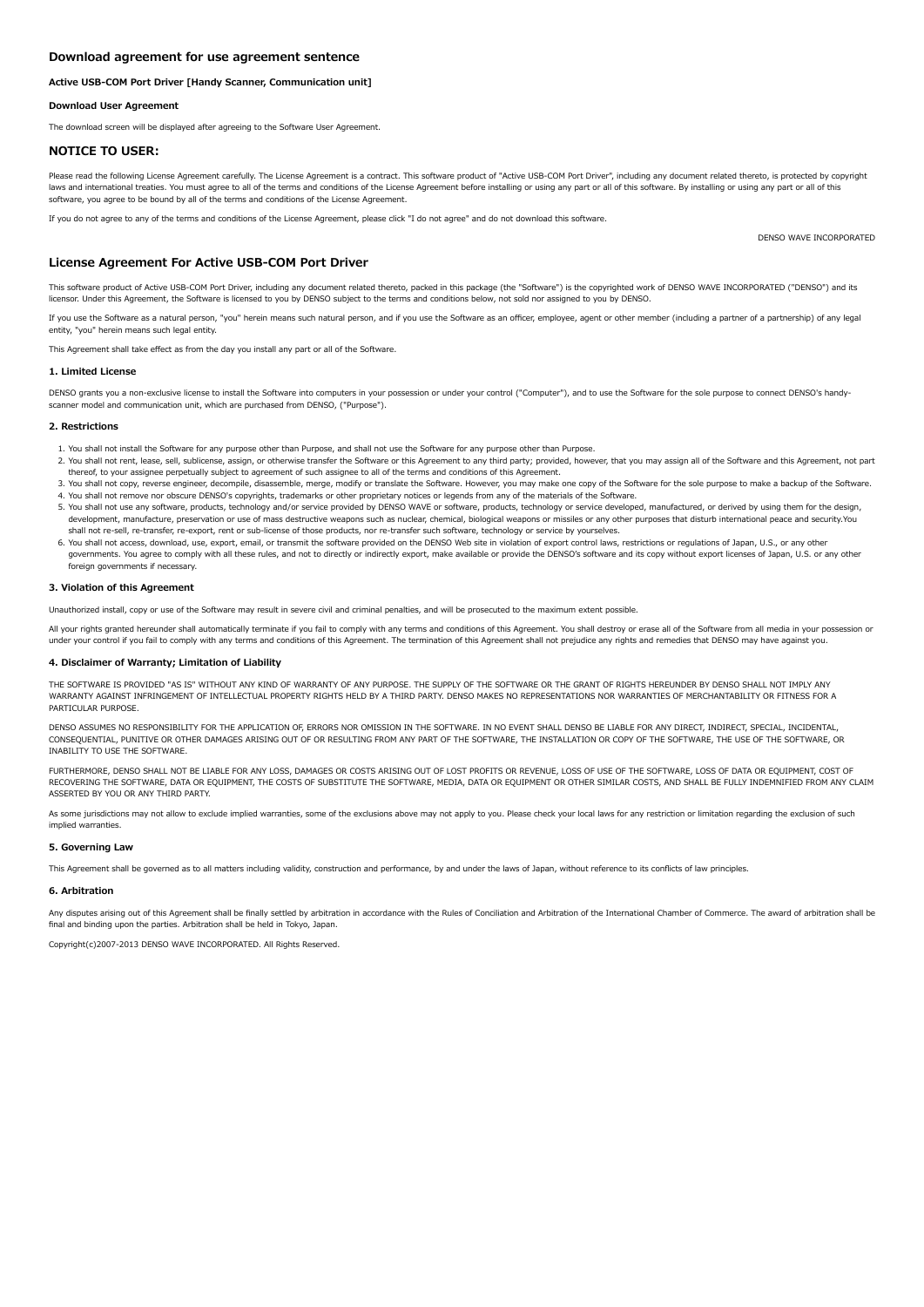# <span id="page-15-0"></span>BHT-BASIC4.0 Transfer Utility DLL Pack [BHT]

# Download User Agreement

The download screen will be displayed after agreeing to the Software User Agreement.

# NOTICE TO USER:

Please read the following License Agreement carefully. The License Agreement is a contract. This software product of BHT BASIC4.0 Transfer Utility DLL Pack, including any document related thereto, is protected by copyright laws and international treaties. You must agree to all of the terms and conditions of the License Agreement before installing or using any part or all of this software. By installing or using any part or all of this software, you agree to be bound by all of the terms and conditions of the License Agreement.

If you do not agree to any of the terms and conditions of the License Agreement, please click "Disagree" and do not download this software.

DENSO WAVE INCORPORATED

## License Agreement For BHT BASIC4.0 Transfer Utility DLL Pack Software

This software, including any electronic documentation related thereto, downloaded to your hard disk or other media (hereinafter called the "Software") is the copyrighted work of DENSO WAVE INCORPORATED(hereinafter called "DENSO"). Under this Agreement, DENSO is the licensor of the Software and you are the licensee of the Software. If you downloaded the Software as a person, "you" herein means a person who downloaded the Software, and if you downloaded the Software as a agent of any legal entity to which such agent belongs, "you" herein means such legal entity including such agent who downloaded the Software. By installing, copying or using the Software, even in part, you agree to be bound by the terms and conditions of this Agreement. If you do not agree to any of the terms and conditions of this Agreement, do no

Unauthorized install, copy or use of the Software may result in severe civil and criminal penalties, and will be prosecuted to the maximum extent possible. All title to the Software and all copyrights, trade secrets and other proprietary rights therein are owned and reserved solely by DENSO.

This Agreement shall take effect on the day you have downloaded the Software.

#### 1. Limited License

DENSO grants you non-exclusive and non-transferable rights to install the Software into one certain computer in your possession or under your control ("Computer") and to use the Software for the sole purpose to develop programs and/or maintain files that can work with a Bar Code Handy Terminal ("BHT") manufactured by DENSO ("Purpose").

All your rights granted hereunder shall automatically terminate if you fail to comply with any terms and conditions of this Agreement.

#### 2. Restrictions

- 1. You shall not (and shall not permit other person or entity to) install, copy nor use the Software for any purpose other than Purpose.
- 2. You shall not (and shall not permit other person or entity to) rent, lease, sell, sublicense, assign, nor otherwise transfer the Software or this Agreement.
- 3. You shall not (and shall not permit other person or entity to) reverse engineer, decompile, disassemble, merge, modify or translate the Software, nor use the Software for any commercial purpose.
- 4. You shall not (and shall not permit other person or entity to) remove nor obscure DENSO's copyrights, trademark or other proprietary notices or legends from any of the materials of the Software.
- 5. You shall destroy or erase all of the Software from all media in your ownership or control if you fail to comply with any terms and conditions of this Agreement.
- 6. You shall not use any software, products, technology and/or service provided by DENSO WAVE or software, products, technology or service developed, manufactured, or derived by using them for the design, development, manufacture, preservation or use of mass destructive weapons such as nuclear, chemical, biological weapons or missiles or any other purposes that disturb international peace and security.You shall not re-sell, re-transfer, re-export, rent or sub-license of those products, nor re-transfer such software, technology or service by yourselves.
- 7. You shall not access, download, use, export, email, or transmit the software provided on the DENSO Web site in violation of export control laws, restrictions or regulations of Japan, U.S., or any other governments. You agree to comply with all these rules, and not to directly or indirectly export, make available or provide the DENSO's software and its copy without export licenses of Japan, U.S. or any other foreign governments if necessary.

#### 3. Disclaimer of Warranty; Limitation of Liability

THE SOFTWARE IS PROVIDED "AS IS" WITHOUT ANY KIND OF WARRANTY OF ANY PURPOSE. THE SUPPLY OF THE SOFTWARE OR THE GRANT OF RIGHT HEREUNDER BY DENSO SHALL NOT IMPLY ANY WARRANTY AGAINST INFRINGEMENT OF INTELLECTUAL PROPERTY RIGHTS HELD BY THIRD PARTIES. DENSO MAKES NO REPRESENTATIONS NOR WARRANTIES OF MERCHANTABILITY OR FITNESS OF THE SOFTWARE FOR ANY PARTICULAR PURPOSE.

DENSO ASSUMES NO RESPONSIBILITY FOR THE APPLICATION OF, ERRORS NOR OMISSION IN THE SOFTWARE. IN NO EVENT SHALL DENSO BE LIABLE FOR ANY DIRECT, INDIRECT, SPECIAL, INCIDENTAL, CONSEQUENTIAL OR OTHER DAMAGES ARISING OUT OF OR RESULTING FROM ANY PART OF THE SOFTWARE, THE INSTALLATION, COPY OR USE THEREOF OR INABILITY TO USE THE SOFTWARE. FURTHERMORE,<br>DENSO SHALL NOT BE LIABLE FOR ANY LOSS, DAMAGES OF DATA OR EQUIPMENT, COST OF RECOVERING THE SOFTWARE, DATA OR EQUIPMENT, THE COSTS OF SUBSTITUTE SOFTWARE, MEDIA, DATA OR EQUIPMENT OR OTHER SIMILAR COSTS, AND SHALL BE FULLY INDEMNIFIED FROM ANY CLAIM ASSERTED BY YOU OR THIRD PARTIES.

## 4. Governing Law

This Agreement shall be governed as to all matters including validity, construction and performance, by and under the laws of Japan.

#### 5. Trademarks

BHT referenced herein is trademark or registered trademark of DENSO WAVE INCORPORATED.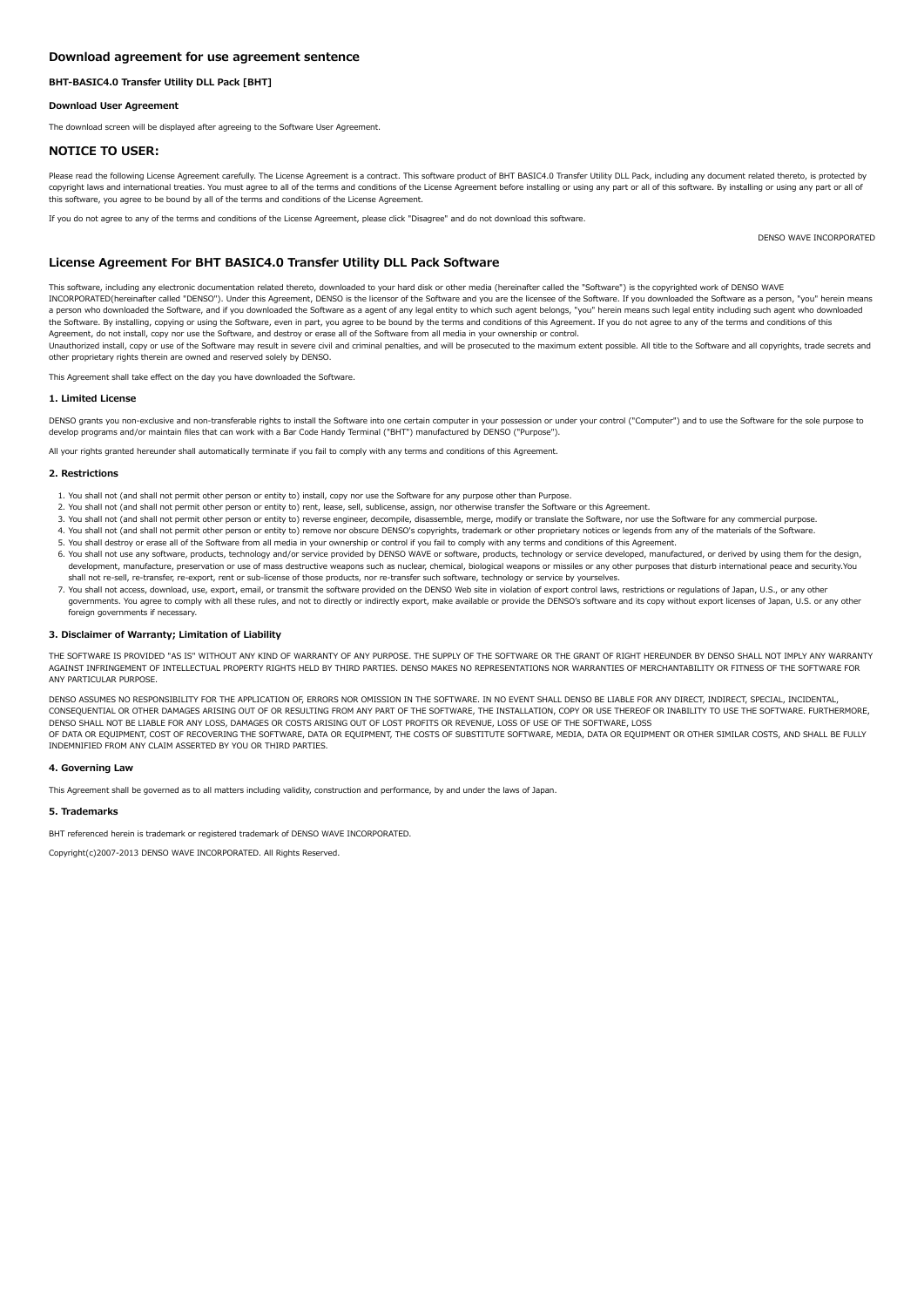# <span id="page-16-0"></span>BHT-BASIC4.0 Transfer Utility [BHT]

## Download User Agreement

The download screen will be displayed after agreeing to the Software User Agreement.

# NOTICE TO USER:

Please read the following License Agreement carefully. The License Agreement is a contract. This software product of BHT BASIC4.0 Transfer Utility, including any document related thereto, is protected by copyright laws and international treaties. You must agree to all of the terms and conditions of the License Agreement before installing or using any part or all of this software. By installing or using any part or all of this software, you agree to be bound by all of the terms and conditions of the License Agreement.

DENSO WAVE INCORPORATED

If you do not agree to any of the terms and conditions of the License Agreement, please click "Disagree" and do not download this software.

License Agreement For BHT BASIC4.0 Transfer Utility Software

This software, including any electronic documentation related thereto, downloaded to your hard disk or other media (hereinafter called the "Software") is the copyrighted work of DENSO WAVE INCORPORATED(hereinafter called "DENSO"). Under this Agreement, DENSO is the licensor of the Software and you are the licensee of the Software. If you downloaded the Software as a person, "you" herein means a person who downloaded the Software, and if you downloaded the Software as a agent of any legal entity to which such agent belongs, "you" herein means such legal entity including such agent who downloaded the Software. By installing, copying or using the Software, even in part, you agree to be bound by the terms and conditions of this Agreement. If you do not agree to any of the terms and conditions of this<br>Agreement, do no

Unauthorized install, copy or use of the Software may result in severe civil and criminal penalties, and will be prosecuted to the maximum extent possible. All title to the Software and all copyrights, trade secrets and other proprietary rights therein are owned and reserved solely by DENSO.

This Agreement shall take effect on the day you have downloaded the Software.

#### 1. Limited License

DENSO grants you non-exclusive and non-transferable rights to install the Software into one certain computer in your possession or under your control ("Computer") and to use the Software for the sole purpose to develop programs and/or maintain files that can work with a Bar Code Handy Terminal ("BHT") manufactured by DENSO ("Purpose").

All your rights granted hereunder shall automatically terminate if you fail to comply with any terms and conditions of this Agreement.

#### 2. Restrictions

- 1. You shall not (and shall not permit other person or entity to) install, copy nor use the Software for any purpose other than Purpose.
- 2. You shall not (and shall not permit other person or entity to) rent, lease, sell, sublicense, assign, nor otherwise transfer the Software or this Agreement.
- 3. You shall not (and shall not permit other person or entity to) reverse engineer, decompile, disassemble, merge, modify or translate the Software, nor use the Software for any commercial purpose.
- 4. You shall not (and shall not permit other person or entity to) remove nor obscure DENSO's copyrights, trademark or other proprietary notices or legends from any of the materials of the Software.
- 5. You shall destroy or erase all of the Software from all media in your ownership or control if you fail to comply with any terms and conditions of this Agreement.
- 6. You shall not use any software, products, technology and/or service provided by DENSO WAVE or software, products, technology or service developed, manufactured, or derived by using them for the design, development, manufacture, preservation or use of mass destructive weapons such as nuclear, chemical, biological weapons or missiles or any other purposes that disturb international peace and security.You shall not re-sell, re-transfer, re-export, rent or sub-license of those products, nor re-transfer such software, technology or service by yourselves.
- 7. You shall not access, download, use, export, email, or transmit the software provided on the DENSO Web site in violation of export control laws, restrictions or regulations of Japan, U.S., or any other governments. You agree to comply with all these rules, and not to directly or indirectly export, make available or provide the DENSO's software and its copy without export licenses of Japan, U.S. or any other foreign governments if necessary.

## 3. Disclaimer of Warranty; Limitation of Liability

THE SOFTWARE IS PROVIDED "AS IS" WITHOUT ANY KIND OF WARRANTY OF ANY PURPOSE. THE SUPPLY OF THE SOFTWARE OR THE GRANT OF RIGHT HEREUNDER BY DENSO SHALL NOT IMPLY ANY WARRANTY AGAINST INFRINGEMENT OF INTELLECTUAL PROPERTY RIGHTS HELD BY THIRD PARTIES. DENSO MAKES NO REPRESENTATIONS NOR WARRANTIES OF MERCHANTABILITY OR FITNESS OF THE SOFTWARE FOR ANY PARTICULAR PURPOSE.

DENSO ASSUMES NO RESPONSIBILITY FOR THE APPLICATION OF, ERRORS NOR OMISSION IN THE SOFTWARE. IN NO EVENT SHALL DENSO BE LIABLE FOR ANY DIRECT, INDIRECT, SPECIAL, INCIDENTAL, CONSEQUENTIAL OR OTHER DAMAGES ARISING OUT OF OR RESULTING FROM ANY PART OF THE SOFTWARE, THE INSTALLATION, COPY OR USE THEREOF OR INABILITY TO USE THE SOFTWARE. FURTHERMORE,<br>DENSO SHALL NOT BE LIABLE FOR ANY LOSS, DAMAGES OF DATA OR EQUIPMENT, COST OF RECOVERING THE SOFTWARE, DATA OR EQUIPMENT, THE COSTS OF SUBSTITUTE SOFTWARE, MEDIA, DATA OR EQUIPMENT OR OTHER SIMILAR COSTS, AND SHALL BE FULLY INDEMNIFIED FROM ANY CLAIM ASSERTED BY YOU OR THIRD PARTIES.

## 4. Governing Law

This Agreement shall be governed as to all matters including validity, construction and performance, by and under the laws of Japan.

#### 5. Trademarks

BHT referenced herein is trademark or registered trademark of DENSO WAVE INCORPORATED.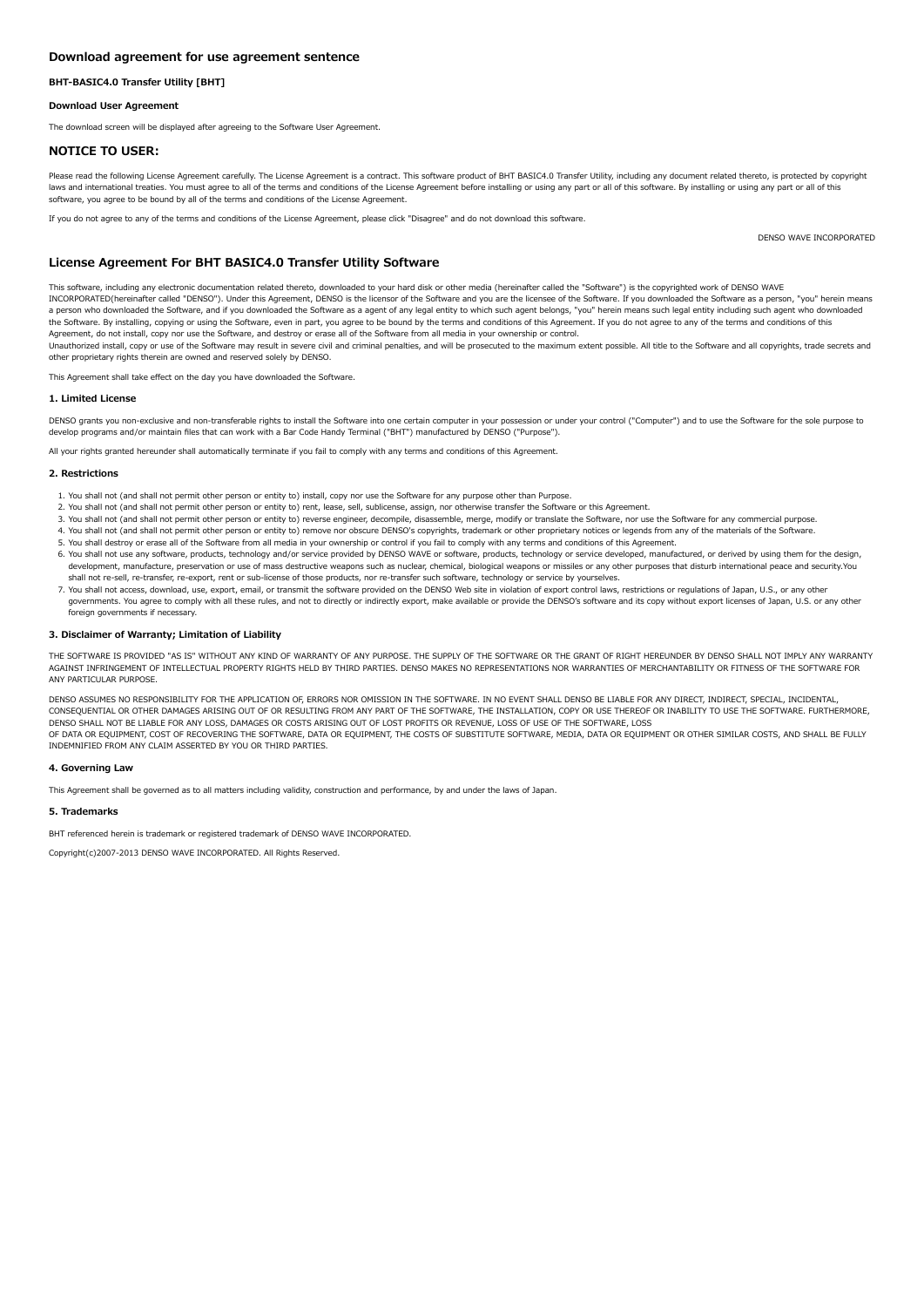# <span id="page-17-0"></span>BHT Browser [BHT]

#### Download User Agreement

The download screen will be displayed after agreeing to the Software User Agreement.

# NOTICE TO USER:

Please read the following License Agreement carefully.

The License Agreement below is a contract legally binding you. This software product of "BHT Browser",including any electronic documentation and data related thereto, is protected by the copyright law of Japan and international treaties as applicable.

You must agree to all of the terms and conditions of the License Agreement before installing the BHT Browser. By installing the BHT Browser, you are deemed to agree to be bound by the terms and conditions of the License Agreement.

If you do not agree to any of the terms and conditions of the License Agreement, please click "I do not agree" and do not download this software.

DENSO WAVE INCORPORATED

# License Agreement for BHT Browser

This software, including any electronic documentation and data related thereto, downloaded to your hard disk or other media (hereinafter called the "Software") is the copyrighted work of DENSO WAVE INCORPORATED ("DENSO WAVE").

Under this Agreement, the Software is licensed to you by DENSO WAVE subject to the terms and conditions below, not sold nor assigned to you. All title to the Software and all copyrights, trade secrets and other proprietary rights therein are owned and reserved solely by DENSO WAVE.

If you use the Software as a person, "you" herein means such person using the Software, and if you use the Software as an officer, employee, agent or other member (including a partner of a partnership) of any legal entity,"you" herein means such legal entity using the Software.

This Agreement shall take effect on the day you have downloaded the Software.

## 1. Definitions

- 1. "Product Key" means the key that activates the function of the Software as the complete version. Product Key will be notified to You in response to Your request notifying DENSO WAVE of the corresponding Product ID.
- 2. "Product ID" means the ID that the installation process generates and shows you on the BHT screen. The Product ID is unique to each of the Software installed into the BHT (as defined below) and You need the same to obtain the Product Key.

#### 2. Limited License

DENSO WAVE grants you non-exclusive and non-transferable rights to install the Software into one certain computer in your possession or under your control ("Computer"), and to use the Software for the sole purpose of browse website contents on one certain Bar Code Handy Terminal ("BHT") manufactured by DENSO WAVE ("Purpose").

#### 3. Restrictions

- 1. You shall not install or use the Software for any purpose other than Purpose.
- 2. You shall not use the Software with more than one computer via a computer network or any other method.
- 3. You shall not rent, lease, sell, sublicense, assign, or otherwise transfer the Software, the Product Key or this Agreement to any third party.
- 4. You shall not reverse engineer, decompile, disassemble, merge, modify or translate the Software and/or the Product Key. 5. You shall not submit, forward or otherwise notify DENSO WAVE of any false Product ID when requesting the corresponding Product Key.
- 6. You shall not remove nor obscure DENSO WAVE's copyrights, trademarks or other proprietary notices or legends from any of the materials of the Software.
- 7. You shall not use any software, products, technology and/or service provided by DENSO WAVE or software, products, technology or service developed, manufactured, or derived by using them for the design, development, manufacture, preservation or use of mass destructive weapons such as nuclear, chemical, biological weapons or missiles or any other purposes that disturb international peace and security.You shall not re-sell, re-transfer, re-export, rent or sub-license of those products, nor re-transfer such software, technology or service by yourselves.
- 8. You shall not access, download, use, export, email, or transmit the software provided on the DENSO WAVE Web site in violation of export control laws, restrictions or regulations of Japan, U.S., or any other governments. You agree to comply with all these rules, and not to directly or indirectly export, make available or provide the DENSO WAVE's software and its copy without export licenses of Japan, U.S. or any other foreign governments if necessary.

## 4. Violation of this Agreement

as damages claimed by DENSO WAVE.

Unauthorized installation, duplication or use of the Software may result in severe civil and criminal penalties,and will be prosecuted to the maximum extent as permitted by law. All your rights granted hereunder shall automatically terminate if you fail to comply with any terms and conditions of this Agreement. You shall destroy or erase all of the Software from all media in your possession or under Your control if you fail to comply with any terms andconditions of this Agreement. The termination of this Agreement shall not prejudice any rights and remedies that DENSO WAVE may have against you, such

## 5. Disclaimer of Warranty; Limitation of Liability

EXCEPT FOR THE WARRANTY PROVIDED IN ARTICLE 5 ABOVE, THE SOFTWARE IS PROVIDED "AS IS" WITHOUT ANY KIND OF WARRANTY OF ANY PURPOSE. THE SUPPLY OF THE SOFTWARE OR THE GRANT OFRIGHTS HEREUNDER BY DENSO WAVE SHALL NOT IMPLY ANY WARRANTY AGAINST INFRINGEMENT OF INTELLECTUAL PROPERTY RIGHTS HELD BY THIRD PARTIES. DENSO WAVE MAKES NO REPRESENTATIONS NOR WARRANTIES OF MERCHANTABILITY OR FITNESS FOR A PARTICULAR PURPOSE.

DENSO WAVE ASSUMES NO RESPONSIBILITY FOR THE APPLICATION OF, ERRORS NOR OMISSION IN THE SOFTWARE. EXCEPT FOR THE WARRANTY PROVIDED IN ARTICLE 5 ABOVE, IN NO EVENT SHALL DENSO WAVE BE LIABLE FOR ANY DIRECT, INDIRECT, SPECIAL, INCIDENTAL, CONSEQUENTIAL OR OTHER DAMAGES ARISING OUT OF OR RESULTING FROM ANY PART OF THE SOFTWARE, THE INSTALLATION, COPY OR USE THEREOF OR INABILITY TO USE THE SOFTWARE. FURTHERMORE, DENSO WAVE SHALL NOT BE LIABLE FOR ANY LOSS, DAMAGES OR COSTS ARISING OUT OF LOST PROFITS OR REVENUE, LOSS OF USE OF THE SOFTWARE, LOSS OF DATA OR EQUIPMENT, COST OF RECOVERING THE SOFTWARE, DATA OR EQUIPMENT, THE COSTS OF SUBSTITUTE SOFTWARE, MEDIA, DATA OR EQUIPMENT OR OTHER SIMILAR COSTS, AND SHALL BE FULLY INDEMNIFIED FROM ANY CLAIM ASSERTED BY YOU OR THIRD PARTIES.

## 6. Governing Law

This Agreement shall be governed as to all matters including validity, construction and performance, by and under the laws of Japan.

#### 7. Trademarks

DENSO WAVE and/or BHT referred herein are either trademarks or registered trademarks of DENSO WAVE.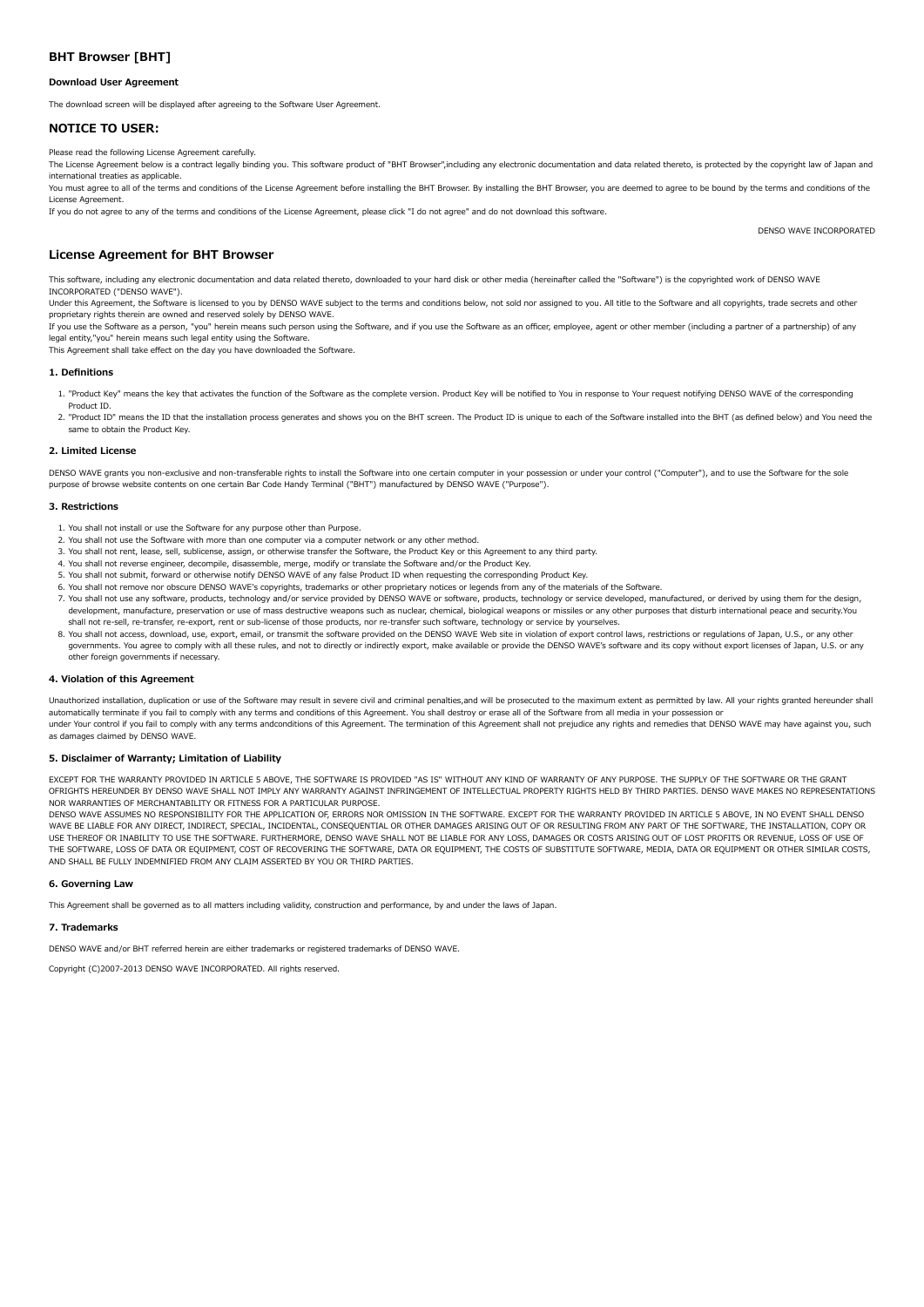## <span id="page-18-0"></span>Keyboard Interface Software(QR\_kbif) [Handy Scanner, Communication unit]

Download User Agreement

The download screen will be displayed after agreeing to the Software User Agreement.

## NOTICE TO USER:

Please read the following License Agreement carefully. The License Agreement is a contract. This "Keyboard Interface Software", including any electric document attached thereto, for OR Code scanners and bar code scanners is the copyrighted work of DENSO WAVE INCORPORATED and protected by the copyright law of Japan and international treaties. You must agree to all of the terms and conditions of the License Agreement before downloading this software. By downloading this software, you agree to be bound, without limitation or qualification, by all of the terms and conditions of the License Agreement and all applicable laws.

If you do not agree to any of the terms and conditions of the License Agreement, please click "Disagree" and do not download this software.

DENSO WAVE INCORPORATED

# License Agreement For Keyboard Interface Software

## 1. Definitions

- 1. "Software" means Keyboard Interface Software and any electric document attached thereto that are available by downloading from this site maintained by DENSO WAVE.
- 2. If you download the Software as a natural person, "you" herein means such natural person, and if you download the Software as an officer, employee, agent or other member (including a partner of a
- partnership) of any legal entity, "you" herein means such legal entity.
- 3. "DENSO WAVE" means DENSO WAVE INCORPORATED having its principal office at MT Bldg. Hall No.2, 4-2-12, Toranomon, Minato-ku, Tokyo, 105-0001 Japan.
- 4. "Products" means QR Code scanners identified as "QS 20H" or "QS 20P" and bar code scanners identified as "HC 15", "HC 36" or "HC 60 series" or "GT10 series" manufactured or distributed by DENSO WAVE or DENSO CORPORATION.
- 5. "QR Code" means a two dimensional code standardized by ISO (the International Organization for Standardization) as "ISO/IEC 18004".
- 6. "Purpose" means to convert data conforming to RS-232C which are read from a bar code or a QR Code by using Products into keyboard data, and to import such converted data into a computer in your possession or under your control.

## 2. Limited License

DENSO WAVE grants you a non-exclusive and non-transferable right to download and install the Software into one certain computer in your possession or under your control ("Computer") and to use the Software for Purpose.

ay make copies of the Software up to the number of Products in your possession or under your control for the purpose to exercise its right granted in the above paragraph.

Under this Agreement, the Software is licensed to you by DENSO WAVE subject to the terms and conditions herein, not sold or assigned to you by DENSO WAVE. All title to the Software and all copyrights, trade secrets and other proprietary rights therein are solely owned and reserved by DENSO WAVE.

#### 3. Restrictions and Understanding

- 1. You shall not download, install or use the Software for any purpose other than Purpose.
- 2. You shall not make any copy of the Software in excess of the number of Products in your possession or under your control. In case the number of such Products decreases after making copies of the Software and the number of such copies exceeds the number of such Products, you shall destroy or erase such excessive copies from all media in your possession or under your control immediately.
- 3. You shall not rent, lease, sell, sublicense, assign or otherwise transfer the Software to any third party.
- 4. You shall not assign this Agreement or any rights and obligations provided herein to any third party. 5. You shall not reverse engineer, decompile, disassemble, merge, modify or translate the Software.
- 6. You shall not remove nor obscure DENSO WAVE's copyrights, trademarks or other proprietary notices or legends from any part of the Software.
- 7. You shall not use any software, products, technology and/or service provided by DENSO WAVE or software, products, technology or service developed, manufactured, or derived by using them for the design, development, manufacture, preservation or use of mass destructive weapons such as nuclear, chemical, biological weapons or missiles or any other purposes that disturb international peace and security.You shall not re-sell, re-transfer, re-export, rent or sub-license of those products, nor re-transfer such software, technology or service by yourselves.
- 8. You shall not access, download, use, export, email, or transmit the software provided on the DENSO Web site in violation of export control laws, restrictions or regulations of Japan, U.S., or any other
- governments. You agree to comply with all these rules, and not to directly or indirectly export, make available or provide the DENSO's software and its copy without export licenses of Japan, U.S. or any other foreign governments if necessary.
- 9. You understand that the Software on the site is subject to change by DENSO WAVE at anytime without notice.

## 4. Violation of this Agreement

authorized downloading, installation, copy or use of the Software may result in severe civil and criminal penalties, and will be prosecuted to the maximum extent possible.

All your rights granted hereunder shall automatically terminate if you fail to comply with any terms and conditions of this Agreement. You shall destroy or erase the Software and all copies thereof from all media in your possession or under your control immediately if you fail to comply with any terms and conditions of this Agreement. The termination of this Agreement shall not prejudice any rights and remedies that DENSO WAVE may have against you, such as damages claimed by DENSO WAVE.

## 5. Disclaimer of Warranty; Limitation of Liability

THE SOFTWARE IS PROVIDED "AS IS" WITHOUT ANY KIND OF WARRANTY OF ANY PURPOSE. THE SUPPLY OR AVAILABILITY OF THE SOFTWARE OR THE GRANT OF RIGHTS HEREUNDER BY DENSO WAVE SHALL NOT IMPLY ANY WARRANTY AGAINST INFRINGEMENT OF INTELLECTUAL PROPERTY RIGHTS HELD BY A THIRD PARTY. DENSO WAVE MAKES NO REPRESENTATIONS AND WARRANTIES OF MERCHANTABILITY OR FITNESS FOR A PARTICULAR PURPOSE.

DENSO WAVE ASSUMES NO RESPONSIBILITY FOR ANY BUGS, ERRORS OR OMISSION IN THE SOFTWARE. IN NO EVENT SHALL DENSO WAVE BE LIABLE FOR ANY DIRECT, INDIRECT, SPECIAL, INCIDENTAL, CONSEQUENTIAL, PUNITIVE OR OTHER DAMAGES ARISING OUT OF OR RESULTING FROM ANY PART OF THE SOFTWARE, THE DOWNLOADING, INSTALLATION OR COPY OF THE SOFTWARE, THE USE OF THE SOFTWARE, OR INABILITY TO USE THE SOFTWARE. FURTHERMORE, DENSO WAVE SHALL NOT BE LIABLE FOR ANY LOSS, DAMAGES OR COSTS ARISING OUT OF LOST PROFITS OR REVENUE, LOSS OF USE OF THE SOFTWARE, LOSS OF DATA OR EQUIPMENT, COST OF RECOVERING THE SOFTWARE, DATA OR EQUIPMENT, THE COSTS OF SUBSTITUTE THE SOFTWARE, MEDIA, DATA OR EQUIPMENT OR OTHER SIMILAR COSTS, AND SHALL BE FULLY INDEMNIFIED FROM ANY CLAIM ASSERTED BY YOU OR ANY THIRD PARTY.

As some jurisdictions may not allow to exclude implied warranties, some of the exclusions above may not apply to you. Please check your local laws for any restriction or limitation regarding the exclusion of such implied warranties

## 6. Governing Law

This Agreement shall be governed as to all matters including validity, construction and performance, by and under the laws of Japan, without reference to its conflicts of law principles

## 7. Arbitration

Any disputes arising out of this Agreement shall be finally settled by arbitration in accordance with the Rules of Conciliation and Arbitration of the International Chamber of Commerce. The award of arbitration shall be final and binding upon the parties. Arbitration shall be held in Tokyo, Japan.

## 8. Effective Date

This Agreement shall take effect as from the day you download the Software.

# 9. Trademarks

QR Code and Keyboard Interface Software referred herein are either trademarks or registered trademarks of DENSO WAVE.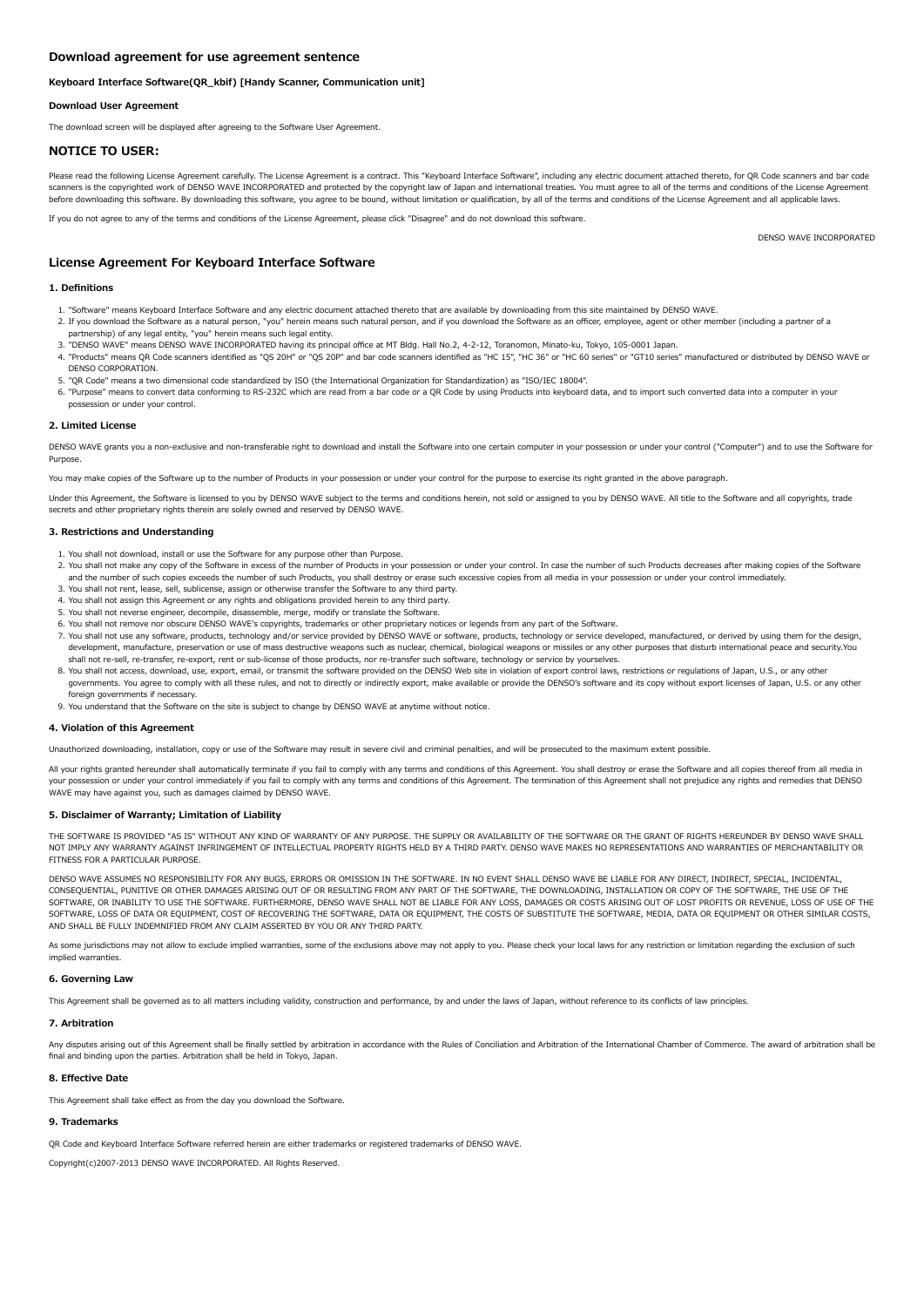## <span id="page-19-0"></span>BHT Term Emulator [BHT]

#### Download User Agreement

The download screen will be displayed after agreeing to the Software User Agreement.

## NOTICE TO USER:

Please read the following License Agreement carefully.

The License Agreement below is a contract legally binding you. This software product of "BHT Term Emulator",including any electronic documentation and data related thereto, is protected by the copyright law of Japan and international treaties as applicable.

You must agree to all of the terms and conditions of the License Agreement before installing the BHT Term Emulator. By installing the BHT Term Emulator, you are deemed to agree to be bound by the terms and conditions of the License Agreement.

If you do not agree to any of the terms and conditions of the License Agreement, please click "Disagree" and do not download this software.

DENSO WAVE INCORPORATED

# License Agreement For BHT Term Emulator

This software, including any electronic documentation and data related thereto, downloaded to your hard disk or other media (hereinafter called the "Software") is the copyrighted work of DENSO WAVE INCORPORATED ("DENSO WAVE").

Under this Agreement, the Software is licensed to you by DENSO WAVE subject to the terms and conditions below, not sold nor assigned to you. All title to the Software and all copyrights, trade secrets and other proprietary rights therein are owned and reserved solely by DENSO WAVE.

If you use the Software as a person, "you" herein means such person using the Software, and if you use the Software as an officer, employee, agent or other member (including a partner of a partnership) of any legal entity,"you" herein means such legal entity using the Software.

This Agreement shall take effect on the day you have downloaded the Software.

## 1. Definitions

- 1. "Product Key" means the key that activates the function of the Software as the complete version. Product Key will be notified to You in response to Your request notifying DENSO WAVE of the corresponding Product ID.
- 2. "Product ID" means the ID that the installation process generates and shows you on the BHT screen. The Product ID is unique to each of the Software installed into the BHT (as defined below) and You need the same to obtain the Product Key.

## 2. Limited License

DENSO WAVE grants you non-exclusive and non-transferable rights to install the Software into one certain computer in your possession or under your control ("Computer"), and to use the Software for the sole purpose of terminal emulation on one certain Bar Code Handy Terminal ("BHT") manufactured by DENSO WAVE ("Purpose").

## 2. Restrictions

- 1. You shall not install or use the Software for any purpose other than Purpose.
- 2. You shall not use the Software with more than one computer via a computer network or any other method.
- 3. You shall not rent, lease, sell, sublicense, assign, or otherwise transfer the Software, the Product Key or this Agreement to any third party.
- 4. You shall not reverse engineer, decompile, disassemble, merge, modify or translate the Software and/or the Product Key. 5. You shall not submit, forward or otherwise notify DENSO WAVE of any false Product ID when requesting the corresponding Product Key.
- 6. You shall not remove nor obscure DENSO WAVE's copyrights, trademarks or other proprietary notices or legends from any of the materials of the Software.
- 7. You shall not use any software, products, technology and/or service provided by DENSO WAVE or software, products, technology or service developed, manufactured, or derived by using them for the design, development, manufacture, preservation or use of mass destructive weapons such as nuclear, chemical, biological weapons or missiles or any other purposes that disturb international peace and security.You shall not re-sell, re-transfer, re-export, rent or sub-license of those products, nor re-transfer such software, technology or service by yourselves.
- 8. You shall not access, download, use, export, email, or transmit the software provided on the DENSO WAVE Web site in violation of export control laws, restrictions or regulations of Japan, U.S., or any other governments. You agree to comply with all these rules, and not to directly or indirectly export, make available or provide the DENSO WAVE's software and its copy without export licenses of Japan, U.S. or any other foreign governments if necessary.

#### 4. Violation of this Agreement

Unauthorized installation, duplication or use of the Software may result in severe civil and criminal penalties,and will be prosecuted to the maximum extent as permitted by law. All your rights granted hereunder shall automatically terminate if you fail to comply with any terms and conditions of this Agreement. You shall destroy or erase all of the Software from all media in your possession or under Your control if you fail to comply with any terms andconditions of this Agreement. The termination of this Agreement shall not prejudice any rights and remedies that DENSO WAVE may have against you, such as damages claimed by DENSO WAVE.

## 5. Disclaimer of Warranty; Limitation of Liability

EXCEPT FOR THE WARRANTY PROVIDED IN ARTICLE 5 ABOVE, THE SOFTWARE IS PROVIDED "AS IS" WITHOUT ANY KIND OF WARRANTY OF ANY PURPOSE. THE SUPPLY OF THE SOFTWARE OR THE GRANT OFRIGHTS HEREUNDER BY DENSO WAVE SHALL NOT IMPLY ANY WARRANTY AGAINST INFRINGEMENT OF INTELLECTUAL PROPERTY RIGHTS HELD BY THIRD PARTIES. DENSO WAVE MAKES NO REPRESENTATIONS NOR WARRANTIES OF MERCHANTABILITY OR FITNESS FOR A PARTICULAR PURPOSE.

DENSO WAVE ASSUMES NO RESPONSIBILITY FOR THE APPLICATION OF, ERRORS NOR OMISSION IN THE SOFTWARE. EXCEPT FOR THE WARRANTY PROVIDED IN ARTICLE 5 ABOVE, IN NO EVENT SHALL DENSO WAVE BE LIABLE FOR ANY DIRECT, INDIRECT, SPECIAL, INCIDENTAL, CONSEQUENTIAL OR OTHER DAMAGES ARISING OUT OF OR RESULTING FROM ANY PART OF THE SOFTWARE, THE INSTALLATION, COPY OR USE THEREOF OR INABILITY TO USE THE SOFTWARE, FURTHERMORE, DENSO WAVE SHALL NOT BE LIABLE FOR ANY LOSS, DAMAGES OR COSTS ARISING OUT OF LOST PROFITS OR REVENUE, LOSS OF USE OF THE SOFTWARE, LOSS OF DATA OR EQUIPMENT, COST OF RECOVERING THE SOFTWARE, DATA OR EQUIPMENT, THE COSTS OF SUBSTITUTE SOFTWARE, MEDIA, DATA OR EQUIPMENT OR OTHER SIMILAR COSTS, AND SHALL BE FULLY INDEMNIFIED FROM ANY CLAIM ASSERTED BY YOU OR THIRD PARTIES.

#### 6. Governing Law

This Agreement shall be governed as to all matters including validity, construction and performance, by and under the laws of Japan.

#### 7. Trademarks

DENSO WAVE and/or BHT referred herein are either trademarks or registered trademarks of DENSO WAVE.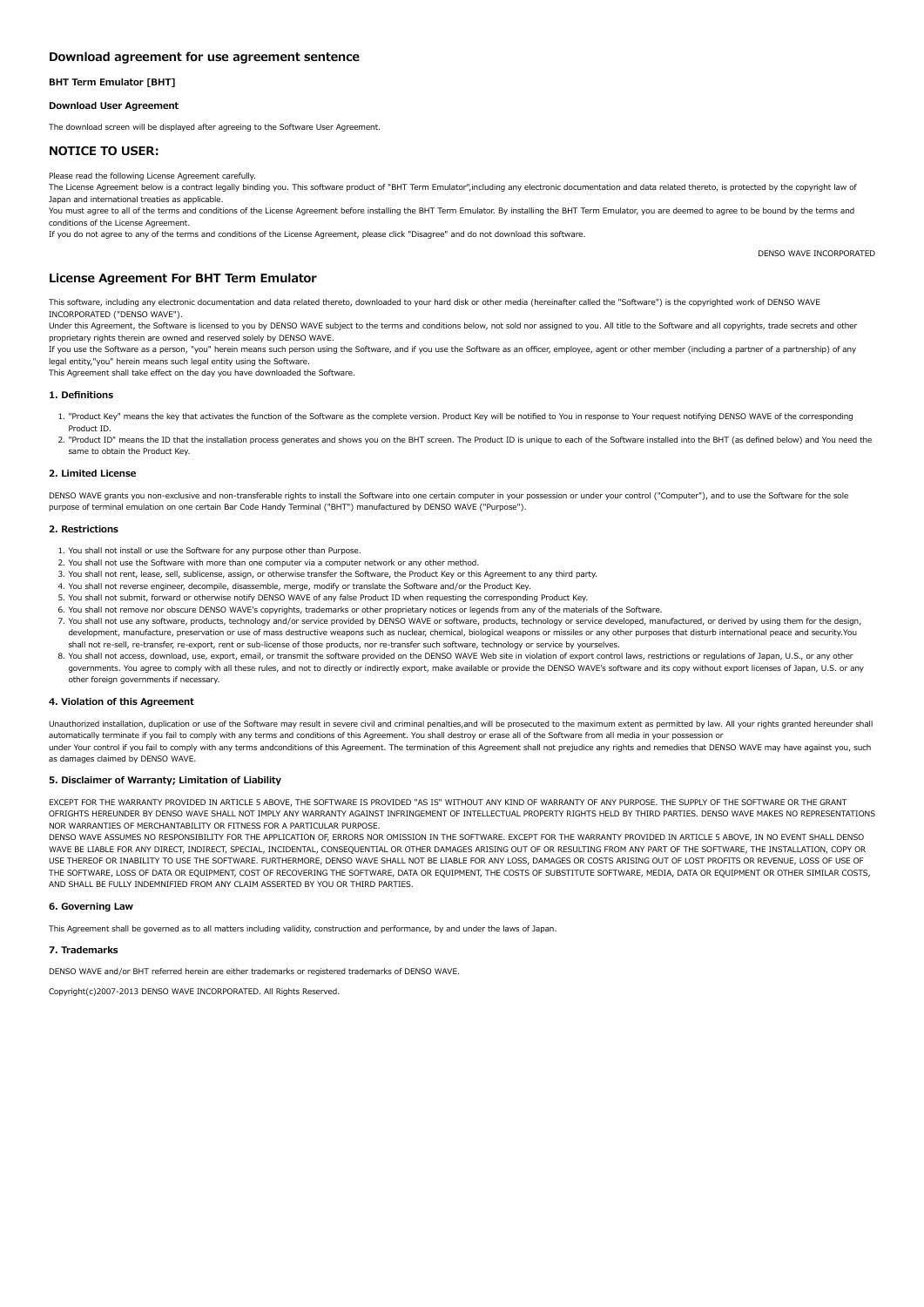# <span id="page-20-0"></span>QRdraw Ad Trial [Generating 2D code]

## Download User Agreement

The download screen will be displayed after agreeing to the Software User Agreement.

# NOTICE TO USER:

Please read the following License Agreement carefully. The License Agreement is a contract. This software product of OR Code Software("ORdraw Ad"), including any document related thereto, is protected by copyright laws and international treaties. You must agree to all of the terms and conditions of the License Agreement before installing or using any part or all of this software. By installing or using any part or all of this software, you agree to be bound by all of the terms and conditions of the License Agreement.

If you do not agree to any of the terms and conditions of the License Agreement, please click "Disagree" and do not download this software.

DENSO WAVE INCORPORATED

# License Agreement For QRCode Software

This trial edition of QR Code Software, including any electronic documentation related thereto, downloaded to your hard disk or other media (hereinafter called the "Software") is the copyrighted work of DENSO WAVE INCORPORATED(hereinafter called "DENSO"). Under this Agreement, DENSO is the licensor of the Software and you are the licensee of the Software. If you downloaded the Software as a person, "you" herein means a person who downloaded the Software, and if you downloaded the Software as a agent of any legal entity to which such agent belongs, "you" herein means such legal entity including such agent who downloaded the Software. By installing, copying or using the Software, even in part, you agree to be bound by the terms and conditions of this Agreement. If you do not agree to any of the terms and conditions of<br>this Agree

Unauthorized install, copy or use of the Software may result in severe civil and criminal penalties, and will be prosecuted to the maximum extent possible. All title to the Software and all copyrights, trade secrets and other proprietary rights therein are owned and reserved solely by DENSO.

This Agreement shall take effect on the day you have downloaded the Software.

#### 1. Limited License

DENSO grants you a non-exclusive, non-transferable license to install, copy and use the Software (on free client basis within your entity) for the sole purpose of conducting evaluation test of QRCode Software full edition ("Purpose").

All your rights granted hereunder shall automatically terminate if you fail to comply with any terms and conditions of this Agreement.

#### 2. Restrictions

- 1. You shall not (and shall not permit other person or entity to) install, copy nor use the Software for any purpose other than Purpose.
- 2. You shall not rent, lease, sell, sublicense, assign, or otherwise transfer the Software, the Access code or this Agreement to any third party.
- Provided however, if the following condition is satisfied, you may transfer the Software to a third party. (a) The transfer contains the Software License Agreement and the Software License Certificate including the Access code.
- (b) You shall destroy all copies of the Software.
- (c) The assignee of the Software shall read the Software License Agreement and accept the terms and conditions of it.
- 3. You shall not (and shall not permit other person or entity to) reverse engineer, decompile, disassemble, merge, modify or translate the Software, nor use the Software for any commercial purpose.
- 4. You shall not (and shall not permit other person or entity to) remove nor obscure DENSO's copyrights, trademark or other proprietary notices or legends from any of the materials of the Software.
- 5. You shall destroy or erase all of the Software from all media in your ownership or control if you fail to comply with any terms and conditions of this Agreement.
- 6. You shall not use any software, products, technology and/or service provided by DENSO WAVE or software, products, technology or service developed, manufactured, or derived by using them for the design, development, manufacture, preservation or use of mass destructive weapons such as nuclear, chemical, biological weapons or missiles or any other purposes that disturb international peace and security.You shall not re-sell, re-transfer, re-export, rent or sub-license of those products, nor re-transfer such software, technology or service by yourselves.
- 7. You shall not access, download, use, export, email, or transmit the Software provided on the DENSO Web site in violation of export control laws, restrictions or regulations of Japan, U.S., or any other governments. You agree to comply with all these rules, and not to directly or indirectly export, make available or provide the DENSO's software and its copy without export licenses of Japan, U.S. or any other foreign governments if necessary.

#### 3. Disclaimer of Warranty; Limitation of Liability

THE SOFTWARE IS PROVIDED "AS IS" WITHOUT ANY KIND OF WARRANTY OF ANY PURPOSE. THE SUPPLY OF THE SOFTWARE OR THE GRANT OF RIGHT HEREUNDER BY DENSO SHALL NOT IMPLY ANY WARRANTY AGAINST INFRINGEMENT OF INTELLECTUAL PROPERTY RIGHTS HELD BY THIRD PARTIES. DENSO MAKES NO REPRESENTATIONS NOR WARRANTIES OF MERCHANTABILITY OR FITNESS OF THE SOFTWARE FOR ANY PARTICULAR PURPOSE.

DENSO ASSUMES NO RESPONSIBILITY FOR THE APPLICATION OF, ERRORS NOR OMISSION IN THE SOFTWARE. IN NO EVENT SHALL DENSO BE LIABLE FOR ANY DIRECT, INDIRECT, SPECIAL, INCIDENTAL, CONSEQUENTIAL OR OTHER DAMAGES ARISING OUT OF OR RESULTING FROM ANY PART OF THE SOFTWARE, THE INSTALLATION, COPY OR USE THEREOF OR INABILITY TO USE THE SOFTWARE. FURTHERMORE,<br>DENSO SHALL NOT BE LIABLE FOR ANY LOSS, DAMAGES OF DATA OR EQUIPMENT, COST OF RECOVERING THE SOFTWARE, DATA OR EQUIPMENT, THE COSTS OF SUBSTITUTE SOFTWARE, MEDIA, DATA OR EQUIPMENT OR OTHER SIMILAR COSTS, AND SHALL BE FULLY INDEMNIFIED FROM ANY CLAIM ASSERTED BY YOU OR THIRD PARTIES.

## 4. Governing Law

This Agreement shall be governed as to all matters including validity, construction and performance, by and under the laws of Japan.

## 5. Trademarks

QR Code and QRdraw referenced herein are either trademarks or registered trademarks of DENSO WAVE INCORPORATED.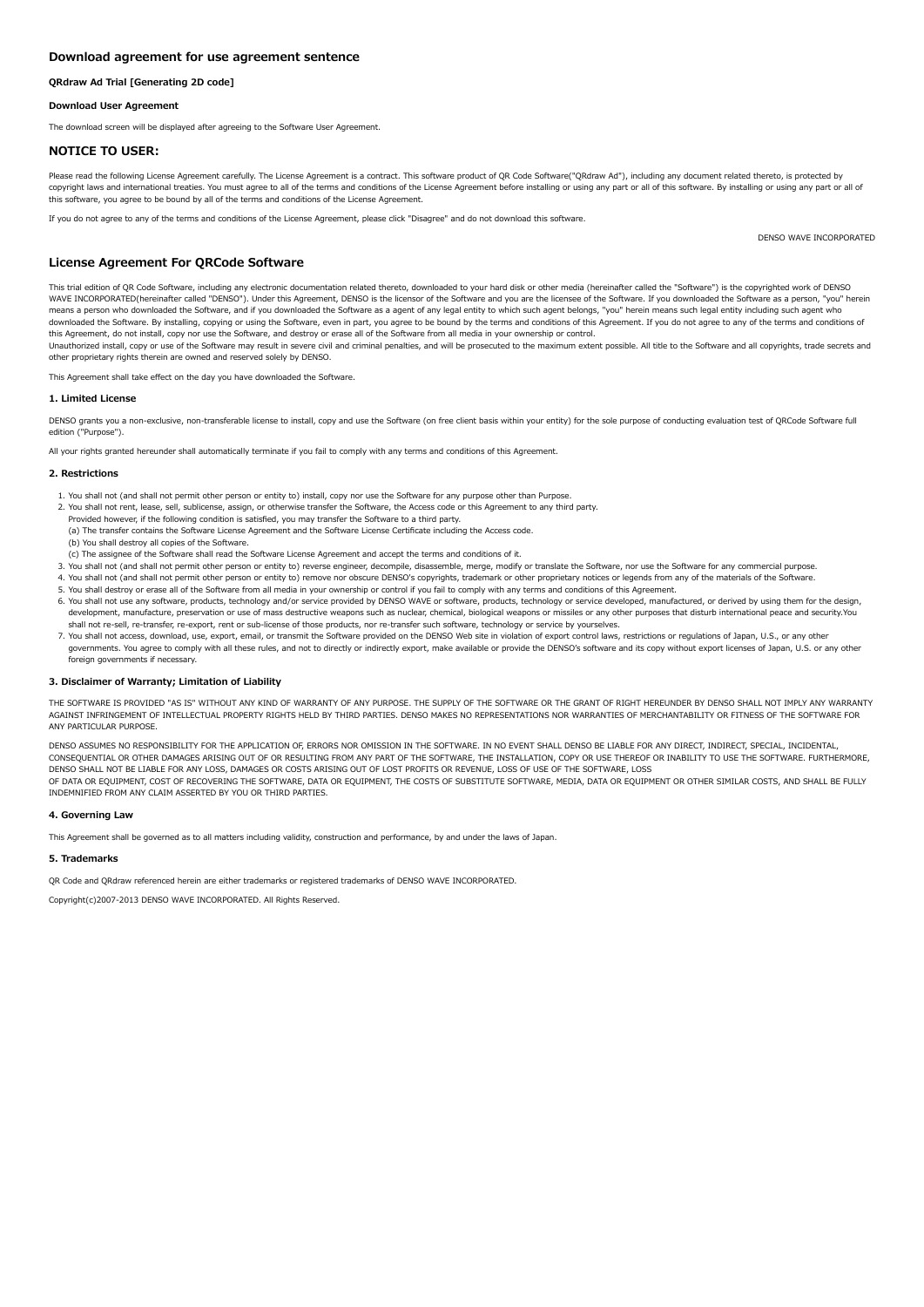# <span id="page-21-0"></span>QRdraw Pro Trial [Generating 2D code]

# Download User Agreement

The download screen will be displayed after agreeing to the Software User Agreement.

# NOTICE TO USER:

Please read the following License Agreement carefully. The License Agreement is a contract. This software product of OR Code Software("ORdraw Pro"), including any document related thereto, is protected by copyright laws and international treaties. You must agree to all of the terms and conditions of the License Agreement before installing or using any part or all of this software. By installing or using any part or all of this software, you agree to be bound by all of the terms and conditions of the License Agreement.

If you do not agree to any of the terms and conditions of the License Agreement, please click "Disagree" and do not download this software.

DENSO WAVE INCORPORATED

# License Agreement For QRCode Software

This trial edition of QR Code Software, including any electronic documentation related thereto, downloaded to your hard disk or other media (hereinafter called the "Software") is the copyrighted work of DENSO WAVE INCORPORATED(hereinafter called "DENSO"). Under this Agreement, DENSO is the licensor of the Software and you are the licensee of the Software. If you downloaded the Software as a person, "you" herein means a person who downloaded the Software, and if you downloaded the Software as a agent of any legal entity to which such agent belongs, "you" herein means such legal entity including such agent who downloaded the Software. By installing, copying or using the Software, even in part, you agree to be bound by the terms and conditions of this Agreement. If you do not agree to any of the terms and conditions of<br>this Agree

Unauthorized install, copy or use of the Software may result in severe civil and criminal penalties, and will be prosecuted to the maximum extent possible. All title to the Software and all copyrights, trade secrets and other proprietary rights therein are owned and reserved solely by DENSO.

This Agreement shall take effect on the day you have downloaded the Software.

#### 1. Limited License

DENSO grants you a non-exclusive, non-transferable license to install, copy and use the Software (on free client basis within your entity) for the sole purpose of conducting evaluation test of QRCode Software full edition ("Purpose").

All your rights granted hereunder shall automatically terminate if you fail to comply with any terms and conditions of this Agreement.

#### 2. Restrictions

- 1. You shall not (and shall not permit other person or entity to) install, copy nor use the Software for any purpose other than Purpose.
- 2. You shall not (and shall not permit other person or entity to) rent, lease, sell, sublicense, assign, nor otherwise transfer the Software or this Agreement.
- 3. You shall not (and shall not permit other person or entity to) reverse engineer, decompile, disassemble, merge, modify or translate the Software, nor use the Software for any commercial purpose.
- 4. You shall not (and shall not permit other person or entity to) remove nor obscure DENSO's copyrights, trademark or other proprietary notices or legends from any of the materials of the Software.
- 5. You shall destroy or erase all of the Software from all media in your ownership or control if you fail to comply with any terms and conditions of this Agreement.
- 6. You shall not use any software, products, technology and/or service provided by DENSO WAVE or software, products, technology or service developed, manufactured, or derived by using them for the design, development, manufacture, preservation or use of mass destructive weapons such as nuclear, chemical, biological weapons or missiles or any other purposes that disturb international peace and security.You shall not re-sell, re-transfer, re-export, rent or sub-license of those products, nor re-transfer such software, technology or service by yourselves.
- 7. You shall not access, download, use, export, email, or transmit the Software provided on the DENSO Web site in violation of export control laws, restrictions or regulations of Japan, U.S., or any other governments. You agree to comply with all these rules, and not to directly or indirectly export, make available or provide the DENSO's software and its copy without export licenses of Japan, U.S. or any other foreign governments if necessary.

#### 3. Disclaimer of Warranty; Limitation of Liability

THE SOFTWARE IS PROVIDED "AS IS" WITHOUT ANY KIND OF WARRANTY OF ANY PURPOSE. THE SUPPLY OF THE SOFTWARE OR THE GRANT OF RIGHT HEREUNDER BY DENSO SHALL NOT IMPLY ANY WARRANTY AGAINST INFRINGEMENT OF INTELLECTUAL PROPERTY RIGHTS HELD BY THIRD PARTIES. DENSO MAKES NO REPRESENTATIONS NOR WARRANTIES OF MERCHANTABILITY OR FITNESS OF THE SOFTWARE FOR ANY PARTICULAR PURPOSE.

DENSO ASSUMES NO RESPONSIBILITY FOR THE APPLICATION OF, ERRORS NOR OMISSION IN THE SOFTWARE. IN NO EVENT SHALL DENSO BE LIABLE FOR ANY DIRECT, INDIRECT, SPECIAL, INCIDENTAL, CONSEQUENTIAL OR OTHER DAMAGES ARISING OUT OF OR RESULTING FROM ANY PART OF THE SOFTWARE, THE INSTALLATION, COPY OR USE THEREOF OR INABILITY TO USE THE SOFTWARE. FURTHERMORE,<br>DENSO SHALL NOT BE LIABLE FOR ANY LOSS, DAMAGES OF DATA OR EQUIPMENT, COST OF RECOVERING THE SOFTWARE, DATA OR EQUIPMENT, THE COSTS OF SUBSTITUTE SOFTWARE, MEDIA, DATA OR EQUIPMENT OR OTHER SIMILAR COSTS, AND SHALL BE FULLY INDEMNIFIED FROM ANY CLAIM ASSERTED BY YOU OR THIRD PARTIES.

## 4. Governing Law

This Agreement shall be governed as to all matters including validity, construction and performance, by and under the laws of Japan.

#### 5. Trademarks

QR Code and QRdraw referenced herein are either trademarks or registered trademarks of DENSO WAVE INCORPORATED.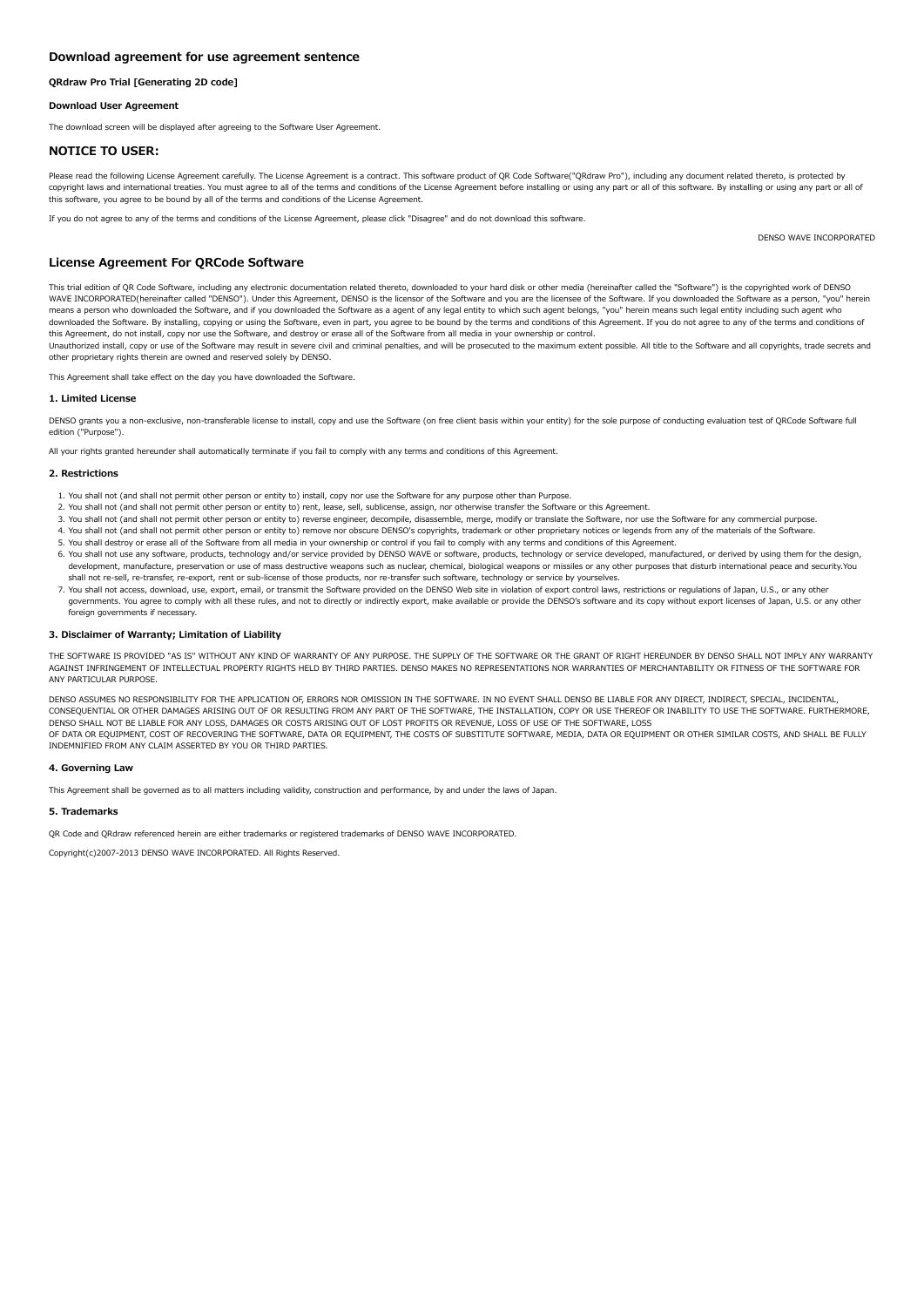## <span id="page-22-0"></span>QRmaker Ad(Product Edition) [Generating 2D code]

## Download User Agreement

The download screen will be displayed after agreeing to the Software User Agreement.

# NOTICE TO USER:

Please read the following License Agreement carefully. The License Agreement is a contract. This software product of OR Code Software("ORmaker Ad"), including any document related thereto, is protected by copyright laws and international treaties. You must agree to all of the terms and conditions of the License Agreement before installing or using any part or all of this software. By installing or using any part or all of this software, you agree to be bound by all of the terms and conditions of the License Agreement.

If you do not agree to any of the terms and conditions of the License Agreement, please click "Disagree" and do not download this software.

DENSO WAVE INCORPORATED

# License Agreement For QRCode Software

This trial edition of QR Code Software, including any electronic documentation related thereto, downloaded to your hard disk or other media (hereinafter called the "Software") is the copyrighted work of DENSO WAVE INCORPORATED(hereinafter called "DENSO"). Under this Agreement, DENSO is the licensor of the Software and you are the licensee of the Software. If you downloaded the Software as a person, "you" herein means a person who downloaded the Software, and if you downloaded the Software as a agent of any legal entity to which such agent belongs, "you" herein means such legal entity including such agent who downloaded the Software. By installing, copying or using the Software, even in part, you agree to be bound by the terms and conditions of this Agreement. If you do not agree to any of the terms and conditions of<br>this Agree

Unauthorized install, copy or use of the Software may result in severe civil and criminal penalties, and will be prosecuted to the maximum extent possible. All title to the Software and all copyrights, trade secrets and other proprietary rights therein are owned and reserved solely by DENSO.

This Agreement shall take effect on the day you have downloaded the Software.

#### 1. Limited License

DENSO grants you a non-exclusive, non-transferable license to install, copy and use the Software (on free client basis within your entity) for the sole purpose of conducting evaluation test of QRCode Software full edition ("Purpose").

All your rights granted hereunder shall automatically terminate if you fail to comply with any terms and conditions of this Agreement.

#### 2. Restrictions

- 1. You shall not (and shall not permit other person or entity to) install, copy nor use the Software for any purpose other than Purpose.
- 2. You shall not rent, lease, sell, sublicense, assign, or otherwise transfer the Software, the Access code or this Agreement to any third party.
- Provided however, if the following condition is satisfied, you may transfer the Software to a third party. (a) The transfer contains the Software License Agreement and the Software License Certificate including the Access code.
- (b) You shall destroy all copies of the Software.
- (c) The assignee of the Software shall read the Software License Agreement and accept the terms and conditions of it.
- 3. You shall not (and shall not permit other person or entity to) reverse engineer, decompile, disassemble, merge, modify or translate the Software, nor use the Software for any commercial purpose.
- 4. You shall not (and shall not permit other person or entity to) remove nor obscure DENSO's copyrights, trademark or other proprietary notices or legends from any of the materials of the Software.
- 5. You shall destroy or erase all of the Software from all media in your ownership or control if you fail to comply with any terms and conditions of this Agreement.
- 6. You shall not use any software, products, technology and/or service provided by DENSO WAVE or software, products, technology or service developed, manufactured, or derived by using them for the design, development, manufacture, preservation or use of mass destructive weapons such as nuclear, chemical, biological weapons or missiles or any other purposes that disturb international peace and security.You shall not re-sell, re-transfer, re-export, rent or sub-license of those products, nor re-transfer such software, technology or service by yourselves.
- 7. You shall not access, download, use, export, email, or transmit the Software provided on the DENSO Web site in violation of export control laws, restrictions or regulations of Japan, U.S., or any other governments. You agree to comply with all these rules, and not to directly or indirectly export, make available or provide the DENSO's software and its copy without export licenses of Japan, U.S. or any other foreign governments if necessary.

#### 3. Disclaimer of Warranty; Limitation of Liability

THE SOFTWARE IS PROVIDED "AS IS" WITHOUT ANY KIND OF WARRANTY OF ANY PURPOSE. THE SUPPLY OF THE SOFTWARE OR THE GRANT OF RIGHT HEREUNDER BY DENSO SHALL NOT IMPLY ANY WARRANTY AGAINST INFRINGEMENT OF INTELLECTUAL PROPERTY RIGHTS HELD BY THIRD PARTIES. DENSO MAKES NO REPRESENTATIONS NOR WARRANTIES OF MERCHANTABILITY OR FITNESS OF THE SOFTWARE FOR ANY PARTICULAR PURPOSE.

DENSO ASSUMES NO RESPONSIBILITY FOR THE APPLICATION OF, ERRORS NOR OMISSION IN THE SOFTWARE. IN NO EVENT SHALL DENSO BE LIABLE FOR ANY DIRECT, INDIRECT, SPECIAL, INCIDENTAL, CONSEQUENTIAL OR OTHER DAMAGES ARISING OUT OF OR RESULTING FROM ANY PART OF THE SOFTWARE, THE INSTALLATION, COPY OR USE THEREOF OR INABILITY TO USE THE SOFTWARE. FURTHERMORE,<br>DENSO SHALL NOT BE LIABLE FOR ANY LOSS, DAMAGES OF DATA OR EQUIPMENT, COST OF RECOVERING THE SOFTWARE, DATA OR EQUIPMENT, THE COSTS OF SUBSTITUTE SOFTWARE, MEDIA, DATA OR EQUIPMENT OR OTHER SIMILAR COSTS, AND SHALL BE FULLY INDEMNIFIED FROM ANY CLAIM ASSERTED BY YOU OR THIRD PARTIES.

## 4. Governing Law

This Agreement shall be governed as to all matters including validity, construction and performance, by and under the laws of Japan.

## 5. Trademarks

QR Code and QRmaker referenced herein are either trademarks or registered trademarks of DENSO WAVE INCORPORATED.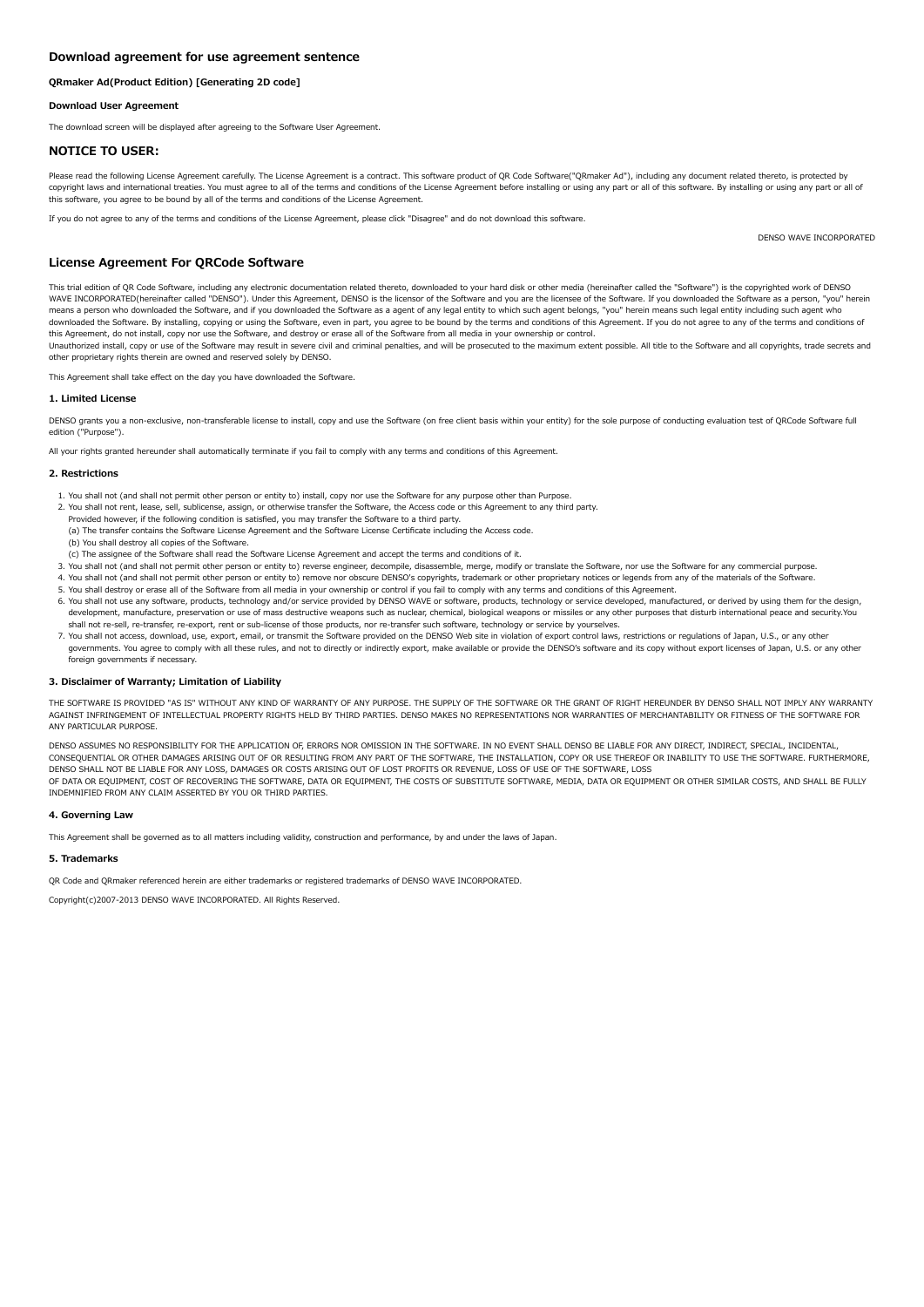# <span id="page-23-0"></span>QRmaker Ad Trial [Generating 2D code]

## Download User Agreement

The download screen will be displayed after agreeing to the Software User Agreement.

# NOTICE TO USER:

Please read the following License Agreement carefully. The License Agreement is a contract. This software product of OR Code Software("ORmaker Ad Trial"), including any document related thereto, is protected by copyright laws and international treaties. You must agree to all of the terms and conditions of the License Agreement before installing or using any part or all of this software. By installing or using any part or all of this software, you agree to be bound by all of the terms and conditions of the License Agreement.

If you do not agree to any of the terms and conditions of the License Agreement, please click "Disagree" and do not download this software.

DENSO WAVE INCORPORATED

## License Agreement For QRCode Software

This trial edition of QR Code Software, including any electronic documentation related thereto, downloaded to your hard disk or other media (hereinafter called the "Software") is the copyrighted work of DENSO WAVE INCORPORATED(hereinafter called "DENSO"). Under this Agreement, DENSO is the licensor of the Software and you are the licensee of the Software. If you downloaded the Software as a person, "you" herein means a person who downloaded the Software, and if you downloaded the Software as a agent of any legal entity to which such agent belongs, "you" herein means such legal entity including such agent who downloaded the Software. By installing, copying or using the Software, even in part, you agree to be bound by the terms and conditions of this Agreement. If you do not agree to any of the terms and conditions of<br>this Agree

Unauthorized install, copy or use of the Software may result in severe civil and criminal penalties, and will be prosecuted to the maximum extent possible. All title to the Software and all copyrights, trade secrets and other proprietary rights therein are owned and reserved solely by DENSO.

This Agreement shall take effect on the day you have downloaded the Software.

#### 1. Limited License

DENSO grants you a non-exclusive, non-transferable license to install, copy and use the Software (on free client basis within your entity) for the sole purpose of conducting evaluation test of QRCode Software full edition ("Purpose").

All your rights granted hereunder shall automatically terminate if you fail to comply with any terms and conditions of this Agreement.

#### 2. Restrictions

- 1. You shall not (and shall not permit other person or entity to) install, copy nor use the Software for any purpose other than Purpose.
- 2. You shall not (and shall not permit other person or entity to) rent, lease, sell, sublicense, assign, nor otherwise transfer the Software or this Agreement.
- 3. You shall not (and shall not permit other person or entity to) reverse engineer, decompile, disassemble, merge, modify or translate the Software, nor use the Software for any commercial purpose.
- 4. You shall not (and shall not permit other person or entity to) remove nor obscure DENSO's copyrights, trademark or other proprietary notices or legends from any of the materials of the Software.
- 5. You shall destroy or erase all of the Software from all media in your ownership or control if you fail to comply with any terms and conditions of this Agreement.
- 6. You shall not use any software, products, technology and/or service provided by DENSO WAVE or software, products, technology or service developed, manufactured, or derived by using them for the design, development, manufacture, preservation or use of mass destructive weapons such as nuclear, chemical, biological weapons or missiles or any other purposes that disturb international peace and security.You shall not re-sell, re-transfer, re-export, rent or sub-license of those products, nor re-transfer such software, technology or service by yourselves.
- 7. You shall not access, download, use, export, email, or transmit the Software provided on the DENSO Web site in violation of export control laws, restrictions or regulations of Japan, U.S., or any other governments. You agree to comply with all these rules, and not to directly or indirectly export, make available or provide the DENSO's software and its copy without export licenses of Japan, U.S. or any other foreign governments if necessary.

#### 3. Disclaimer of Warranty; Limitation of Liability

THE SOFTWARE IS PROVIDED "AS IS" WITHOUT ANY KIND OF WARRANTY OF ANY PURPOSE. THE SUPPLY OF THE SOFTWARE OR THE GRANT OF RIGHT HEREUNDER BY DENSO SHALL NOT IMPLY ANY WARRANTY AGAINST INFRINGEMENT OF INTELLECTUAL PROPERTY RIGHTS HELD BY THIRD PARTIES. DENSO MAKES NO REPRESENTATIONS NOR WARRANTIES OF MERCHANTABILITY OR FITNESS OF THE SOFTWARE FOR ANY PARTICULAR PURPOSE.

DENSO ASSUMES NO RESPONSIBILITY FOR THE APPLICATION OF, ERRORS NOR OMISSION IN THE SOFTWARE. IN NO EVENT SHALL DENSO BE LIABLE FOR ANY DIRECT, INDIRECT, SPECIAL, INCIDENTAL, CONSEQUENTIAL OR OTHER DAMAGES ARISING OUT OF OR RESULTING FROM ANY PART OF THE SOFTWARE, THE INSTALLATION, COPY OR USE THEREOF OR INABILITY TO USE THE SOFTWARE. FURTHERMORE,<br>DENSO SHALL NOT BE LIABLE FOR ANY LOSS, DAMAGES OF DATA OR EQUIPMENT, COST OF RECOVERING THE SOFTWARE, DATA OR EQUIPMENT, THE COSTS OF SUBSTITUTE SOFTWARE, MEDIA, DATA OR EQUIPMENT OR OTHER SIMILAR COSTS, AND SHALL BE FULLY INDEMNIFIED FROM ANY CLAIM ASSERTED BY YOU OR THIRD PARTIES.

## 4. Governing Law

This Agreement shall be governed as to all matters including validity, construction and performance, by and under the laws of Japan.

#### 5. Trademarks

QR Code and QRmaker referenced herein are either trademarks or registered trademarks of DENSO WAVE INCORPORATED.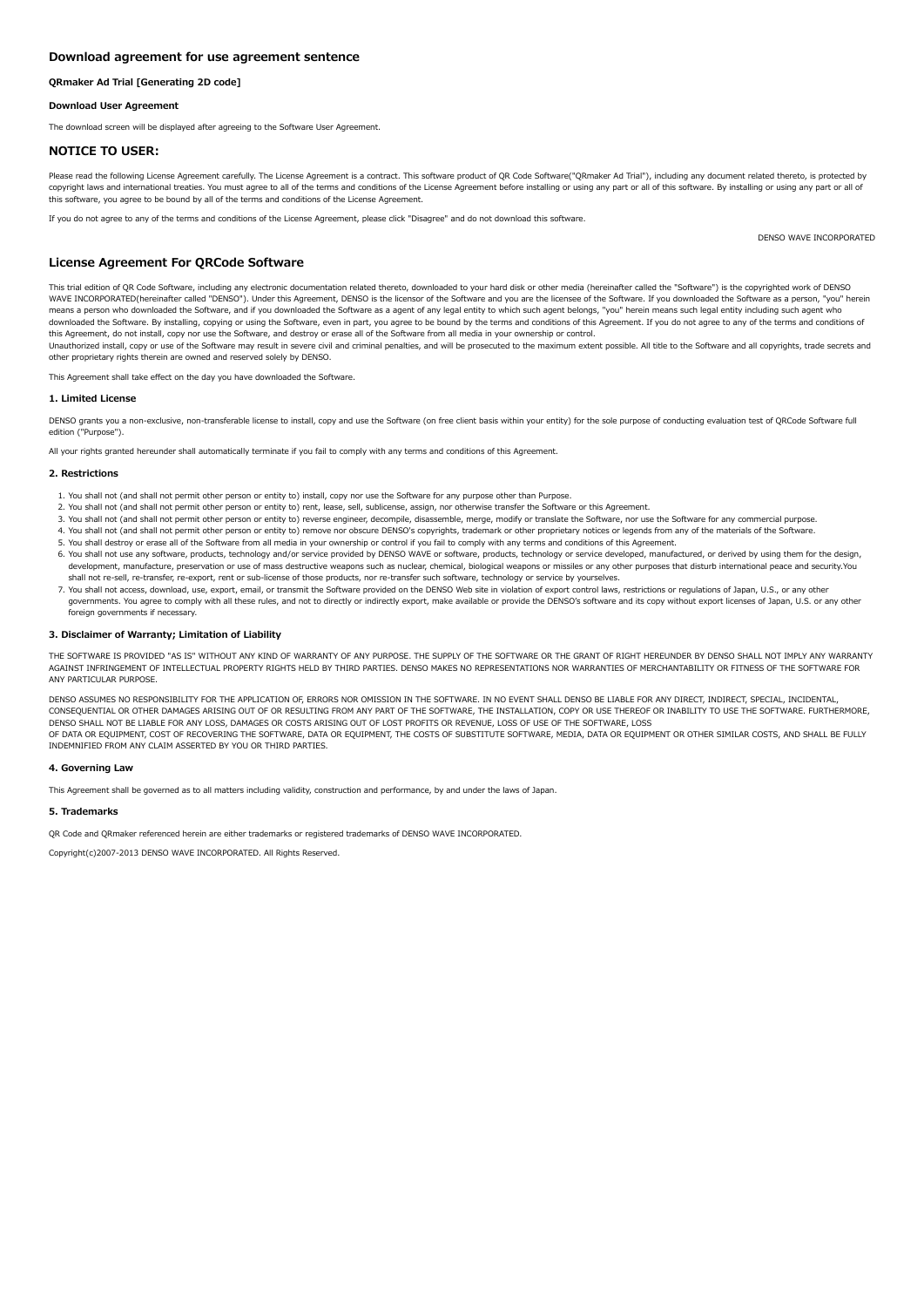# <span id="page-24-0"></span>QRmaker Pro Trial [Generating 2D code]

## Download User Agreement

The download screen will be displayed after agreeing to the Software User Agreement.

# NOTICE TO USER:

Please read the following License Agreement carefully. The License Agreement is a contract. This software product of OR Code Software("ORmaker Pro"), including any document related thereto, is protected by copyright laws and international treaties. You must agree to all of the terms and conditions of the License Agreement before installing or using any part or all of this software. By installing or using any part or all of this software, you agree to be bound by all of the terms and conditions of the License Agreement.

If you do not agree to any of the terms and conditions of the License Agreement, please click "Disagree" and do not download this software.

DENSO WAVE INCORPORATED

# License Agreement For QRCode Software

This trial edition of QR Code Software, including any electronic documentation related thereto, downloaded to your hard disk or other media (hereinafter called the "Software") is the copyrighted work of DENSO WAVE INCORPORATED(hereinafter called "DENSO"). Under this Agreement, DENSO is the licensor of the Software and you are the licensee of the Software. If you downloaded the Software as a person, "you" herein means a person who downloaded the Software, and if you downloaded the Software as a agent of any legal entity to which such agent belongs, "you" herein means such legal entity including such agent who downloaded the Software. By installing, copying or using the Software, even in part, you agree to be bound by the terms and conditions of this Agreement. If you do not agree to any of the terms and conditions of<br>this Agree

Unauthorized install, copy or use of the Software may result in severe civil and criminal penalties, and will be prosecuted to the maximum extent possible. All title to the Software and all copyrights, trade secrets and other proprietary rights therein are owned and reserved solely by DENSO.

This Agreement shall take effect on the day you have downloaded the Software.

#### 1. Limited License

DENSO grants you a non-exclusive, non-transferable license to install, copy and use the Software (on free client basis within your entity) for the sole purpose of conducting evaluation test of QRCode Software full edition ("Purpose").

All your rights granted hereunder shall automatically terminate if you fail to comply with any terms and conditions of this Agreement.

#### 2. Restrictions

- 1. You shall not (and shall not permit other person or entity to) install, copy nor use the Software for any purpose other than Purpose.
- 2. You shall not (and shall not permit other person or entity to) rent, lease, sell, sublicense, assign, nor otherwise transfer the Software or this Agreement.
- 3. You shall not (and shall not permit other person or entity to) reverse engineer, decompile, disassemble, merge, modify or translate the Software, nor use the Software for any commercial purpose.
- 4. You shall not (and shall not permit other person or entity to) remove nor obscure DENSO's copyrights, trademark or other proprietary notices or legends from any of the materials of the Software.
- 5. You shall destroy or erase all of the Software from all media in your ownership or control if you fail to comply with any terms and conditions of this Agreement.
- 6. You shall not use any software, products, technology and/or service provided by DENSO WAVE or software, products, technology or service developed, manufactured, or derived by using them for the design, development, manufacture, preservation or use of mass destructive weapons such as nuclear, chemical, biological weapons or missiles or any other purposes that disturb international peace and security.You shall not re-sell, re-transfer, re-export, rent or sub-license of those products, nor re-transfer such software, technology or service by yourselves.
- 7. You shall not access, download, use, export, email, or transmit the Software provided on the DENSO Web site in violation of export control laws, restrictions or regulations of Japan, U.S., or any other governments. You agree to comply with all these rules, and not to directly or indirectly export, make available or provide the DENSO's software and its copy without export licenses of Japan, U.S. or any other foreign governments if necessary.

#### 3. Disclaimer of Warranty; Limitation of Liability

THE SOFTWARE IS PROVIDED "AS IS" WITHOUT ANY KIND OF WARRANTY OF ANY PURPOSE. THE SUPPLY OF THE SOFTWARE OR THE GRANT OF RIGHT HEREUNDER BY DENSO SHALL NOT IMPLY ANY WARRANTY AGAINST INFRINGEMENT OF INTELLECTUAL PROPERTY RIGHTS HELD BY THIRD PARTIES. DENSO MAKES NO REPRESENTATIONS NOR WARRANTIES OF MERCHANTABILITY OR FITNESS OF THE SOFTWARE FOR ANY PARTICULAR PURPOSE.

DENSO ASSUMES NO RESPONSIBILITY FOR THE APPLICATION OF, ERRORS NOR OMISSION IN THE SOFTWARE. IN NO EVENT SHALL DENSO BE LIABLE FOR ANY DIRECT, INDIRECT, SPECIAL, INCIDENTAL, CONSEQUENTIAL OR OTHER DAMAGES ARISING OUT OF OR RESULTING FROM ANY PART OF THE SOFTWARE, THE INSTALLATION, COPY OR USE THEREOF OR INABILITY TO USE THE SOFTWARE. FURTHERMORE,<br>DENSO SHALL NOT BE LIABLE FOR ANY LOSS, DAMAGES OF DATA OR EQUIPMENT, COST OF RECOVERING THE SOFTWARE, DATA OR EQUIPMENT, THE COSTS OF SUBSTITUTE SOFTWARE, MEDIA, DATA OR EQUIPMENT OR OTHER SIMILAR COSTS, AND SHALL BE FULLY INDEMNIFIED FROM ANY CLAIM ASSERTED BY YOU OR THIRD PARTIES.

## 4. Governing Law

This Agreement shall be governed as to all matters including validity, construction and performance, by and under the laws of Japan.

#### 5. Trademarks

QR Code and QRmaker referenced herein are either trademarks or registered trademarks of DENSO WAVE INCORPORATED.